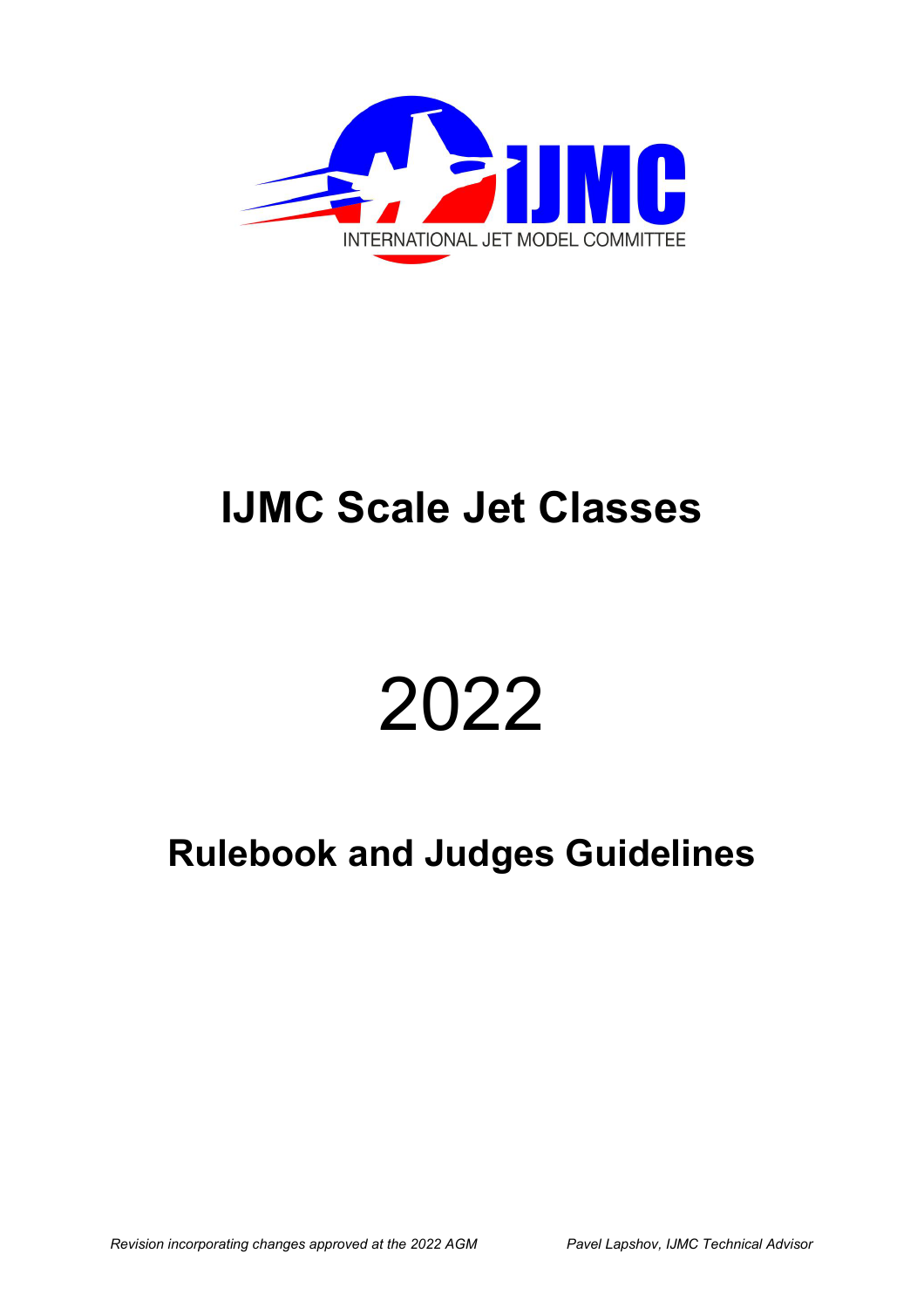### THIS 2022 EDITION INCLUDES THE AMENDMENTS APPROVED BY AGM 2022.

## These amendments are marked by emboldened letters and numbers.

# **INDEX**

| 1.0.1  |                                                                        |    |
|--------|------------------------------------------------------------------------|----|
| 1.0.2  |                                                                        |    |
| 1.0.3  |                                                                        |    |
|        |                                                                        |    |
| 2.0.1  | DEFINITION OF 'JET' MODELS ELIGIBLE FOR IJMC SCALE JET COMPETITIONS. 5 |    |
| 2.0.2  |                                                                        |    |
| 2.0.3  |                                                                        |    |
| 2.0.4  |                                                                        |    |
| 2.0.5  |                                                                        |    |
| 2.0.6  |                                                                        |    |
| 2.0.7  |                                                                        |    |
| 2.0.8  |                                                                        |    |
| 2.0.9  |                                                                        |    |
| 2.0.10 |                                                                        |    |
| 2.0.11 |                                                                        |    |
| 2.0.12 |                                                                        |    |
| 2.0.13 |                                                                        |    |
| 2.0.14 |                                                                        |    |
| 2.0.15 |                                                                        |    |
| 2.0.16 |                                                                        |    |
|        |                                                                        |    |
| 4.0.1  |                                                                        |    |
| 4.0.2  |                                                                        |    |
| 4.0.3  | STATIC JUDGING OF 'FIDELITY TO SCALE AND CRAFTSMANSHIP' 12             |    |
| 4.0.4  |                                                                        |    |
| 4.0.5  |                                                                        |    |
| 4.0.6  |                                                                        |    |
|        |                                                                        | 14 |
| 5.0.1  |                                                                        |    |
| 5.0.2  |                                                                        |    |
| 5.0.3  |                                                                        |    |
| 5.0.4  |                                                                        |    |
| 5.0.5  |                                                                        |    |
| 5.0.6  |                                                                        |    |
| 5.0.7  |                                                                        |    |
| 5.0.8  |                                                                        |    |
| 5.0.9  |                                                                        |    |
| 5.0.10 |                                                                        |    |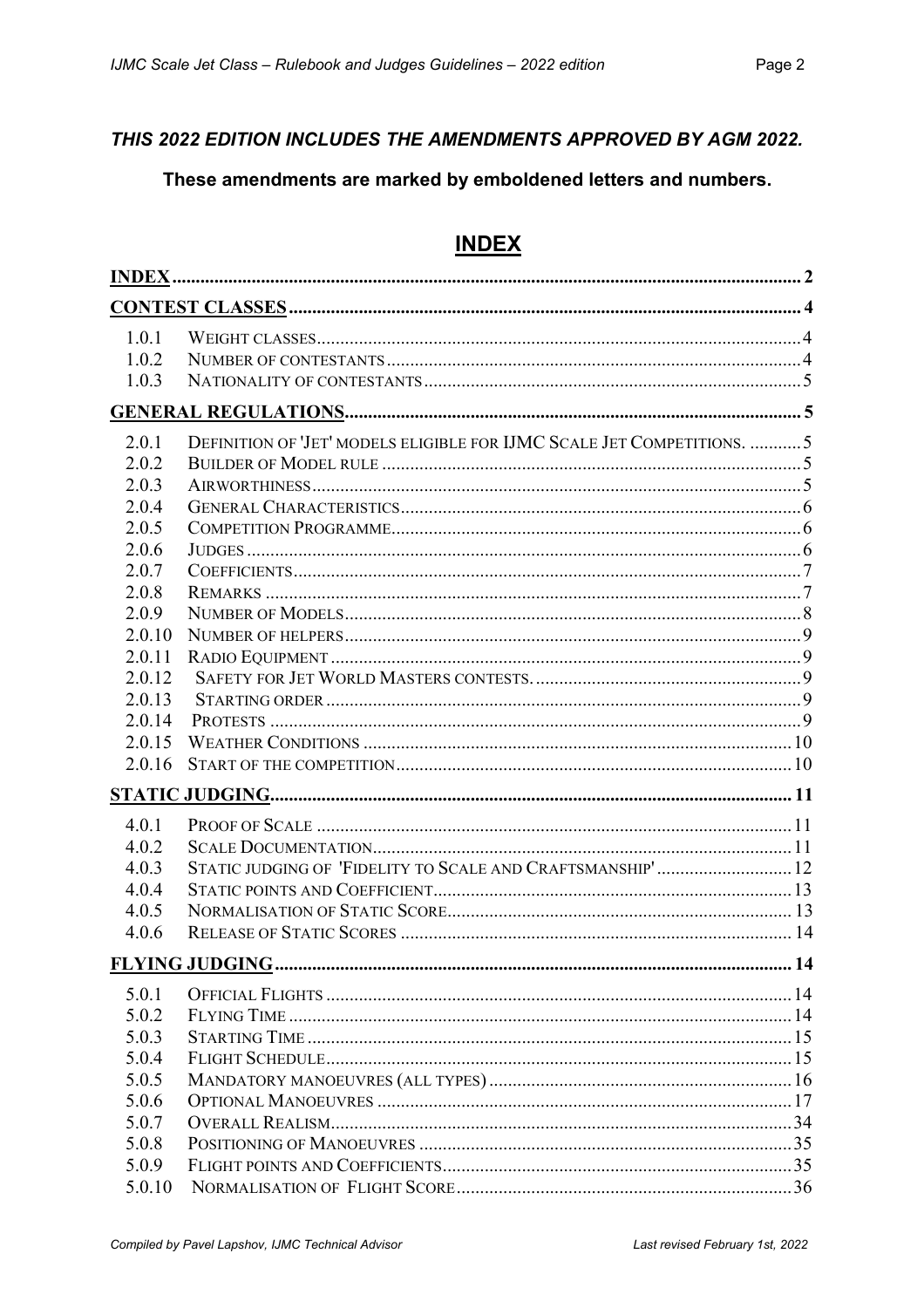| 6.0.1 |  |
|-------|--|
| 6.0.2 |  |
| 6.0.3 |  |
| 6.0.4 |  |
|       |  |
| 7.0.1 |  |
| 7.0.2 |  |
|       |  |
| 8.0.1 |  |
| 8.0.2 |  |
| 8.0.3 |  |
| 8.0.4 |  |
| 8.0.5 |  |
| 8.0.6 |  |
|       |  |
| 9.0.1 |  |
| 9.0.2 |  |
| 9.0.3 |  |
| 9.0.4 |  |
| 9.0.5 |  |
| 9.0.6 |  |
| 9.0.7 |  |
| 9.0.8 |  |
| 9.0.9 |  |
|       |  |
|       |  |
|       |  |
|       |  |
|       |  |
|       |  |
|       |  |
|       |  |
|       |  |
|       |  |
|       |  |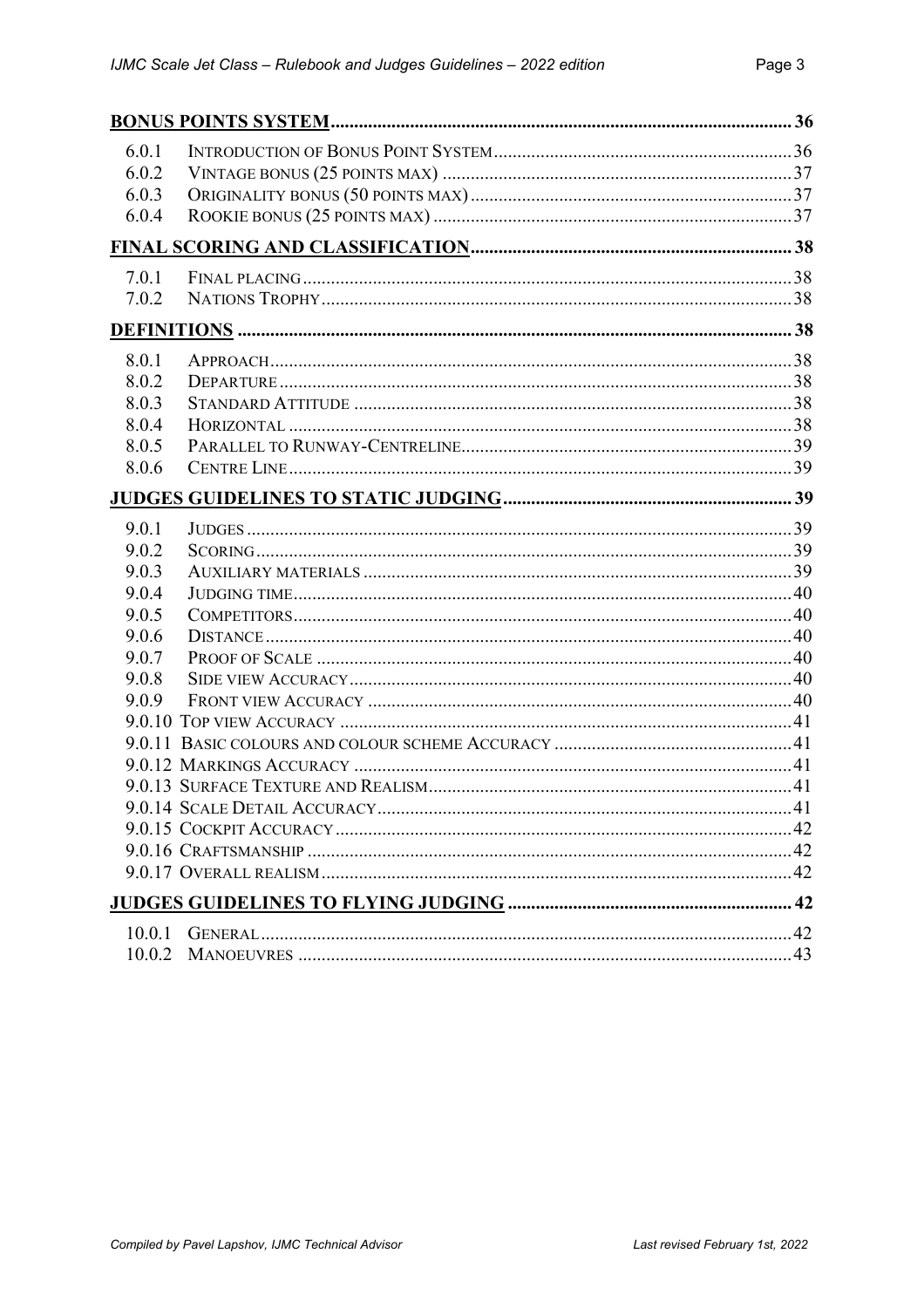*Note1: Within this document reference to the male gender implies both male and female Note2: This rulebook can also be used for Jet European Masters or Jet Continental Masters if the need arises*

# **CONTEST CLASSES**

#### *1.0.1 Weight classes*

Two official IJMC Scale Jet Contest Classes have been established, determined by weight limit only:

- (a) 15.0 kg Class: for jet models with a max dry weight of 15.0 kg *(excluding propulsion batteries for EDF powered models)*
- (b) 20.0 kg Class: for jet models with a max dry weight of 20.0 kg *(excluding propulsion batteries for EDF powered models)*
- (c) An identical scoring system will be used for both weight classes and the competition will be held with the two classes intertwined.
- (d) No contestant is allowed to enter a jet model in more than one class and the chosen class must be stated on the Contestant's Declaration Sheet before the official start of the competition. No change of class is allowed once the competition has started. No jet model is allowed to enter a competition with more than one pilot so one model is not allowed to compete with two different pilots.
- (e) An additional award, the Team Trophy, will be given to the highest scoring entry in either weight class which comprises a team of 2 (pilot and constructor) where the pilot is not the constructor of the model. The constructor must be present at the event and both team members must be of the same nationality as defined by rule 1.0.3. To be eligible for the Team Trophy, both team members must have registered and signed the appropriate box on the Contestant Declaration Sheet (see rule 6.0.1 (d)).
- (f) To encourage first time contestants, another additional award, the Best Newcomer award, will be given to the highest scoring newcomer (regardless if he's selected by wildcard or through the national selection method, see next chapter). To be eligible for the Best Newcomer award, the contestant must have registered and signed the appropriate box on the Contestant Declaration Sheet (see rule 6.0.1 (d)).
- (g) Two further awards will be given to the highest scoring entry in either weight class for best vintage jet (prototype first flight before or during 1964) and for best modern jet (prototype first flight during or after 1965). The trophies will be donated by Aviator Watches.

#### *1.0.2 Number of contestants*

In a Jet World Masters, each country is permitted a maximum of six entries in the competition. There will be complete freedom of choice for each country in respect of the distribution of the number of entries between the two weight classes, i.e. a country may enter six 15.0 kg class contestants and no 20.0 kg class contestants through to no 15.0 kg class contestants and six 20.0 kg class contestants or any combination falling between these two extremes.

Wildcards for two additional contestants per country will be issued. These additional contestants are subject to the following limitation: it must be a first time entry at a JWM ever (a so called rookie).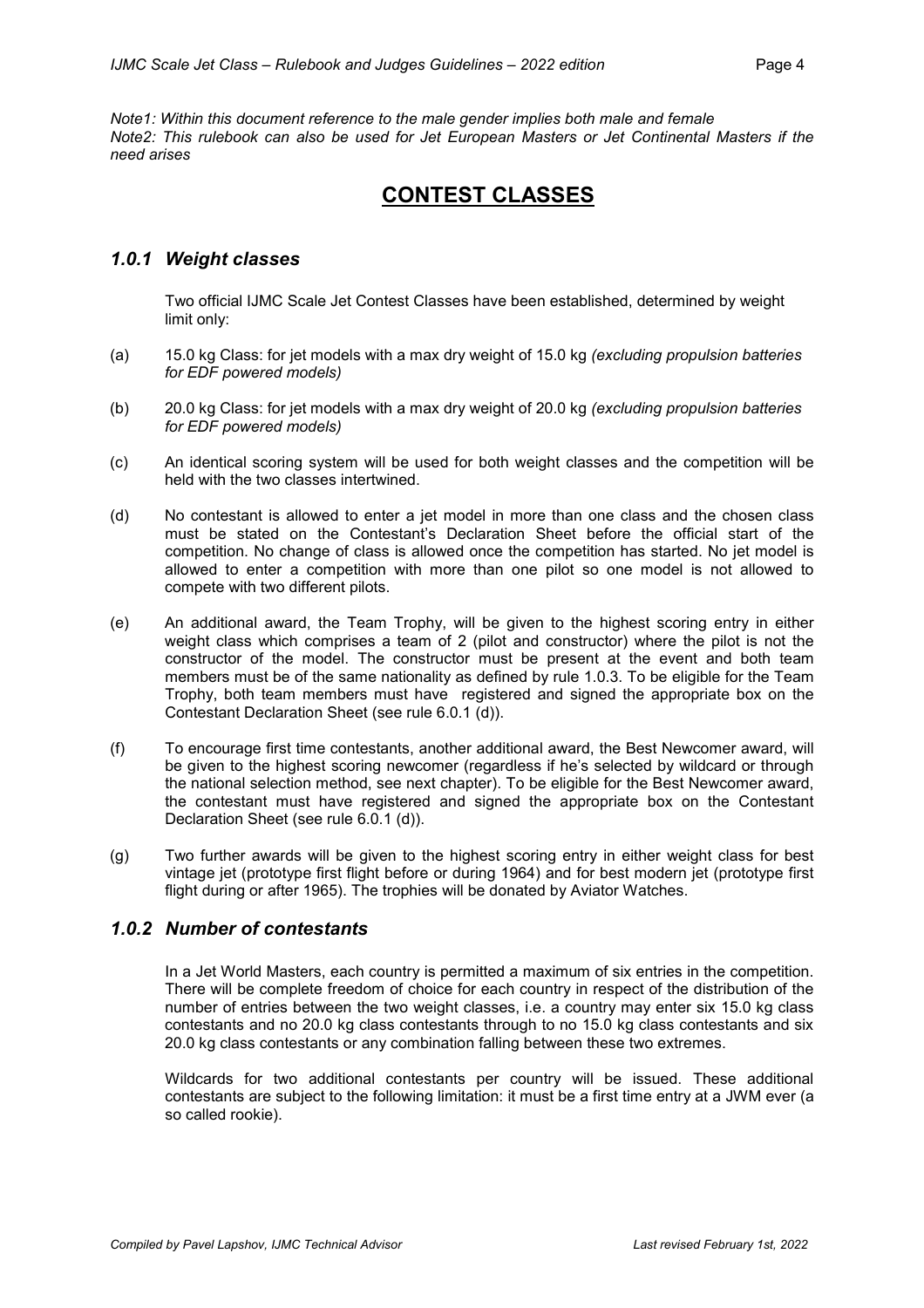#### *1.0.3 Nationality of contestants*

- (a) All contestants must be from the country/nation they are representing, and passports or other ID may be required as proof of this by the Contest Director, or the IJMC. People wishing to compete for National teams other than the country of their citizenship then the following rules (b) to (e) will apply:
- (b) They must apply in writing to the IJMC Council for permission.
- (c) They must have resided for two years in the country in whose team they wish to compete and must provide the IJMC with documentary proof of the period of residence.
- (d) They must obtain the agreement of their National Team to their membership of that country's team.
- (e) On returning to their country of citizenship an individual will immediately qualify for consideration for membership of that country's team, without the need for a period of residency. The IJMC has to be informed in writing of such changes in circumstances. The permission to represent the country of residency expires twelve calendar months after permanent return to the country of citizenship of the individual.
- (f) In future, National Teams will be recognised by exactly the same criteria as those used by the International Olympic Committee (IOC). However, "Grandfather Rights" will be allowed by the IJMC to recognise National teams that would not be accepted by the IOC but who have competed in the past in IJMC competitions. For example, the IJMC will continue to recognise separate teams from England, Scotland and Northern Ireland. "Grandfather Rights" will be retained forever.
- (g) The IJMC will only recognise the National flags and insignia that are recognised by the IOC and those flags of National teams exercising "grandfather rights".

# **GENERAL REGULATIONS**

#### *2.0.1 Definition of 'Jet' models eligible for IJMC Scale Jet Competitions.*

- (a) The contestant's model shall be a replica of a heavier-than-air, fixed-wing, man-carrying aircraft that was built and flown successfully, and was powered only by 'jet' propulsion. This includes full-size ducted-fans.
- (b) The contestant's model shall be powered solely by ducted-fan (regardless if internal combustion or electric) and/or gas-turbine engine(s). All other forms of propulsion are forbidden.

#### *2.0.2 Builder of Model rule*

The contestant does NOT have to be the builder of the model.

#### *2.0.3 Airworthiness*

The contestant is responsible for the airworthiness of the jet model he enters. He will state on the Contestant's Declaration Sheet that he has personally test flown his jet model successfully and safely before the start of the competition.

In the event, that static judging start before the opening ceremony (see rule 2.0.16), the competition starts with the first competitor on the table. Therefore, the draw of starting order must be done before.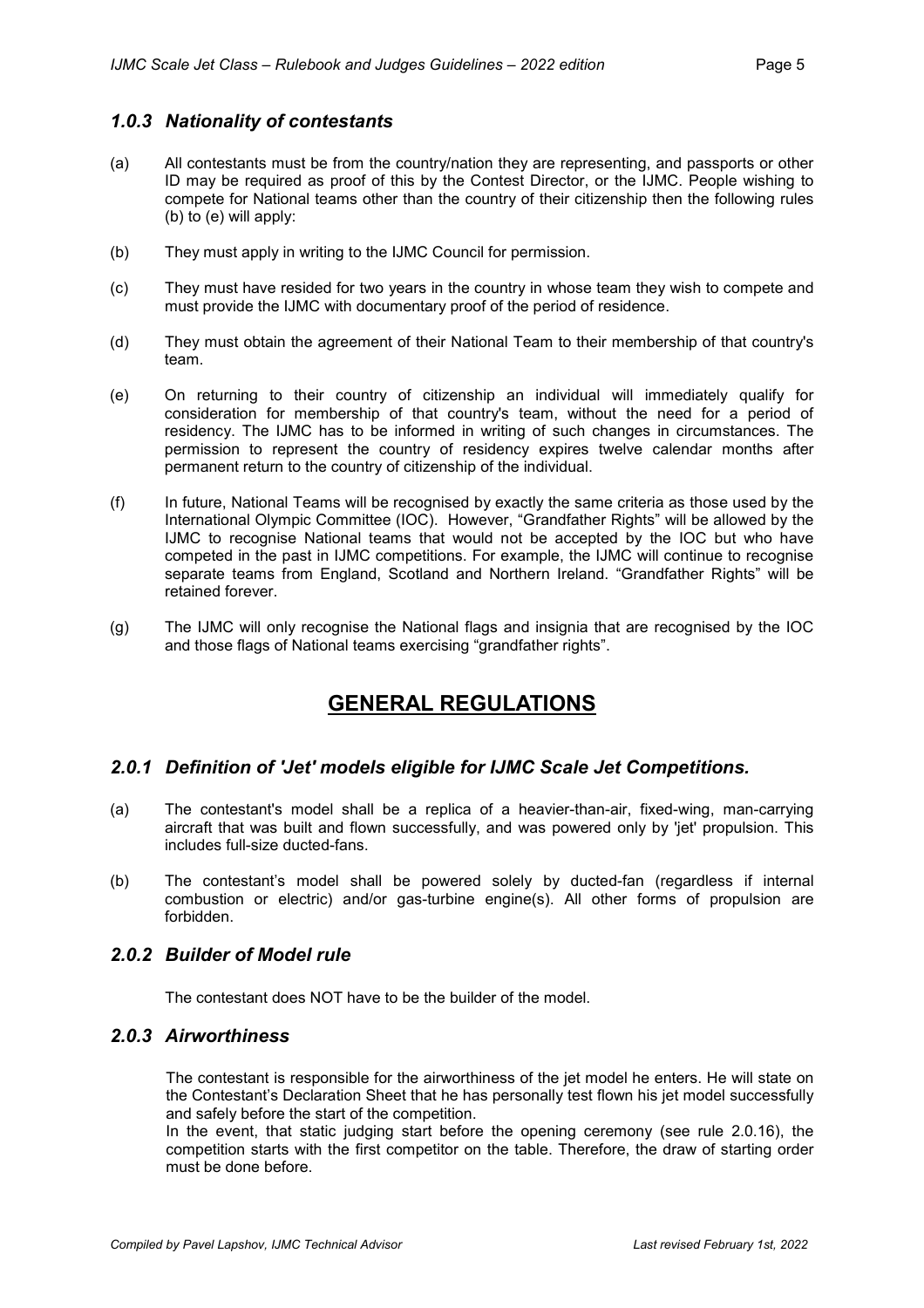There is no right of any competitor to have a training flight if the program (schedule) is tight, the organiser should at least allow short safety and trim flight for every competitor. The competition has precedence over training flights.

The Contestant's Declaration Sheets must be collected and checked by the organizers, prior to official opening ceremony or before the competition begins.

#### *2.0.4 General Characteristics*

Except for the max dry weight restriction, all characteristics apply to both weight classes.

Maximum dry weight of the model (excluding fuel *and excluding propulsion batteries for EDF powered models):*

| 15.0 kg Class: | 15.0 kg |
|----------------|---------|
| 20.0 kg Class: | 20.0 kg |

0.5% weight tolerance is allowed (75g in 15.0 kg Class and 100g in 20.0 kg Class).

| Wing loading:      | no restrictions |
|--------------------|-----------------|
| Max. surface area: | no restrictions |
| Motive power:      | no restrictions |

The weighing of the models will be done in a controlled environment to avoid any effects of wind. Every model must be weighed after the first flight in the exact configuration as at Round 1 take off. De-fuelling is allowed but no batteries (except batteries for motive power) or any other part of the model may be removed between the flight and the weighing of the model. All this must happen under supervision of the Organisers. If a model does not meet the weight criteria for the class entered, the flight will score zero. The Organisers are encouraged to pursue weight checks after further flights on any model close to the limit.

Note 1: The organiser must provide scales with a resolution of 5 gram. In order to check the accuracy, he must also provide calibration weights of 1kg and 5kg for use throughout the competition so that scales can always be checked and scale calibration certificates will not be required. The scales used in the competition should be calibrated at the 15.0 kg and 20.0 kg limit and made available to the contestants at least one day before the start of the competition.

Note 2: The upper limits must comply with legal limits required by the country hosting the event.

#### *2.0.5 Competition Programme*

The Competition Programme is divided into two equal scoring parts, the Static Judging and the Flying Judging. Additionally, a system of bonus points is added as an incentive to diversification and originality. The final score shall be the total points awarded in the two scoring parts, normalised to 1500, and the bonus points, calculated per section 7. The maximum points attainable is made up as follows:

Static points: 1500 max Flying points: 1500 max Bonus system points: **100** max

#### *2.0.6 Judges*

(a) A minimum of **nine (9)** judges is required to run the competition: The Judges Representative, 3 Judges for the Static part and 5 Judges for the Flying part. **A reduction of flight judges from 5 judges to 3 judges is possible in exceptional cases.**

Judges are selected by the IJMC Board for approval at the IJMC Annual General Meeting (AGM) from the list of current IJMC recognised judges.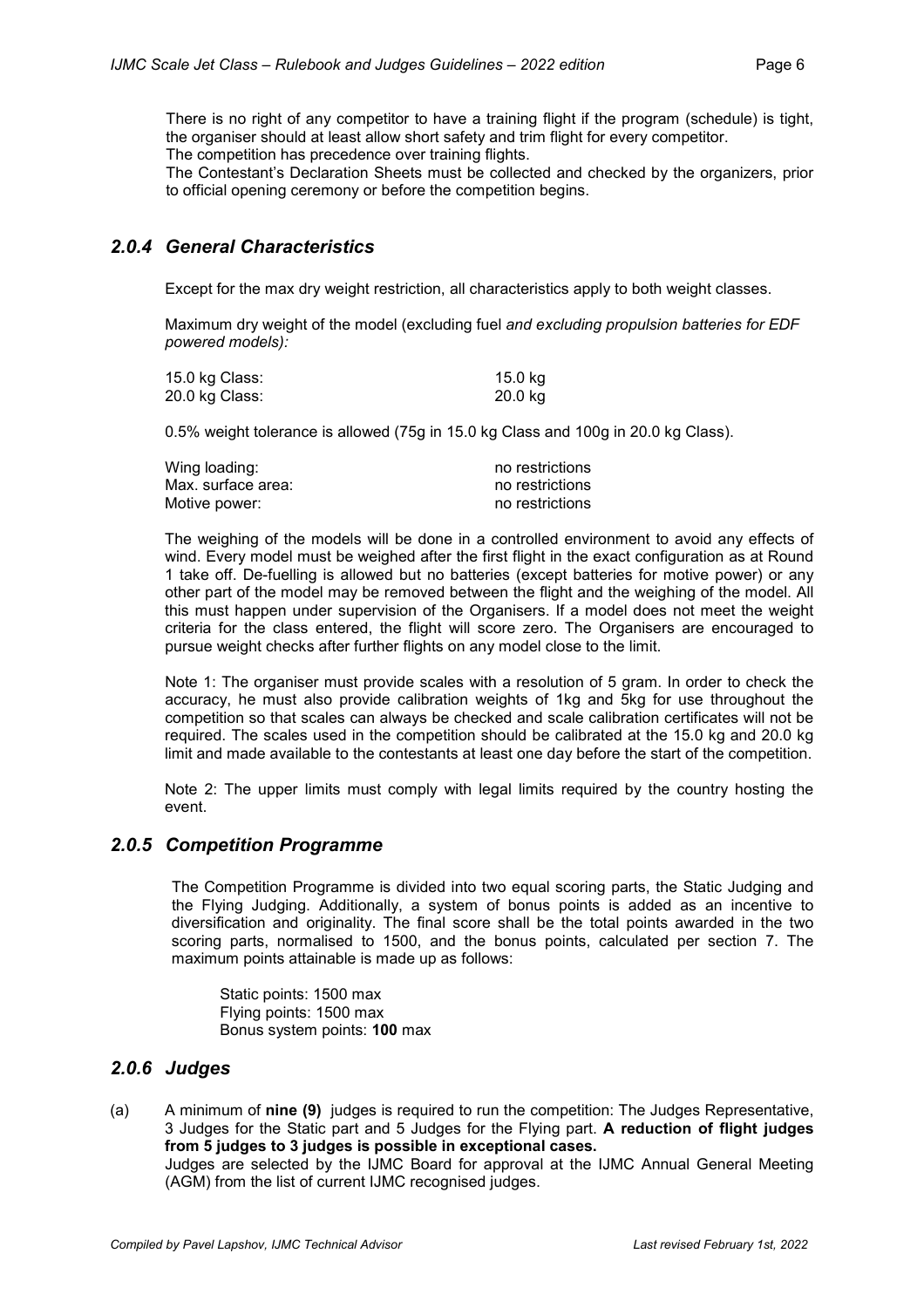The IJMC holds a list of recognised judges. Every member country has the right to propose judges using the Judge Nomination Form which is downloadable from the IJMC website. To be admitted to the Jet World Masters, judges must be from a nation which has paid the current IJMC affiliation fee and be approved at the IJMC AGM.

The **three** top scoring countries from the previous Jet World Masters competition have the fundamental right to have one judge from their country. In addition the organising country also has the right to have one judge.

- (b) At the discretion of the organisers, generally for reasons of timing of the event, EITHER flying should start no sooner than two hours after static has commenced with each model having been static judged before flying OR static judging should start no sooner than three hours after the commencement of flying round 1 with every model having been flown before static judging.
- (c) As soon as practical after each contest flight of rounds one and two (and three in the event of two flight lines being used), the points awarded will be made available to the contestants for inspection, allowing sufficient time for them to adjust their manoeuvre schedules for the next contest flight if they should wish to do so. No points awarded for the third round flights (or fourth round flights in the event of two flight lines being used) will be made available until the publication of the final results.
- (d) Contestants are not permitted to discuss scores awarded with judges during the contest, except as provided in section 2.0.14 (Protests). However, after scores have been published, the Contestants may ask about their faults and accept guidance from the judges on the correction of these.
- (e) During static ('fidelity to scale and craftsmanship') judging, any prior or special knowledge of the prototype possessed by a judge shall be discounted, and the model shall be assessed solely on the documentation submitted by the contestant.
- (f) During static judging the judges are to totally disregard all internal parts of the ductwork and propulsion system that are contained within the model.
- (g) Only the 'Static' judges are allowed to confer and to harmonise the scores awarded to the contestants. Other than in the case of scores in 5.0.4 for for Smoothness, Speed and Flight presentation, the 'Flying' judges may not harmonise the scores, as the high and low scores are removed for each manoeuvre.
- (h) One of the judges must be appointed 'Chief Judge' before the start of the competition.

#### *2.0.7 Coefficients*

Where a coefficient (K) is stated, the points awarded shall be multiplied by the coefficient to give the total scores for that section. Fractions, in tenths of a point, may be used in determining static points, but flying points shall only be judged to the nearest half point, except for Overall Realism scores which will be judged to the nearest 1/10th of a point.

#### *2.0.8 Remarks*

- (a) All models shall become airborne in the manner of their prototype, except as in (b).
- (b) Models of seaplanes are permitted to use wheels or wheeled dollies for take-off, in the absence of suitable water surface conditions. Deviation from scale, through inclusion of permanently attached wheels, skids or similar non-prototype devices in the model structures shall, in this case, not be taken into consideration in scoring of 'fidelity to scale' points.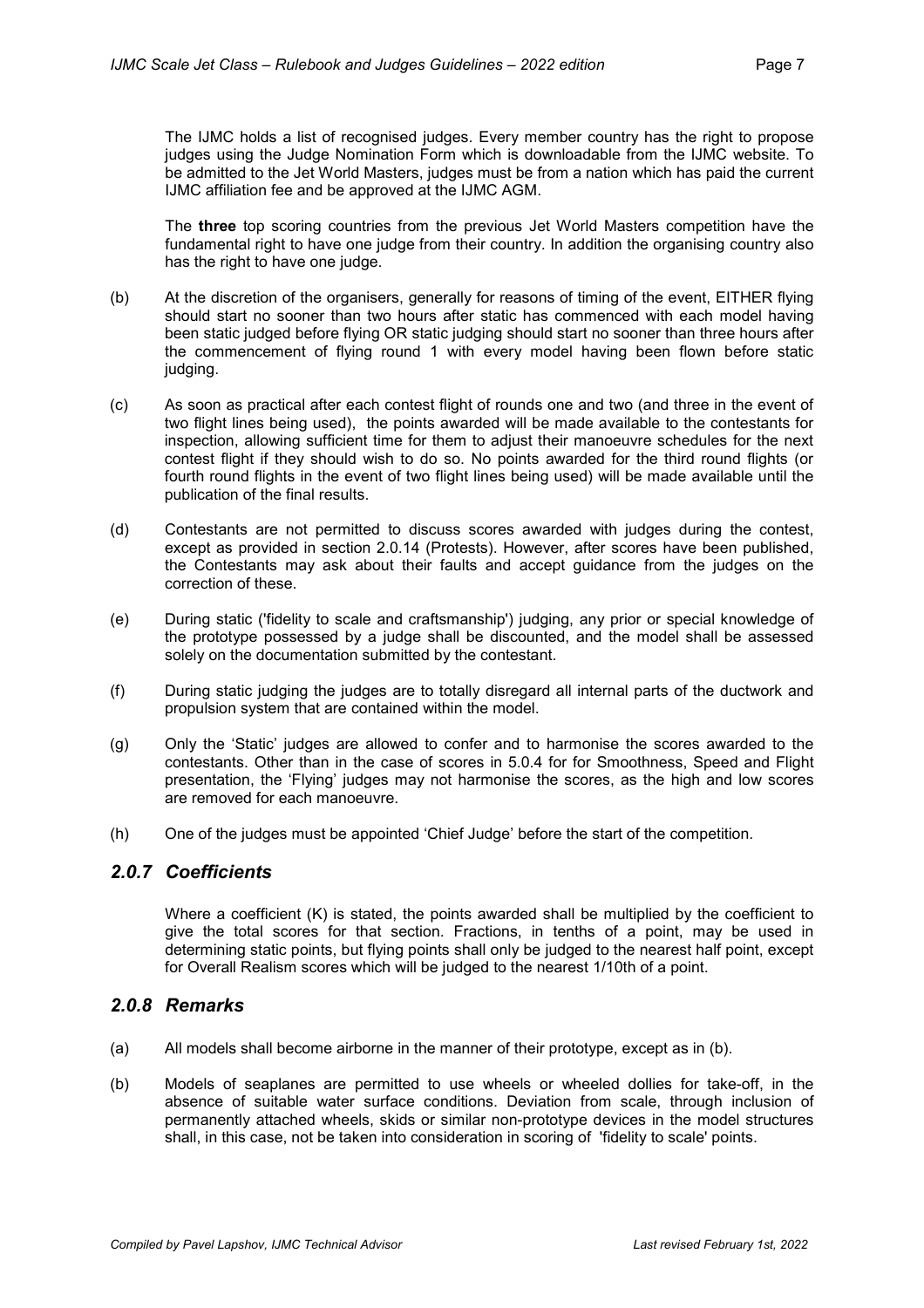- (c) No parts of a model may be exchanged, removed, added or repositioned between Static and Flying judging, whichever comes first, except for fuel, receiver antennas, and forward-facing pitot tubes or other devices that the flying judges or Contest Director consider could be dangerous in the event of an accident. Bombs, drop tanks, missiles, other ordnance, external parts etc., that are presented attached to the aircraft during the first phase of judging must remain on the model during the second phase regardless of the order of judging. Models will be photographed to check that this rule is observed and disqualification may result if this rule is broken. For the avoidance of doubt, the Organisers shall arrange for the models to be photographed as presented during the first phase of judging. External stores like bombs, tanks, etc. may be jettisoned in flight between manoeuvres if announced (see also rule 2.0.8 (g). These stores must be presented for static judging, but may be replaced before flying by simpler and repairable examples of a similar shape, colour, size and weight. All sets should be presented at the initial weight check.
- (d) Parts of the propulsion system, or airframe, that are damaged during the contest may be repaired or replaced with similar parts, and this may result in the model being weighed again, to ensure that it still complies with the weight criteria. The contestant must advise the CD, before any further contest flights are made, if any parts of the model are replaced, repaired or exchanged during the contest, which may increase the total weight of the model, or affect other regulations, in particular that concerning airworthiness (2.0.3).
- (e) Reciprocating engines, where used, must be effectively muffled. The muffling system should be engineered within the confines of the outline of the model. External mufflers or engines, or parts thereof, will result in down marking in the static judging section, unless these are scale representations of those on the full-size prototype. The Contest Director retains the right to prohibit excessively noisy models with reciprocating engines from taking part in the contest.
- (f) No explosive devices may be dropped or activated, and rockets, or any other explosive devices may not be jettisoned during flight, or taxiing manoeuvres.
- (g) Parts loss during flight. If any part unintentionally separates from (comes off) the aircraft during flight (that was attached to the aircraft at the start of the contest flight), then the scoring stops and the contestant must land immediately. The points awarded for the manoeuvres that were completed before the part loss will stand. If a part separates from the aircraft during one of the two mandatory and six optional scoring manoeuvres, then no points will be awarded for this manoeuvre. However, 'Overall Realism' points will still be awarded, in proportion to the amount of the flight completed. Any intentional drop of stores (tanks, bombs or other external stores) must be called to the attention of the judges prior to the drop.
- (h) The way practice flights are organised is entirely in the hands of the contest director. However, once the official flying has started, competitors will no longer be allowed to perform any practice or demonstration flights with any kind of model at the competition site until the final round has been terminated. Exception: proof of safety flights imposed by the arbitration panel.
- (i) The model should be presented in static as if it were in normal flying configuration with landing gear in the down position. Only items operable from within the cockpit are allowed to be displayed. This includes all control surfaces, all lift enhancing devices (flaps, slats etc.) and all other aerodynamic devices (speed brakes, spoilers etc.). This also includes opening canopies, landing gear and gear doors. All these items may be positioned by hand only, the radio system may not be used. In addition, the following devices may not be operated or demonstrated during any part of the static judging (this list is not exhaustive): Lighting system(s), Sound system(s), Inspection panel(s, Maintenance panel(s), Gun access panel(s), Refuelling panel(s), Access stair(s), Tail hook(s), Emergency generator(s), Ram Air Turbine(s) etc.

#### *2.0.9 Number of Models*

No contestant is allowed to enter more than one jet model, the class of which must be nominated on the Contestant's Declaration Sheet before the official start of the competition. No change of class is allowed once the competition has started. No jet model is allowed to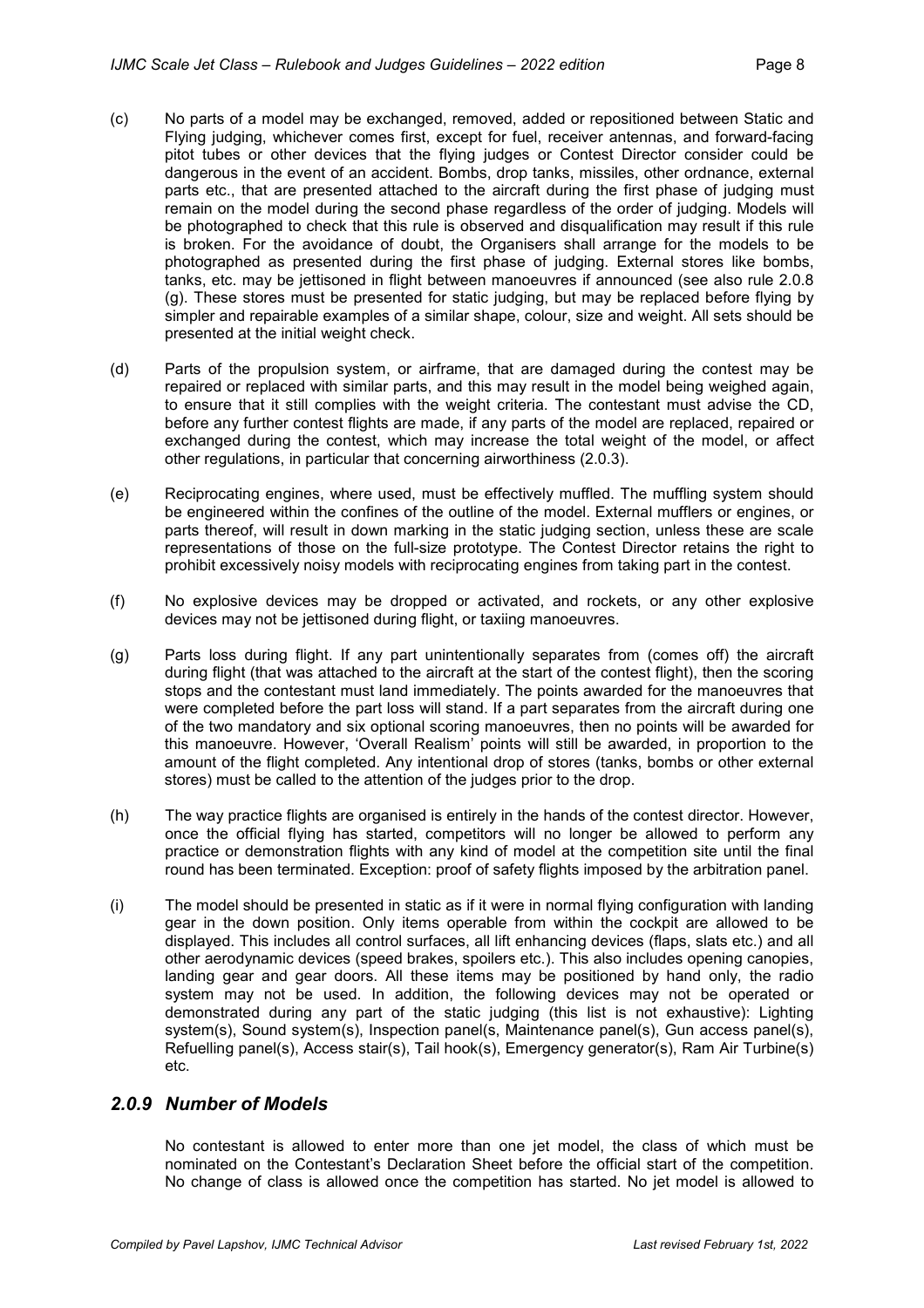enter a competition with more than one pilot so one model is not allowed to compete with two different pilots.

#### *2.0.10 Number of helpers*

Each contestant is permitted a maximum of two helpers/assistants during the flying part of the contest, both in the 'Starting Area', and in front of the 'Safety/No-score' line. However the CD may, at his discretion, allow additional helpers/assistants, particularly in the case of multiengine or gas turbine powered models, for safety reasons. No helper/assistant may touch the transmitter after the contestant has announced take-off. The official timekeeper is responsible for ensuring that helpers do not touch the transmitter during flight. If this occurs the whole flight is scored zero.

#### *2.0.11 Radio Equipment*

Only 2.4 GHz radio is acceptable and all R/C equipment must comply with statutory regulations of the country that the event is being held in. Rate gyros are allowed for improved scale realism, however any mechanical or electrical automatic pilot devices, which allow preprogrammed manoeuvres, flight patterns or flight schedules, are strictly prohibited.

#### *2.0.12 Safety for Jet World Masters contests.*

- (a) All R/C transmitters expected to be used during the contest must be checked by the organisers, prior to the contest, to ensure that they are transmitting on 2.4 GHz. There will be no transmitter compound during the contest.
- (b) Any unauthorised transmission during the contest will result in automatic disqualification of the offender from the contest, and render him liable to further penalties. Operating the model with the radio equipment (2.4 GHz) switched on, is NOT considered an unauthorised transmission.
- (c) During the whole time of the official flight, the pilot with his transmitter must stay on the ground within the area designated for this purpose. The contestant will be notified if the model is flying outside the permitted area.

#### *2.0.13 Starting order*

- (a) Before the start of the competition, the organiser and the IJMC Board, will conduct a draw to determine the flying order, by country, in which the first flying round will be flown (each contestant from each country in turn). The flying order in each class must be constituted separately. The team managers from each country will be free to decide the order in which their individual pilots will fly. The flying order, thus established, will determine the order in which the competitors will be static judged. No changes to the flying order will be accepted once the competition has commenced, except by approval of the organisers and the IJMC Board, to ensure the safe and efficient running of the competition.
- (b) The order of the second flying round will be the same as that of the first flying round. The final round however will be flown in ascending order with regard to the preliminary classification following the best flight score from either round one or two, without normalisation (three rounds in the case of two flight lines where a rotation between rounds will ensure that all competitors will be judged twice on each line). This allows the tension to build up towards the end of the competition and offers similar weather conditions to the top contestants.

#### *2.0.14 Protests*

(a) Before the start of the competition the CD will organise and appoint an 'Arbitration Tribunal', which will consist of 3 persons: •A representative of the event organiser/host association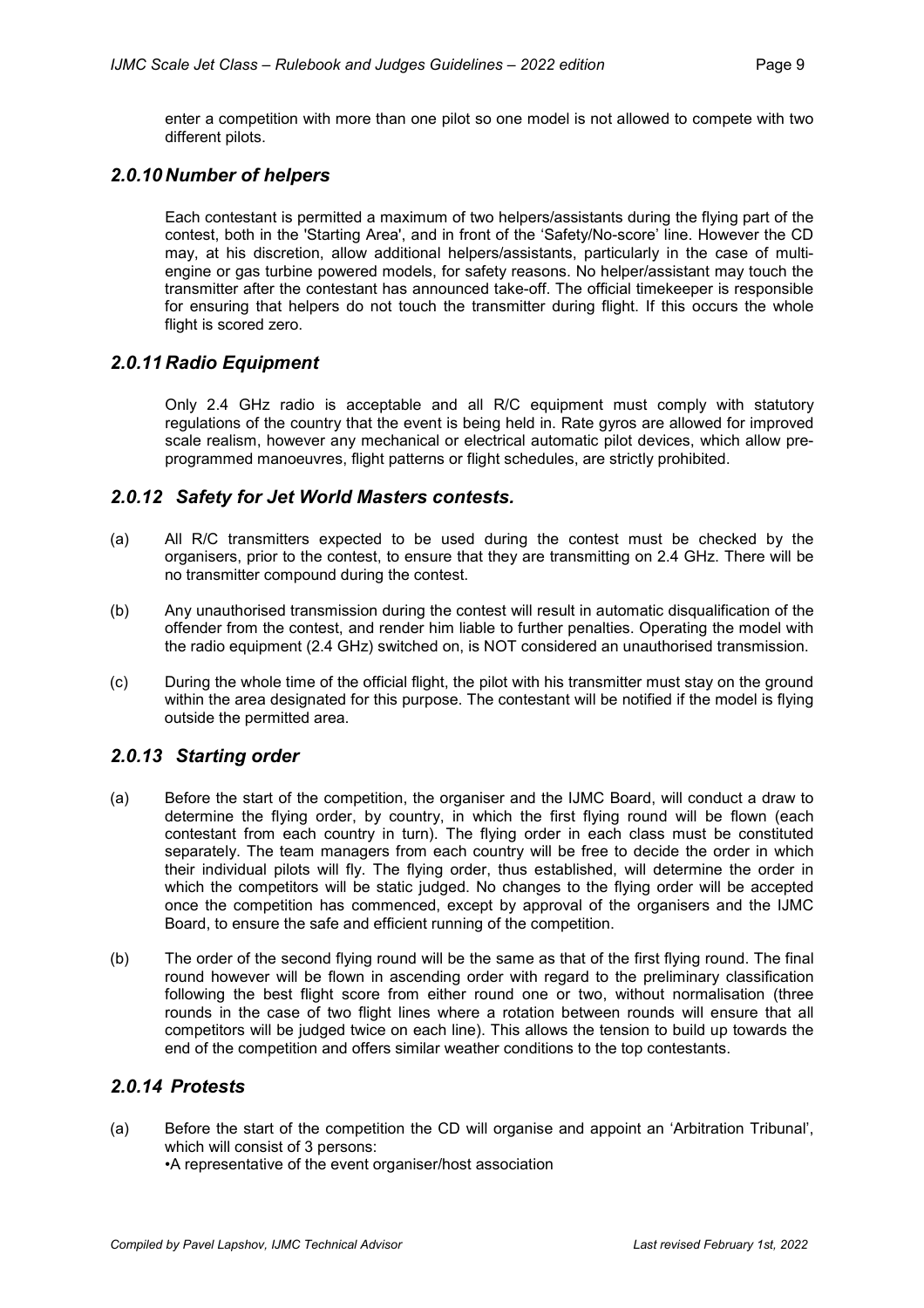•A member of the IJMC Board (or an IJMC representative selected by the IJMC Board if all the attending IJMC Board members could have an 'interest' in the protest result) •A representative of the contestants, who will be elected by a vote of all pilots at the Briefing at the start of the competition. This elected representative cannot be later involved in a protest as a protester.

- (b) Only Contestants or Team Managers may submit a protest.
- (c) All protests must be made in writing (evidences may be presented in any digital format), and handed to the Contest Director with a protest fee, which shall be the same amount as the contestant's entry fee. The IJMC Chairman (or other IJMC Board member) shall hold this protest fee for the duration of the protest.
- (d) The CD shall ensure that the Tribunal reaches a decision within reasonable time of any protest being made, and before any final results are released, or prize giving commences.
- (e) No other person(s) shall be present at the arbitration discussions, except for the protester, the contestant being protested against, and any language translators required.
- (f) The Tribunal will first hear from the Protester, and afterwards may request a response from the Contestant being protested against, if necessary.
- (g) If the arbitration panel upholds the protest (in favour of the protester) then the protest fee will be returned to the protester in full and the protest with all evidences must be presented for Team Managers. If the arbitration panel does not find in favour of the protester, then the protest fee will retained by the IJMC.
- (h) The Arbitration Tribunal's decision is final, and cannot be appealed against.
- (i) Protests must be submitted within 3 hours following the last contestant's official flight.
- (j) In the event of any disputes or protests regarding translations of these rules into other languages, the 'English' version shall be the definitive version.

#### *2.0.15 Weather Conditions*

In case of bad weather conditions (e.g.: rain, snow, strong winds or wind direction changes, etc.) during the flying part of a Jet World Masters competition, a meeting will be held which will be attended by each nation's Team Manager and the Contest Director. A vote will be taken by all of the Team Managers on whether flying should continue, and the decision will be carried by the majority vote. If voting is equal, then the Contest Director has the casting (deciding) vote. Any Team Manager, and the Contest Director, has the right to activate (call) this meeting to discuss weather conditions. The Contest Director also has the right to award any contestant a 're-flight', if weather conditions should become dramatically worse, or change, during a contest flight. (See 5.0.1(b))

#### *2.0.16Start of the competition*

The JWM competition officially starts with the opening ceremony. All competitors have to be present by this time and all competition models have to be ready and assembled in the preparation Hangar. Later arrival or later readiness of the model will result in a disqualification. Exceptions will be resolved by the IJMC Board on a case by case basis carefully reviewing the circumstances. If there are more than 50 competitors in all classes by the official closing date entered in JWM, the organisers may start static judging one day before day of opening ceremony.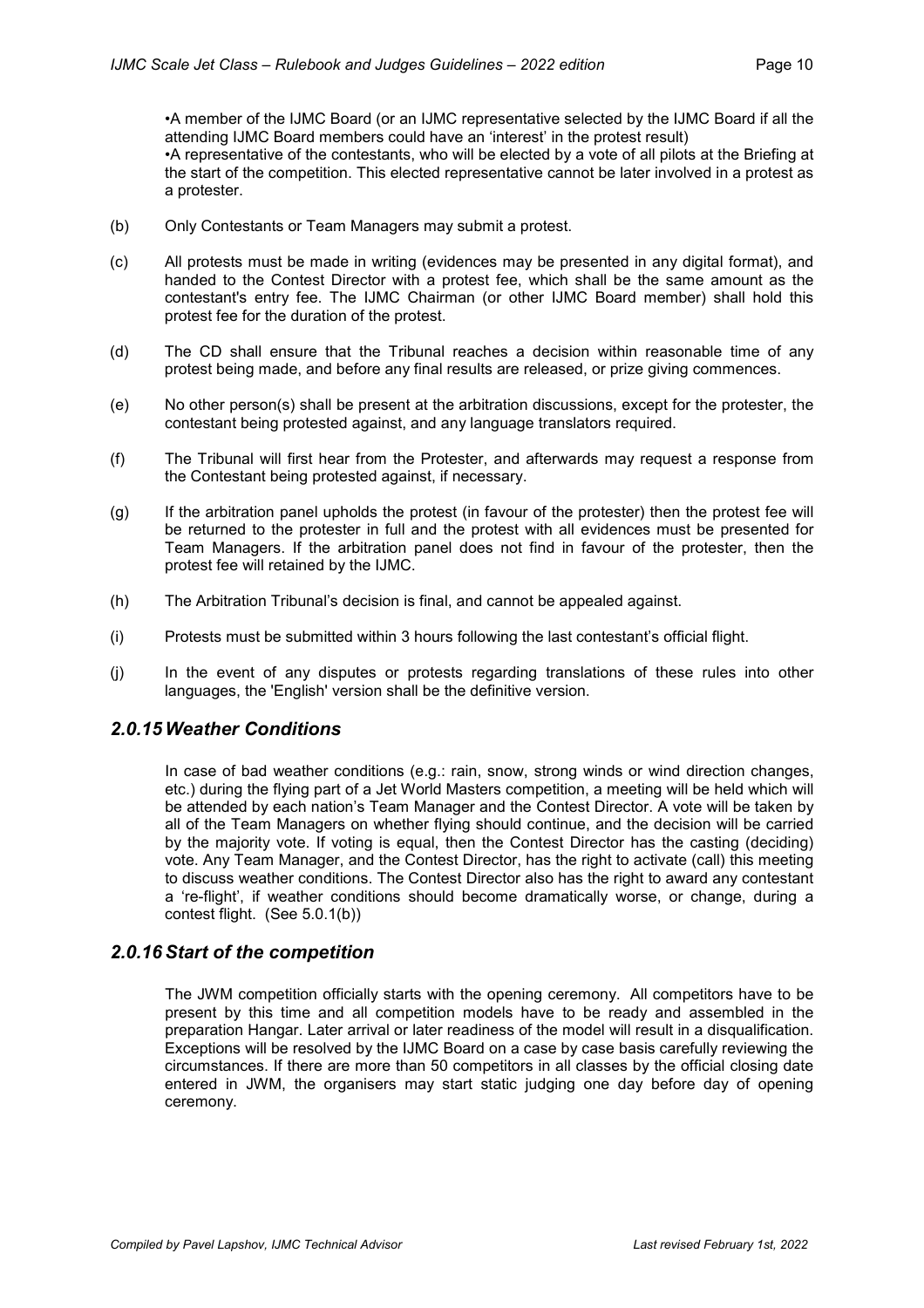# **STATIC JUDGING**

#### *4.0.1 Proof of Scale*

- (a) Proof of scale is the responsibility of the contestant.
- (b) Name of entry the exact name and type designation of the subject aircraft shall be indicated on the entry form, on the 'proof of scale' documentation and on the Contestant's Declaration Sheet.
- (c) The scale to which the model is built is optional, but must be stated on the entry form, on the 'proof of scale' documentation and on the Contestant's Declaration Sheet.

#### *4.0.2 Scale Documentation*

Models will be placed in a "ready box", prior to formal Static Judging, for preliminary checks to be made. During formal Static Judging a Timekeeper will ensure compliance with Rule 4.0.3. To be eligible for static points the contestant must submit the following minimum documentation to the judges:

- (a) **Three identical copies of an accurate published 3-view scale drawing of the full-size aeroplane.** Unpublished drawings by the contestant or other draughtsman are only acceptable if they are certified in writing as accurate in advance of the contest, by an authoritative source (such as the respective National Scale Committee or equivalent), the builder of the original aircraft, or other competent authority.
- (b) **A maximum of 12** differing photographs, or published printed reproductions, of the full-size aircraft, including at least one of the actual subject aircraft being modelled. At least one of these must show the prototype aircraft on the ground to allow the landing gear assembly to be judged.

#### **(c) Proof of the colour match is required. This may be presented in the form of colour chips and colour photos. If proved by photos, a maximum of 2 additional photos allowed.**

- (d) Photographs must be considered to be more important than 3-views, and will take precedence over three-view drawings for verifying scale outlines.
- (e) If the judges suspect that the information supplied in the presented documentation has been manipulated, the Contest Director should be informed immediately by the spokesman for the static judges. The Contest Director will then decide how to proceed.
- (f) If the contestant presents only partial or excessive documentation, the static score points will be awarded in proportion to the documentation supplied.
- (g) If the contestant presents no documentation at all, the static judging cannot be performed, and the static score will be zero.
- (h) In the event that there is conflicting evidence in the documentation presented, it is the responsibility of the contestant, before judging commences, to indicate to the static judges which documents they are to ignore.
- (i) The complete documentation should be submitted in triplicate prior to the static judging. After the static judging is finished, one copy of the documentation will stay with the static judging panel until the end of the competition.
- (j) Any tampering to the documentation can result in disqualification of the offending contestant.
- (k) Documentation format: A4 size, landscape with hinge on long side (calendar format)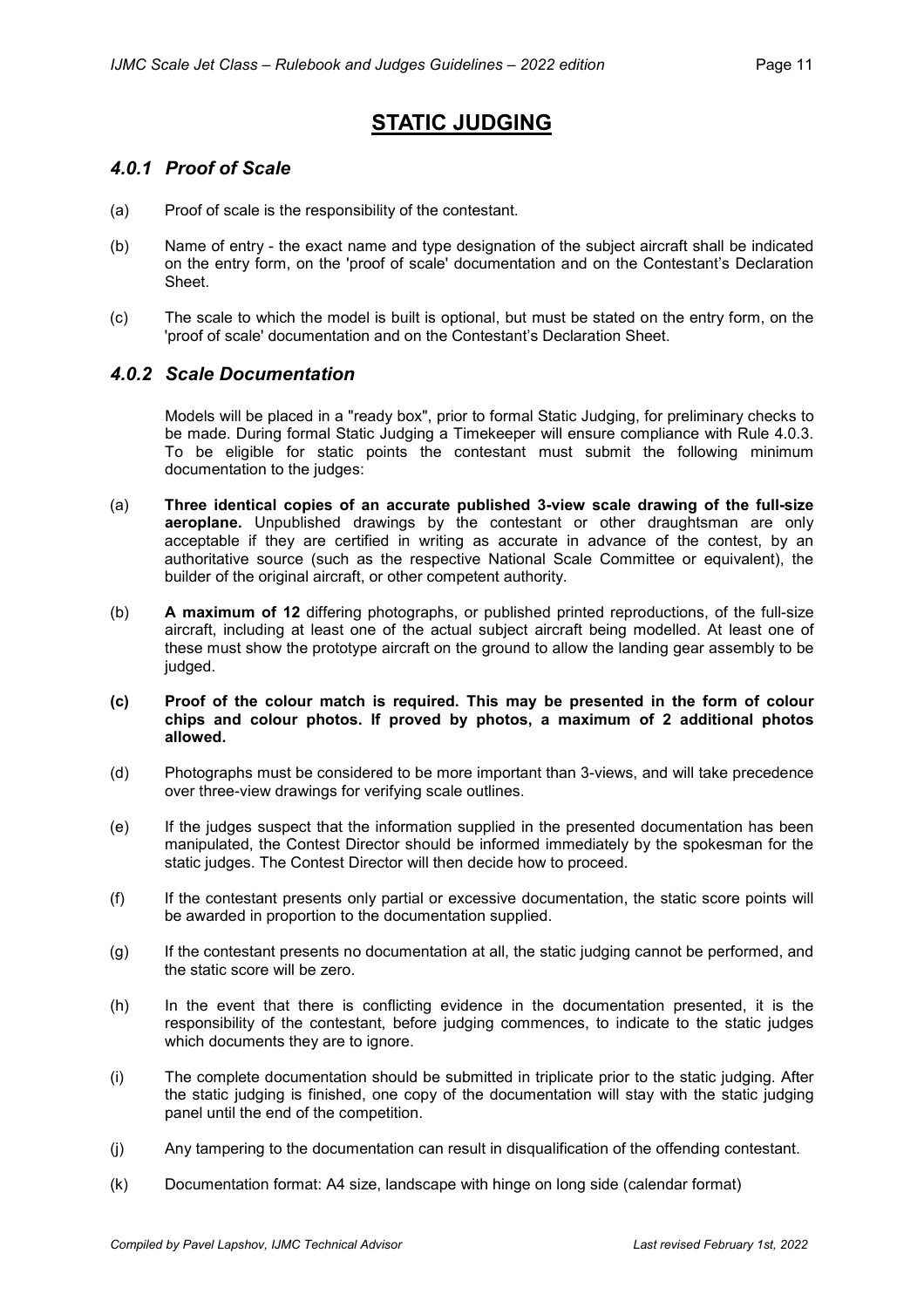**A full set of documentation must be available for each judge. For proof of the colours, the colour chips and 2 additional photos must be available in a separate document.**

**The order of the photos should follow the evaluation criteria. Beginning with the views (side-, front-, top view). Drawings may also be used, One photo/drawing per page.**

**On the following pages the photos to prove: Basic Colour and Colour Scheme, Markings, Surface, Scale Details, Cockpit.**

**The size of the photos/drawings must be as big and of a quality to make a judgement possible. Small and low quality photos may result in lower scores.**

**Requirements:**

**A maximum of 12 photos (excluding drawings and paint schemes) allowed for static documentation. A Minimum of three photos must show the side, front and top view of the original. At least one photo (side view) must show the original standing on it's undercarriage and at rest**

**To support the photos additionally, drawings may be attached.**

**A sufficient number of photos of the aircraft type are necessary to allow the main views to be verified.**

**Proof of the colour match is required. This may be presented in the form of colour chips and colour photos. If proved by photos, a maximum of 2 additional photos are permitted.**

**All parts of the aircraft which are not firmly attached to the airframe (e.g. bombs, drop tanks, rockets etc.) but are not shown on the photos of the views must be documented elsewhere. e.g. by means of appropriate photos. Conversely, the same parts that are shown on the photos of the views need not be present on the model and can be omitted.**

**Documentation shall be sufficient to verify the model as presented for Static Judging. Any item not verified will result in loss of points; Examples: If the documentation is vague as to the appearance of the landing gear, the Outline score will be downgraded. If the documentation is vague in proving the colour scheme presented, the Markings score will be downgraded.**

**Canopies and any moveable control surface may be presented in any position. However, the judge may request that these be re-configured during judging to aid in comparison with the documentation provided. Additional working features will be positioned in the manner shown on the photo when the model is presented to the judges.**

**Any items that will not be on the model when it is flown, e.g. \*chocks, tie-downs, ordnance that will not be carried in flight, or other "dioramic" features, may not be presented during Static.**

**\*chocks or similar items to fix the model on the static table are allowed.**

#### *4.0.3 Static judging of 'Fidelity to Scale and Craftsmanship'*

| (a) | Side View (left or right) Accuracy | K <sub>10</sub> |
|-----|------------------------------------|-----------------|
| (b) | <b>Front View Accuracy</b>         | K <sub>10</sub> |
| (c) | <b>Top View Accuracy</b>           | K <sub>10</sub> |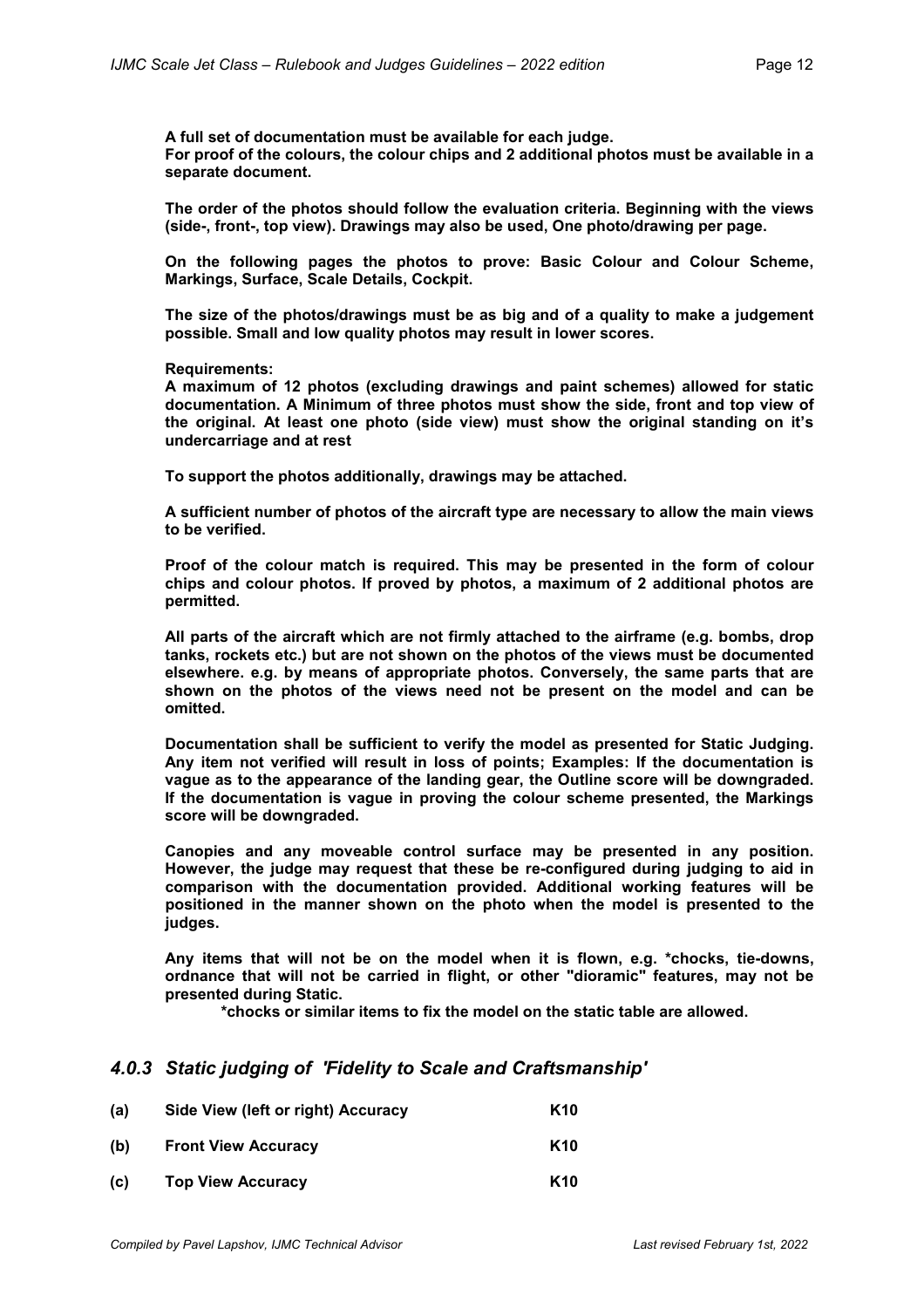| (d) | <b>Basic Colours and Colour Scheme Accuracy</b> | K <sub>10</sub> |
|-----|-------------------------------------------------|-----------------|
| (e) | <b>Markings Accuracy</b>                        | K <sub>10</sub> |
| (f) | <b>Surface Accuracy</b>                         | K <sub>10</sub> |
| (g) | <b>Scale Details Accuracy</b>                   | K <sub>10</sub> |
| (h) | <b>Cockpit Accuracy</b>                         | K5              |
| (i) | Craftsmanship                                   | K <sub>10</sub> |
| (i) | <b>Overall realism</b>                          | K <sub>15</sub> |

**For all Items (a) to (j), each judge decides for himself from which distance he wants to judge, including touching.** The judges are not permitted to measure any part of the model.

**A maximum of 15 minutes is to be spent on the static judging of every model. (In case of two judges panels: Items (a) to (d) - 7 minutes, item (e) to (j) - 8 minutes.)** The watch should be stopped when the model is repositioned. The Judges may ask the contestants questions about the model and the full-size original.

#### **The model should be placed on a table for preference a turntable that is adjustable in height. The background should be in light colour, white preferred.**

A maximum of 3 persons belonging to the team of the contestant (and including the contestant) are allowed in front of each of the judging tables.

#### *4.0.4 Static points and Coefficient*

- (a) Each section in 4.0.3 shall be awarded points from 0-10 in 1/10 point increments by each judge and these points shall then be multiplied by the appropriate K factor (shown in 4.0.3). The scores of all judges will be added together to give the total static points. The design of the score sheet shall ensure that the two panels of 3 static judges are paired consistently throughout the process of static judging.
- (b) The static points can only be used in the final classification of the contest after the model has commenced at least one official flight (i.e. after the model has left the ground).
- (c) The maximum number of points possible, after applying the K factors, is 3000 points.

#### *4.0.5 Normalisation of Static Score*

After static judging is completed, the static points are normalised to 1500. This means that the top static score is always the maximum of 1500. The following formula applies to the other scores:

Px= Sx/Sw\*1500

Px: Normalised static score awarded by judges Sx: static raw score of competitor x Sw: top static raw score (winner)

Further information on the static part of the competition can be found under section 9: judge's guidelines to static judging.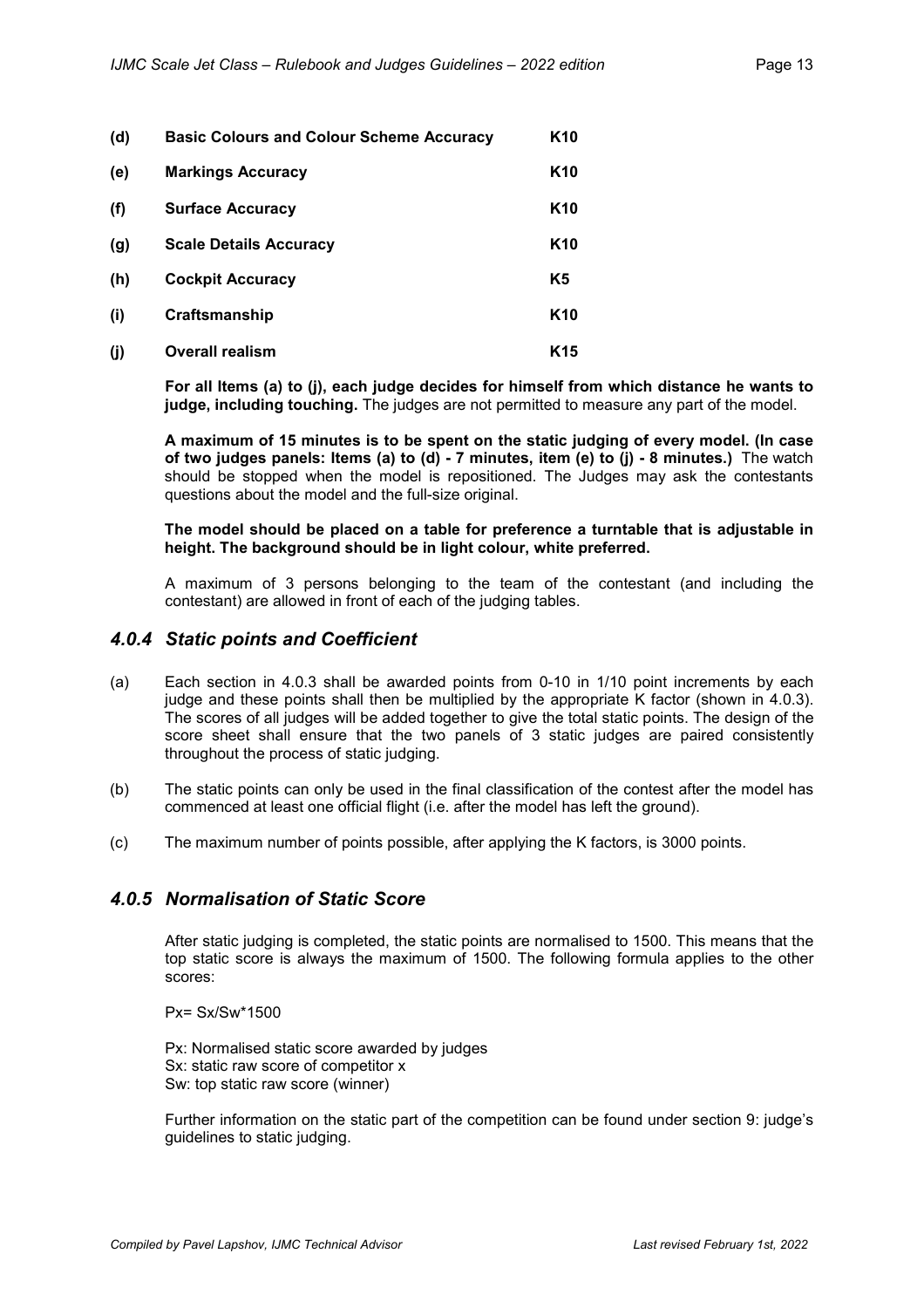#### *4.0.6 Release of Static Scores*

Until all competitors have cleared Static Judging no static scores will be made available **until released by the chief Judge and**, in any event, they will not be released until, at the earliest, completion of the second flying round.

# **FLYING JUDGING**

#### *5.0.1 Official Flights*

- (a) Each contestant will be called to fly three rounds in the case of one flight line and four rounds in the case of two flight lines. Organisers will have the option of one or two flight lines, with the two flight lines option being dependent on the availability of suitable runways and a total of 16 judges to ensure the requirements of Rule 2.0.6 (a) are met. Each contestant must execute an official flight within the required time limit (see 5.0.2) on each occasion to be eligible for flight points for that flight. In the case of one flight line and three flying rounds, the best two flight scores will count towards the final classification, the lowest scoring flight being discarded. In the case of two flight lines and four flying rounds, the best three flight scores will count towards the final classification, the lowest scoring flight being discarded. If less than the total number of rounds - required for the number of flight lines - are flown, due to adverse weather etc., no flight scores will be discarded, i.e. all flight scores will count towards the final classification. The organisers will endeavour to complete the required number of flying rounds.
- (b) If a contestant is unable to start or complete a flight and, in the opinion of the Contest Director, the cause is outside the contestant's control (e.g. sudden adverse weather or safety reasons) the C.D. may, at his discretion, allow the contestant a re-flight. The C.D. shall decide when the re-flight shall take place. If there is any doubt, the contestant should be allowed a re-flight as soon as possible. Then if the reason for the re-flight was subsequently considered not valid the protest procedure should be invoked. This will avoid delaying the closure of the competition to accommodate late re-flights. It will also allow re-flights to be made in similar weather conditions to the original scheduled flight.
- (c) An official flight commences at the earliest of the following:
	- The contestant signals to the time energies that he is commencing to start his engine(s).
	- Two minutes after the contestant is instructed to start his flight by the Timekeeper.
- (d) An official flight is scored and will count towards the final classification as from the moment the model has left the ground.
- (e) In each flying round, only one attempt at an official flight is allowed (i.e., as soon as the model has left the ground, the flight counts for that round).
- (f) In each flight, only one attempt is allowed for each manoeuvre after the start of the manoeuvre has been called.
- (g) The organisers must make the airfield available for local familiarisation flying for two days before the start of the competition.

#### *5.0.2 Flying Time*

- (a) All contestants will be given at least 10 (ten) minutes warning before they are instructed to start their flight.
- (b) The contestant will then be instructed to start his flight.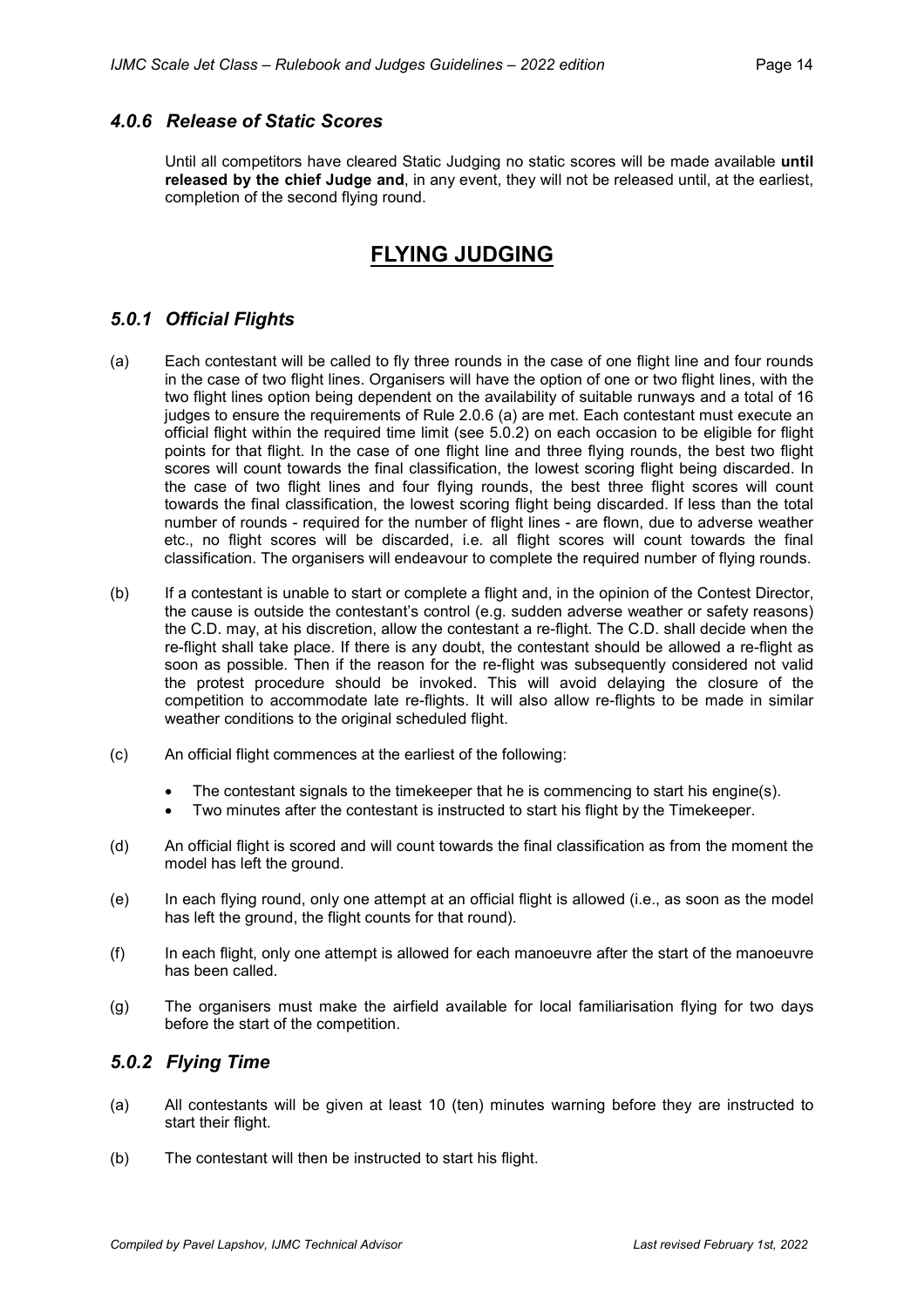- (c) Timing of the flight will start when the official flight commences (see 5.0.1 (c)).
- (d) Contestants with single-engine models will be allowed 12 (twelve) minutes to complete the flight, while an additional minute will be allowed for each extra engine in the case of multiengine models.
- (e) No points will be awarded for any manoeuvre that is not completed at the end of the time allowed. 'Overall Realism' points will be awarded, in proportion to the amount of the flight completed.
- (f) An additional 3 (three) minutes of flight time is allowed for non-aerobatics aircraft.
- (g) The flying judging and flying time stops at completion of manoeuvre (c): Circuit, Approach and Landing.

#### *5.0.3 Starting Time*

- (a) No limit is imposed on the starting time, only the flying time as defined under 5.0.2 is taken into account.
- (b) If the engine(s) stop(s) before the model is airborne, the engine(s) may be restarted but the timing continues. Should this happen during the take-off roll, the score will be in proportion of the amount of the manoeuvre completed before the engine stopped. The subsequent take-off after restart will not be scored again.

#### *5.0.4 Flight Schedule*

Each contest flight will consist of 2 mandatory manoeuvres and 6 optional manoeuvres, and will also be awarded points for 'Overall Realism'.

| Take-off (mandatory)                            | $K = 10$ |
|-------------------------------------------------|----------|
| Option 1                                        | $K = 10$ |
| Option 2                                        | $K = 10$ |
| Option 3                                        | $K = 10$ |
| Option 4                                        | $K = 10$ |
| Option 5                                        | $K = 10$ |
| Option 6                                        | $K = 10$ |
| Circuit, approach and landing (mandatory)       | $K = 15$ |
| Overall Realism:                                |          |
| Smoothness                                      | $K = 5$  |
| Speed                                           | $K = 5$  |
| Flight presentation and selection of variety of |          |
| turning manoeuvres                              | $K = 5$  |
|                                                 |          |

Note 1: The six optional manoeuvres shall be chosen, one from each of the groups defined in 5.0.6 and entered on the scoring sheet by the contestant in the order in which he chooses to fly them. In flight 2 the contestant cannot choose the same set of optional manoeuvres like in flight 1. This means, in flight 1 the option manoeuvres are completely different compared to flight 2. Flight program of flight 3 can be same or different as flight 1 and 2. If flight 1 was not flown, in flight 3 the contestant cannot choose the same set of optional manoeuvres like in flight 2. If any manoeuvre of any performed flight scored "0" this manoeuvre is considered selected.

Note 2: Taxiing is not considered to be a manoeuvre and is NOT included in the judgement of Overall Realism.

Note 3: Other than in the case of scores for 'Overall Realism', the 'Flying' judges may not harmonise the scores, as the high and low scores for each manoeuvre are not counted. All mandatory and optional manoeuvres are to be judged independently by each judge. Judges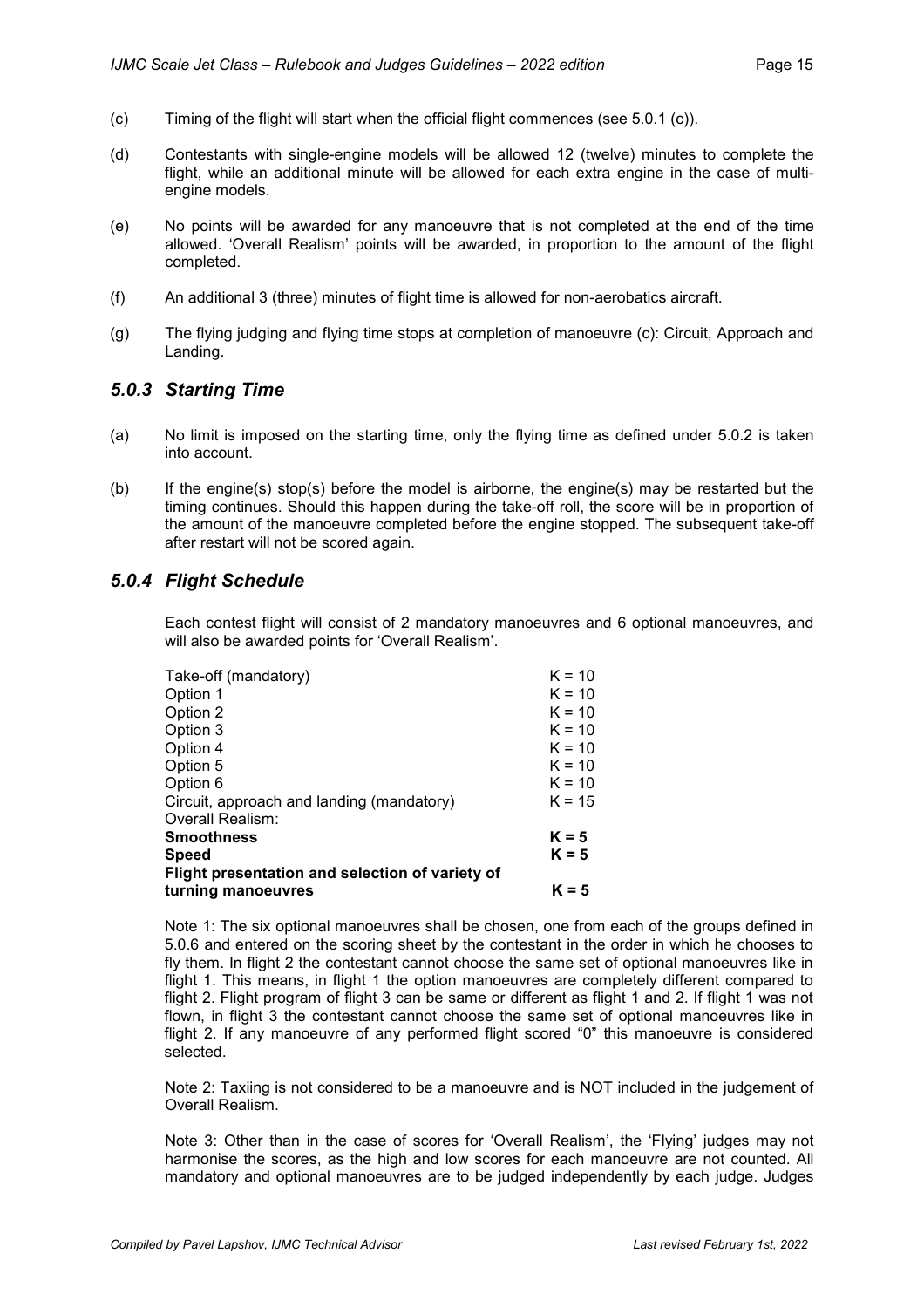are allowed to confer and to harmonise scores only for 'Overall Realism'. The judges may not allow any bias in their scoring due to contestant's lobby, model type, appearance, design, or engine (gas-turbine, ducted fan or electric ducted-fan).

Note 4: All flying manoeuvres must be judged while having in mind the performance of the full size prototype. The aim of the scale flight schedule is to recreate the flight characteristics and realism of the full size aircraft. Judges must therefore not confuse this scale competition with an aerobatics competition. This means that the requirements of "realism" and being "in keeping with the prototype" have to prevail in all judging manoeuvres.

# *NB: SEE ATTACHMENT NO. 1 TO THE RULEBOOK FOR DIAGRAMS & FULL DETAILS OF ALL MANOEUVRES*

#### *5.0.5 Mandatory manoeuvres (all types)*

(a) **Take-off** - The model shall leave the runway after the judge's centreline and climb away on a constant heading and climb angle appropriate to the prototype for a duration of minimum five seconds, "End " is called before entering the circuit. During this time, if fitted, the landing gear retraction sequence must be initiated. Judging commences when "Start" is called and the brakes are released at the beginning of the take-off run, the taxi out prior to take-off is not judged.

#### *Errors:*

- *Model is touched after start is called (zero marks)*
- *Model veers off runway direction on take-off*
- *Take-off distance is not in keeping with the prototype*
- *Speed unrealistic or acceleration too rapid*
- *Lift-off not smooth*
- *Climb rate and nose attitude during climb not in keeping with the prototype*
- *Nose attitude during climb not in keeping with the prototype*
- *Flaps not used if applicable*
- *Landing gear sequence not initiated if applicable*
- *Climb-out track not the same as the track of the take-off run*
- *Climb out too short*
- *Failure to call Start and/or End*
- (b) **Circuit, Approach and Landing** Beyond the runway and at an appropriate height the model approaches the judge's centreline at which point "Start" is called and the model performs a circuit and landing in the manner of the prototype aircraft, extending the gear during the downwind leg and using all installed means (landing gear, flaps and drag inducing equipment if fitted) to restrict the speed to a safe minimum as normally achieved during the height reduction turn into a landing approach before touching down on the runway centreline before the judge's centreline and braking to a halt after a straight deceleration at which point "End" is called and judging and flight timing stops. The taxi back will not be judged. Retractable landing gear (where fitted) to be extended during the downwind leg of the circuit, and flaps, spoilers, speed brakes etc., are to be extended as per the full-size prototype and weather conditions.

- *Flight not completed within allocated time, at which point judging stops*
- *Manoeuvre does not commence parallel to the runway on the upwind leg*
- *Variation of altitude during first crosswind pass and before the downwind leg*
- *Circuit is not centred on the judge's centreline*
- *Downwind track not parallel to runway axis*
- *Landing gear not extended on downwind leg*
- *Altitude changed before appropriate descent point*
- *Descent not smooth and continuous*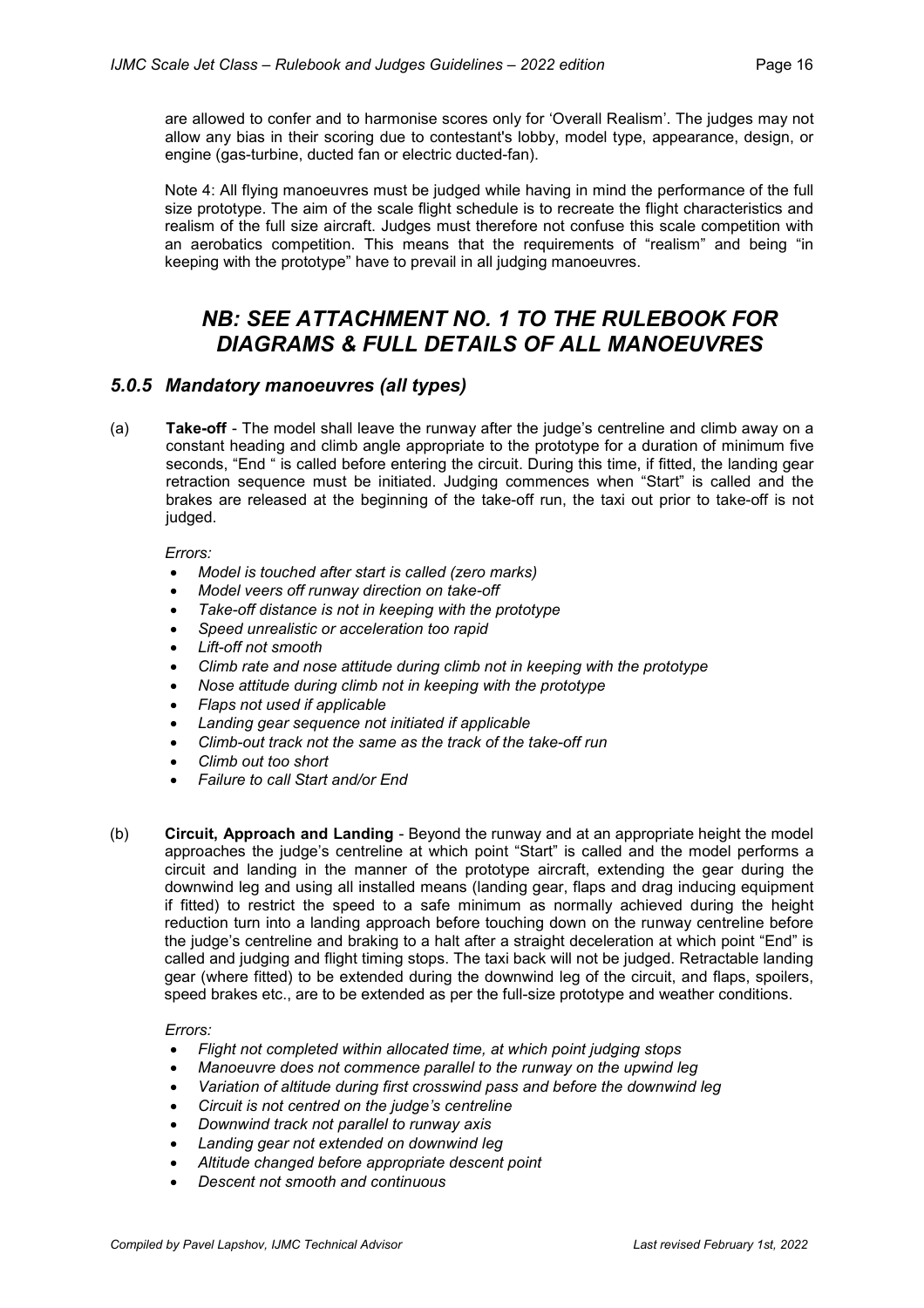- *Model does not adopt a landing attitude appropriate to subject type*
- *Model bounces on touch down*
- *Model does not come to a gradual and smooth stop after landing*
- *Model touches wing tip on the ground during landing*
- *One gear leg collapses after touch down = 20% penalty (same if one gear not extended*
- *during approach)*
- Two or all gear legs collapse after touch down = 50% penalty (same if two or all gear legs
- *not extended during approach)*
- *Failure to call Start and/or End*
- *Landing run not straight*
- *Manoeuvre too far away, too close, too high or too low*

*Note: All landings ending with the model on its back will be regarded as a crash landing and scored zero.*

#### *5.0.6 Optional Manoeuvres*

- (a) Only the optional manoeuvres, which are described below in this rulebook, are allowed.
- (b) Taxiing manoeuvres are not regarded as an option and will NOT be considered in the 'Overall Flight Realism' section.
- (c) Non-aerobatic type aircraft are not permitted to choose the dedicated aerobatic options listed below. Aerobatic type aircraft are not permitted to choose the dedicated non-aerobatic type manoeuvres listed below.
- (d) Each manoeuvre may only be nominated once for each contest flight.
- (e) The six optional manoeuvres shall be chosen one from each of the groups defined below. They may be flown in any order but that order must be defined in advance of the flight and flown in the same order as filled in on the scoring sheet.
- (f) Dropping of stores (tanks, bombs or any other external stores) cannot be chosen as an optional manoeuvre. However, it is allowed if called (for example to clean up the airframe after straight flight and before starting any of the aerobatic optional manoeuvres). It will be considered in the 'Overall Realism' section (see 5.0.7 (b)). The contestant must inform the judges of any intentional external stores drop; otherwise rule 2.0.8 (g) will apply.
- (g) The grouping of manoeuvres will be re-assessed at every IJMC AGM and will be decided at least 12 months before a Jet World Masters competition.

#### **Group 1**

**(11) Horizontal Figure of Eight (non aerobatic only)** - Beyond the runway and at an appropriate height "Start" is called and the model approaches in straight and level flight at a safe height (1), then makes a one-quarter circle turn in a direction away from the judges (2), followed (3) by a 360° circle turn (3a, 3b, 3c) in the opposite direction. This is followed (4) by a threequarter circle turn (4a, 4b) in the same direction as the first turn, completing a figure-of-eight, parallel to the runway centreline and at a constant altitude. "End" is called well after the judge's centreline. The manoeuvre ends on the same altitude and heading as the start, and should be centred on the judge's centreline.

- *Entry into first circle not at right angles to original flight path*
- *Circles are of unequal size*
- *Circles misshapen*
- *Constant height not maintained*
- *Intersection not centred on judge's centreline*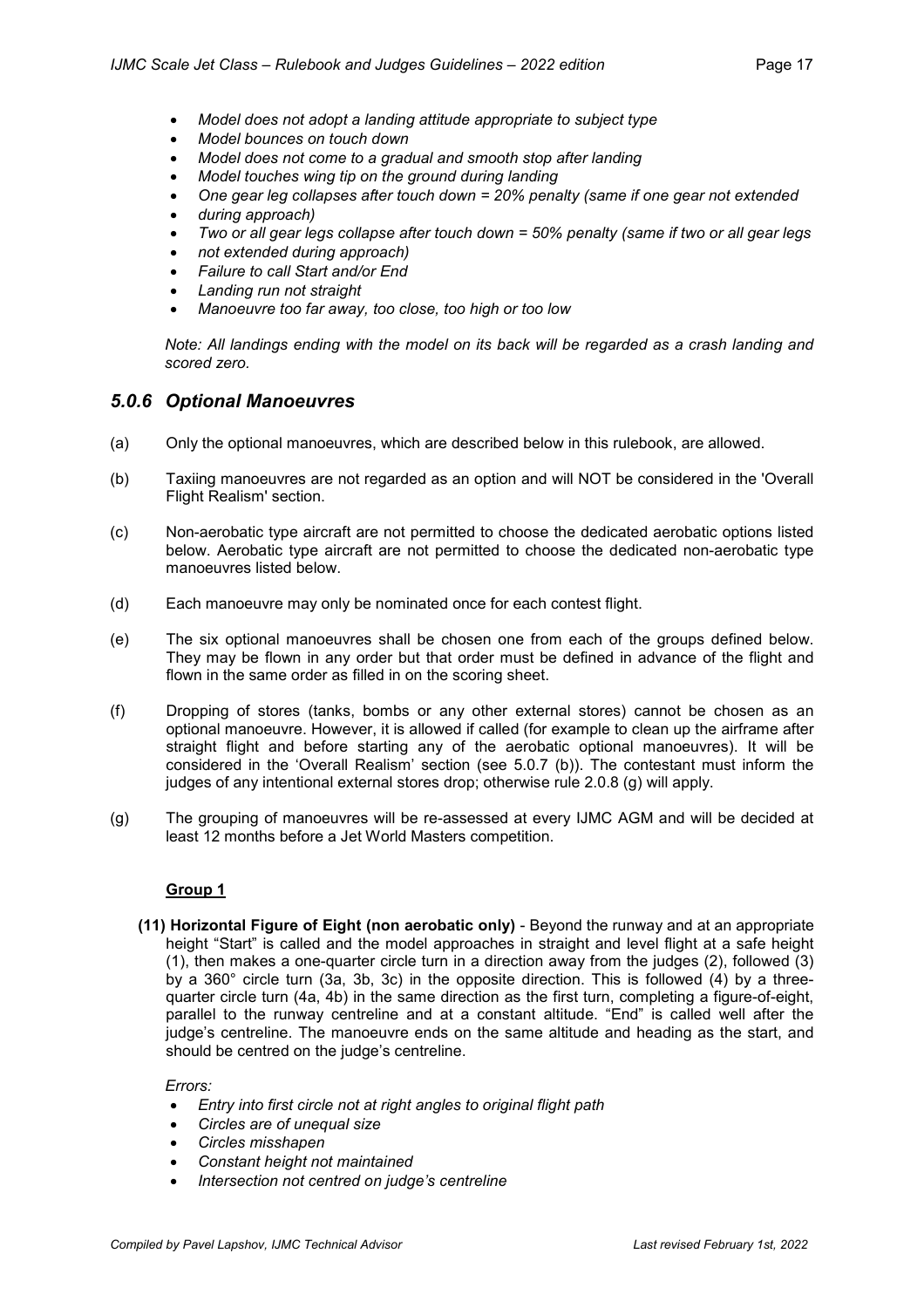- *Entry and exit paths not contiguous and parallel with runway*
- *Overall size of manoeuvre not realistic for prototype*
- *Model flight path not smooth and steady*
- *Failure to call Start and/or End*
- *Manoeuvre too far away, too close, too high or too low*

(12) **Cuban 8 with two 1/4 rolls (aerobatic only) -** The model approaches parallel with and well beyond the runway in level flight at a safe height. "Start" is called and, after passing the judge's centreline, the model pulls up into 5/8th's of an inside loop and continues heading downward at 45 degrees, inverted. The model performs two quarter rolls on the judge's centreline to upright on the 45-degree downline, followed by a 3/4's inside loop to 45 degrees down inverted. The model then executes two quarter rolls on the judge's centreline of the 45 degree downline to upright flight, recovering through a 1/8th loop to straight and level upright flight on the same track, heading and altitude as at the start of the manoeuvre. *Errors:*

- *Manoeuvre not performed in a constant vertical plane that is parallel with the judges line*
- *Loops are not in keeping with the prototype*
- *Loops are not the same size*
- *Quarter rolls are not centred on judge's centreline - aircraft should be in knife-edge at crossover point*
- *45 degree descent path not achieved*
- *Entry and exit paths not contiguous or parallel with the runway*
- *Inappropriate use of throttle*
- *Size and speed of loops not in manner of prototype*
- *Entry and exit paths not contiguous or parallel with the runway*
- *Failure to call Start and/or end*
- *Manoeuvre too far away, too close, too high or too low*
- (13) **Cuban Eight (aerobatic only)** Beyond the runway and at an appropriate height "Start" is called the model approaches parallel to and well beyond the runway (1). After passing the judges' centreline, the model pulls up (2) into approximately 5/8 of an inside loop and continues heading downward (3) at 45°, inverted. The model performs a half roll at the intersection (on the judges' centreline), followed (5) by another approximately 3/4 inside loop to 45° inverted (6). The model then executes a half-roll to normal flight (7) on the judges' centreline, and then recovers (8) to straight and level flight on the same track, heading and altitude as the start.

- *Manoeuvre not performed in a constant vertical plane that is parallel with the judges line*
- *Loops not in keeping with the prototype*
- *Loops not the same size*
- *Half rolls not centred on judge's centreline*
- *45° descent path not achieved*
- *Model does not exit manoeuvre at same height as entry*
- *Entry and exit paths not contiguous and parallel with runway*
- *Inappropriate use of throttle*
- *Size and speed of loops not in manner of prototype*
- *Failure to call Start and/or End*
- *Manoeuvre too far away, too close, too high or too low*
- (14) **Combination Immelman/Split-S (aerobatic only)** *parallel to and well beyond the runway "Start" is called the model approaches in straight and level flight at a safe height and approximately 75 meters after it has passed the judges centreline it pulls up into a half inside loop and immediately executes a half roll to normal attitude. After straight and level flight of approx.150 meters, the model performs a half roll to inverted, and an immediate half inside loop downwards to recover into level flight on the same heading and altitude as at the start.*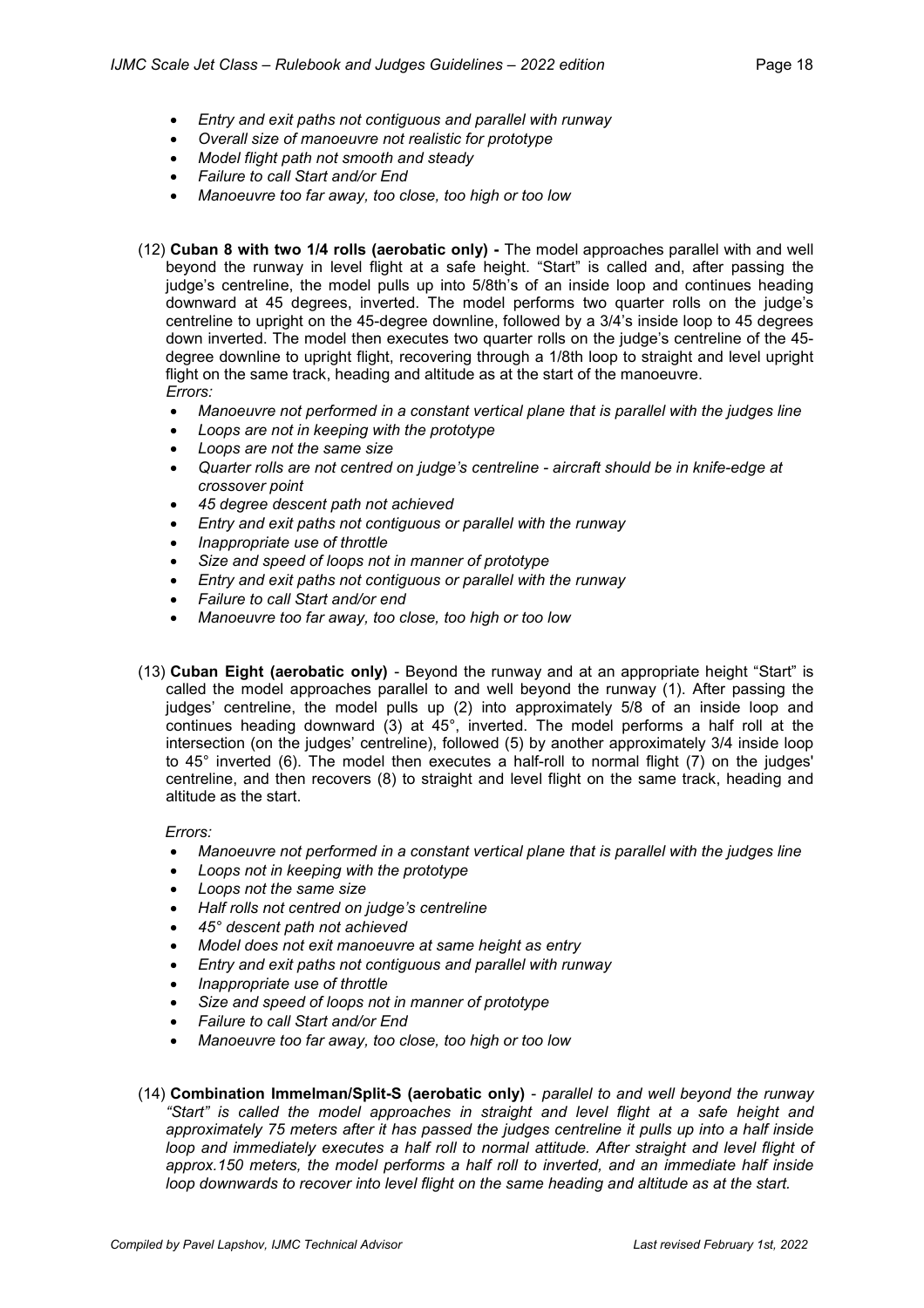#### *Errors:*

- *Track of the half loop not in a vertical plane*
- *Half loops not accurately semi-circular*
- *First roll start too late, second roll starts too early*
- *Excessive height loss in the rolls*
- *The size of half loops not equal*
- *Track veers during the rolls*
- *Entry and exit paths not contiguous and parallel with runway*
- *Manoeuvre not centred on judge's centreline*
- *Size of manoeuvre and speed not in manner of the prototype*
- *Failure to call Start and/or End*
- *Manoeuvre too far away, too close, too high or too low*
- **(15) Immelman – Variable Geometry wing (aerobatic only)** parallel to and well beyond the runway at a safe height "Start" is called the model commences the manoeuvre at a safe height with wings swept back and performs a half inside loop upwards, starting at the judges centreline. During the half loop the wings are to be swept forward. On completion of the half loop the aircraft then immediately executes a half roll to resume normal level flight, on a reciprocal track parallel to that at the start. Note: this option is only available for aerobatic models equipped with Variable Geometry wings.

#### *Errors:*

- *Half loop is not semi-circular*
- *Plane of the half loop not vertical or parallel with the runway*
- *Half loop not centred on judges centreline*
- *Half loop is not in keeping with the prototype*
- *Inappropriate use of throttle*
- *Model inverted for too long or too short a time*
- *Roll starts too early or too late*
- *Excessive height loss in the roll*
- *Track veers during the roll*
- *Model does not resume straight and level flight on the opposite track to entry*
- *Manoeuvre not flown parallel with the runway*
- *Size and speed of manoeuvre not in the manner of the prototype*
- *Failure to call Start and/or End*
- *Manoeuvre too far away, too close, too high or too low*
- **(16) Horizontal Derry Eight (aerobatic only)** the model approaches in straight and level flight, parallel to and beyond the runway at a safe height "Start" is called and the model makes a one-quarter circle horizontal turn in a direction away from the judges. After the end of this quarter circle immediately turn the model about 3/4 rolls in the direction of the turn. The model continues to enter a 360-degree circle horizontal turn in the opposite direction. The model will stop rolling when upright and banked in the direction of the turn. After the end of this 360 degree circle turn immediately the model rolls about 3/4 in the direction of the turn. The model continues to roll to enter a 270 degree horizontal circle turn in the same direction as the first turn. The model will stop rolling when upright and banked in the direction of the final turn reaching horizontal flight before the judge's centreline after which "End" is called. The manoeuvre ends on the same altitude and heading as the start, and should be centred on the judge's centreline.

- *Entry into first circle not at right angles to original flight path*
- *Circles are of unequal size*
- *Circles misshapen*
- *Constant height not maintained*
- *Intersection not centred on judge's centreline*
- *Entry and exit path not contiguous and parallel with runway*
- *Entry and exit path not parallel with judges line*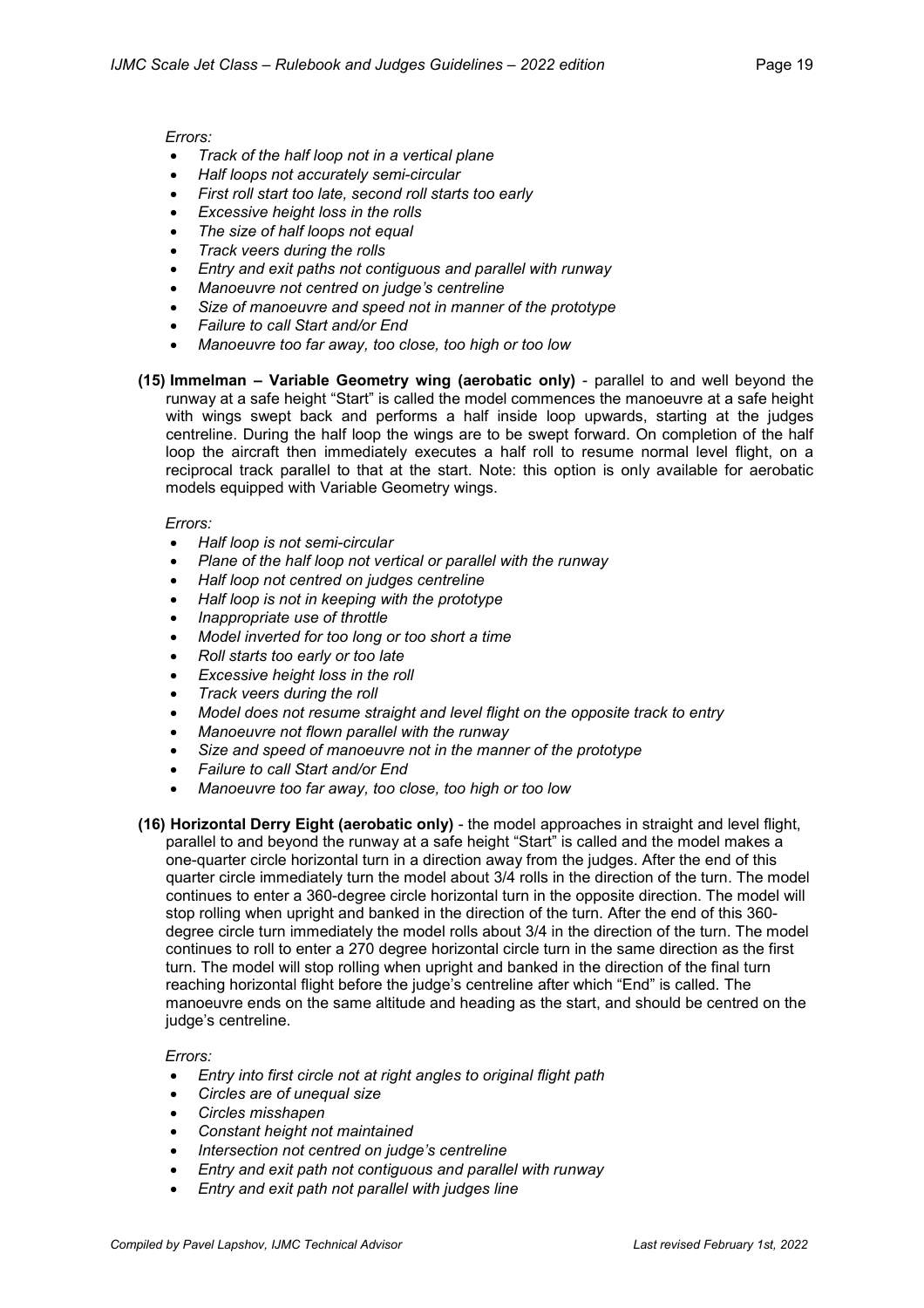- *Overall size of manoeuvre not realistic for prototype*
- *Model flight path not smooth and steady*
- *Manoeuvre too far away, too close, too high or too low*
- *Failure to call Start and/or End*
- *Inappropriate roll rates*
- **(17) Cobra Roll (aerobatic only)** parallel to and well beyond the runway at a safe height the model approaches in straight and level flight, pulls up into a 45 degree climb and executes a half roll to inverted. It then completes a 1/4 inside loop into a 45 degree dive, executes a half roll to upright, and recovers to level flight at the same altitude and heading as the start. The highest point of the 1/4 inside loop should be on the judge's centreline.

#### *Errors:*

- *Manoeuvre not performed in a vertical plane that is parallel with the runway*
- *Quarter loop is not centred on judge's centreline*
- *45 degree climb and descent paths not achieved*
- *Half rolls not centred in climb and descent part of figure*
- *Entry and exit path not contiguous and parallel with runway*
- *Model does not exit manoeuvre at same height as entry*
- *Inappropriate use of throttle*
- *Failure to call Start and/or End*
- *Manoeuvre too far away, too close, too high or too low*
- **(18) 360° ascending circle (all types)** The model approaches parallel with and beyond the runway in level flight at a minimum height of 5 meters, "Start" is called and at the centre the model pitches up and performs a gentle 360 degree ascending circle, in a direction away from the judges. The manoeuvre terminates on the judge's centreline by resuming straight and level flight on the same track and heading as at the start of the manoeuvre.

#### *Errors:*

- *Rate of ascent not constant*
- *Ascent too steep*
- *Circle misshapen*
- *No significant height gain*
- *Model exits at excessive height*
- *Circle not centred on judge's centreline*
- *Entry and exit paths not parallel to the runway*
- *Failure to call Start and/or end*
- *Manoeuvre too far away, too close, too high or too low*
- **(19) 360° ascending circle with gear retraction (all types)** The model approaches parallel with and beyond the runway in level flight at a minimum height of 5 meters "Start" is called with the undercarriage already deployed, at the centre the model pitches up and performs a gentle 360 degree ascending circle, in a direction away from the judges, during which the gear is retracted. The manoeuvre terminates on the judge's centreline by resuming straight and level flight on the same track and heading as at the start of the manoeuvre.

- *Gear not fully extended before commencement of manoeuvre is called*
- *Rate of ascent not constant*
- *Ascent too steep*
- *Circle misshapen*
- *No significant height gain*
- *Gear not fully retracted during ascent*
- *Model exits at excessive height*
- *Circle not centred on judge's centreline*
- *Entry and exit paths not parallel to the runway*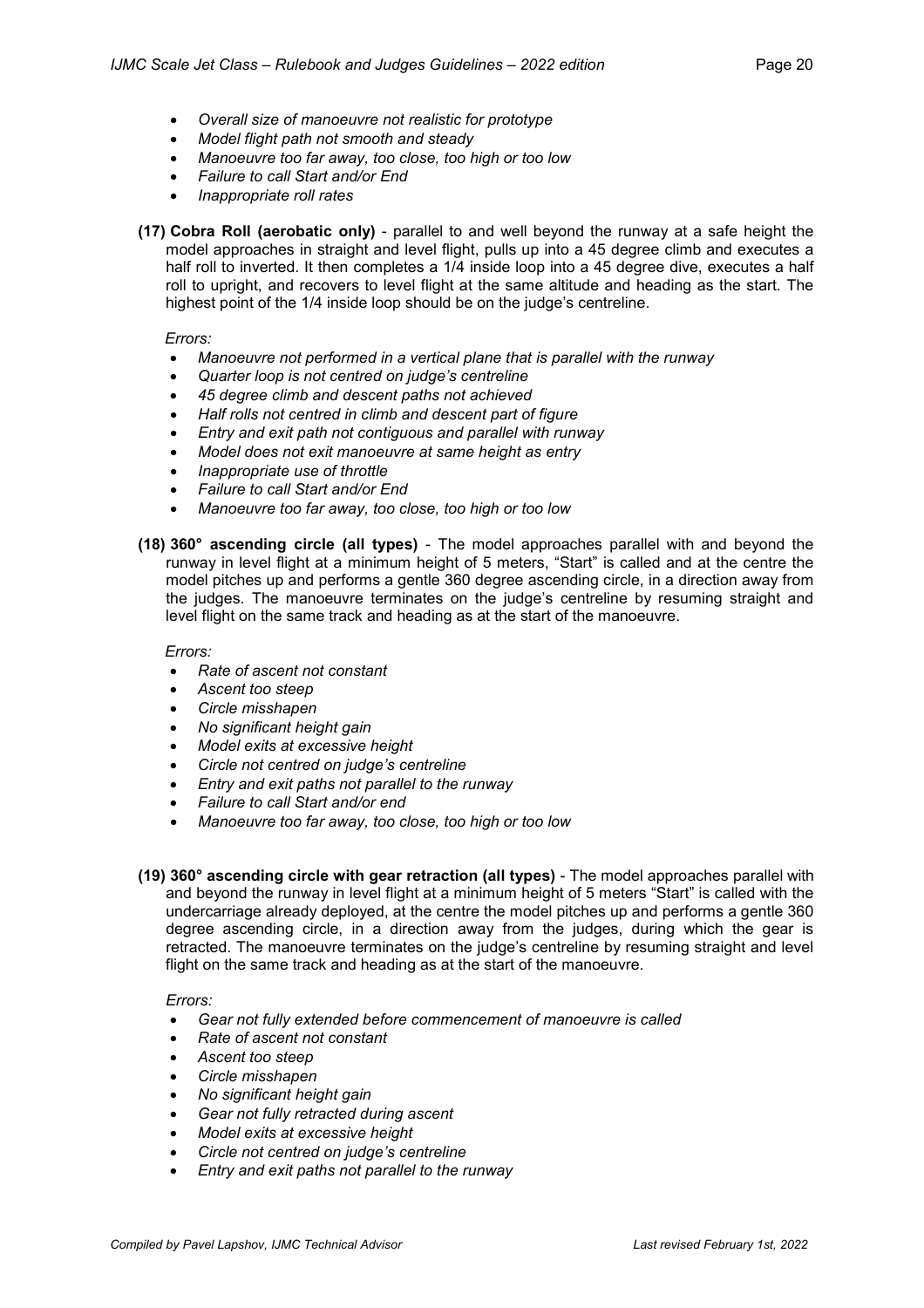- *Failure to call Start and/or End*
- *Manoeuvre too far away, too close, too high or too low*

#### **Group 2**

(21) **Procedure Turn (non aerobatic option only)** - the model approaches parallel to and beyond the runway in straight and level flight at a safe height and "Start" is called well before the judge's centreline, the model then makes a one-quarter circle turn in a direction away from the judges followed by a 270 degree turn in the opposite direction. The manoeuvre ends on the same altitude and on a reciprocal heading to the start. The transition from the one-quarter circle turn to the 270 degree turn should be on the judge's centreline.

#### *Errors:*

- *Entry into the 270° turn not at right angles to original flight path*
- *270° turn not at a constant radius*
- *Angle of bank through the turns not appropriate to the prototype aircraft*
- *Constant height not maintained*
- *Transition not centred on judge's centreline*
- *Entry and exit path not contiguous and parallel with runway*
- *Overall size of manoeuvre not realistic for prototype*
- *Model flight path not smooth and steady*
- *Failure to call Start and/or End*
- *Manoeuvre too far away, too close, too high or too low*
- (22) **Chandelle (non aerobatic option only)** the model approaches parallel to and beyond the runway in straight and level flight at a safe height, "Start" is called and at the judge's centreline turns away to perform a 180 degree climbing turn in a direction away from the judges. During the first 90 degrees of the turn the model simultaneously climbs and rolls into the turn. During the second 90 degrees the model continues climbing while gradually lowering the nose and rolling away from the turn. At the end of the manoeuvre the model attains a level upright attitude on a reciprocal heading but significantly higher than at the start of the manoeuvre.

#### *Errors:*

- *Approach and departure not parallel to runway*
- *Approach and departure not horizontal*
- *Climb rate not constant*
- *Turn rate not constant*
- *Turn not 180 degrees*
- *Manoeuvre does not start and finish on the judge's centreline*
- *Failure to call Start and/or End*
- *Manoeuvre too far away, too close, too high or too low*
- **(23) Positive 'G' Roll (aerobatic only)** the model approaches in level flight and parallel to the runway at a safe height, "Start" is called and the model performs a 360 degree roll away from the judges while simultaneously pitching up, describing a gentle helical flight-path reaching inverted flight on the judge's centreline, and resuming level flight, again parallel to the runway but further away than on the entry track and at entry height.

- *Rate of roll not constant*
- *Rate of pitch not constant*
- *Style of roll not typical of the prototype*
- *Roll not centred on judge's centreline*
- *Entry and exit at different heights or speeds*
- *Entry and exit path not contiguous and parallel with runway*
- *Attitude at exit is not the same as attitude at entry*
- *Failure to call Start and/or End*
- *Manoeuvre too far away, too close, too high or too low*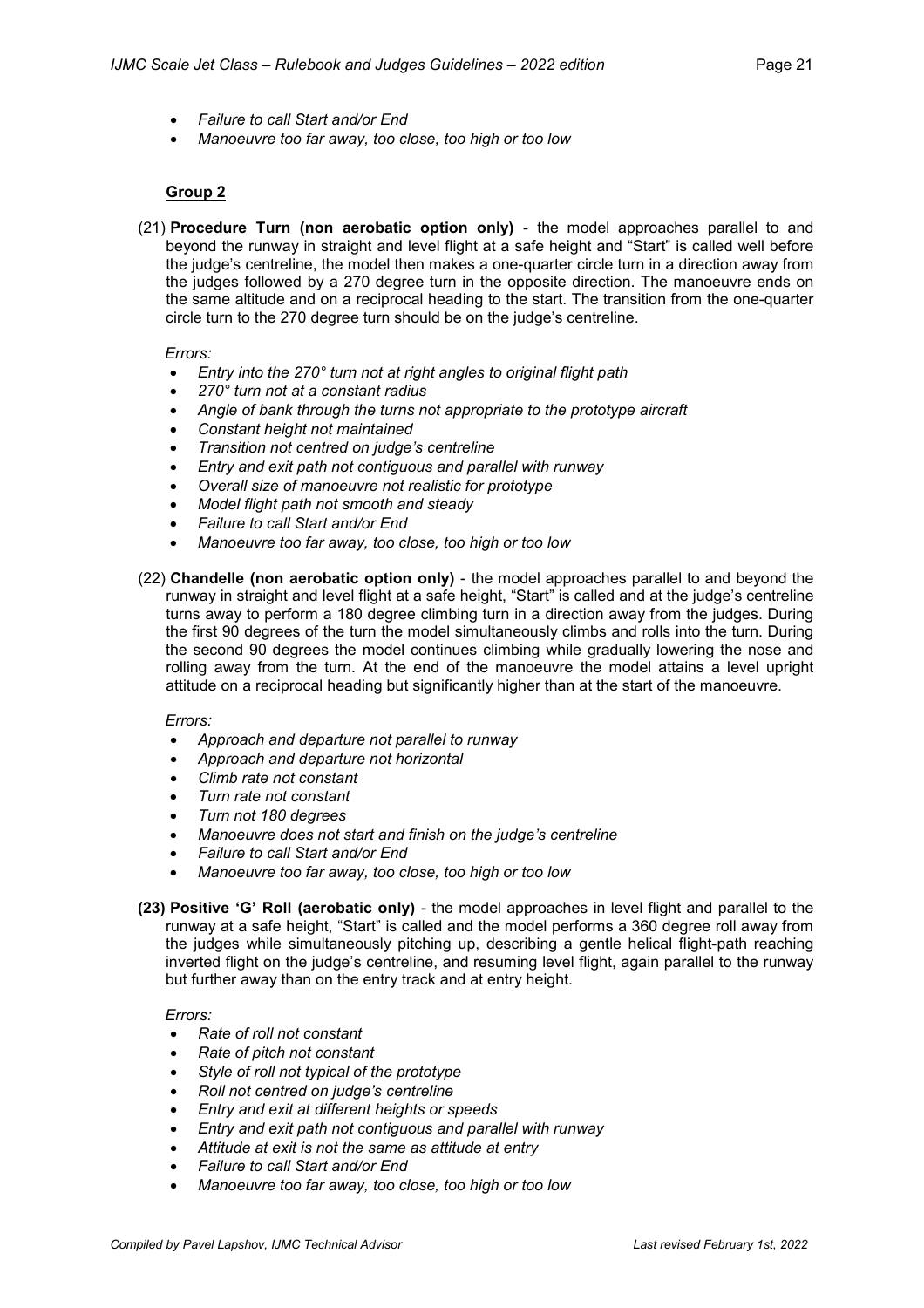(24) **360 degree Wing-extending Turn – Variable Geometry wing (aerobatic only)** - the model approaches parallel to and beyond the runway at a safe height with wings swept back, "Start" is called before it enters a 360 degree circle, commencing by turning away from the judge's on the centreline. The model adopts a rate of bank appropriate to the wing configuration and a constant altitude. While executing the 360 degree circle the wings are extended and the model decelerates to recover to straight and level flight on the same heading and altitude as the start. The rate of turn should be in keeping with the prototype.

#### *Errors:*

- *Circle not centred on judge's centreline*
- *Constant height not maintained*
- *Entry and exit paths not contiguous and parallel with runway*
- *Lack of speed reduction during wing extension*
- *Overall size of manoeuvre not realistic for prototype*
- *Failure to call Start and/or End*
- *Manoeuvre too far away, too close, too high or too low*
- **(25) Half Reverse Cuban Eight (aerobatic only)** "Start" is called as the model approaches parallel to and well beyond the runway straight and level at a safe height and pulls to a 45 degree upline, performs a half roll on the judges' centreline then pulls through a 5/8th's inside loop to resume straight and level flight at the entry height on a reciprocal track.

#### *Errors:*

- *Manoeuvre not performed in a vertical plane that is parallel with the judge's centreline*
- *Loop portion of the manoeuvre not circular*
- *Half roll not centred on judge's centreline - model should be in knife-edge at this point*
- *45 degree ascent path not achieved*
- *Entry and exit paths not contiguous and parallel with runway*
- *Inappropriate use of throttle*
- *Size and speed of manoeuvre not in the manner of the prototype*
- *Failure to call Start and/or End*
- *Manoeuvre too far away, too close, too high or too low*
- (26) **Half Cuban Eight (aerobatic only)** "Start" is called as the model approaches parallel to and well beyond the runway straight and level and at a safe height. After passing the judges' centreline, the model pulls up into a 5/8th's inside loop and continues inverted downward at 45 degrees performing a half roll to upright on the judge's centreline pulling out to resume straight and level flight at the entry height on a reciprocal track.

#### *Errors:*

- *Manoeuvre not performed in a vertical plane that is parallel with the judge's centreline*
- *Loop portion of the manoeuvre is not circular*
- *Half roll is not centred on judge's centreline - model should be in knife-edge at this point*
- *45 degree descent path not achieved*
- *Entry and exit paths not contiguous and parallel with runway*
- *Inappropriate use of throttle*
- *Size and speed of manoeuvre not in the manner of the prototype*
- *Failure to call Start and/or End*
- *Manoeuvre too far away, too close, too high or too low*
- (27) **3 consecutive rolls right–left–right or opposite (aerobatic only)** The model approaches parallel to and beyond the runway at a safe height and at a constant rate performs three consecutive rolls, the second being on the judge's centreline where it will appear inverted and rolling in the opposite direction from the first and third, and resumes straight and level flight on the same track and heading as at the start of the manoeuvre after which "End" is called.

*Errors:*

• *Rate of rolls not constant*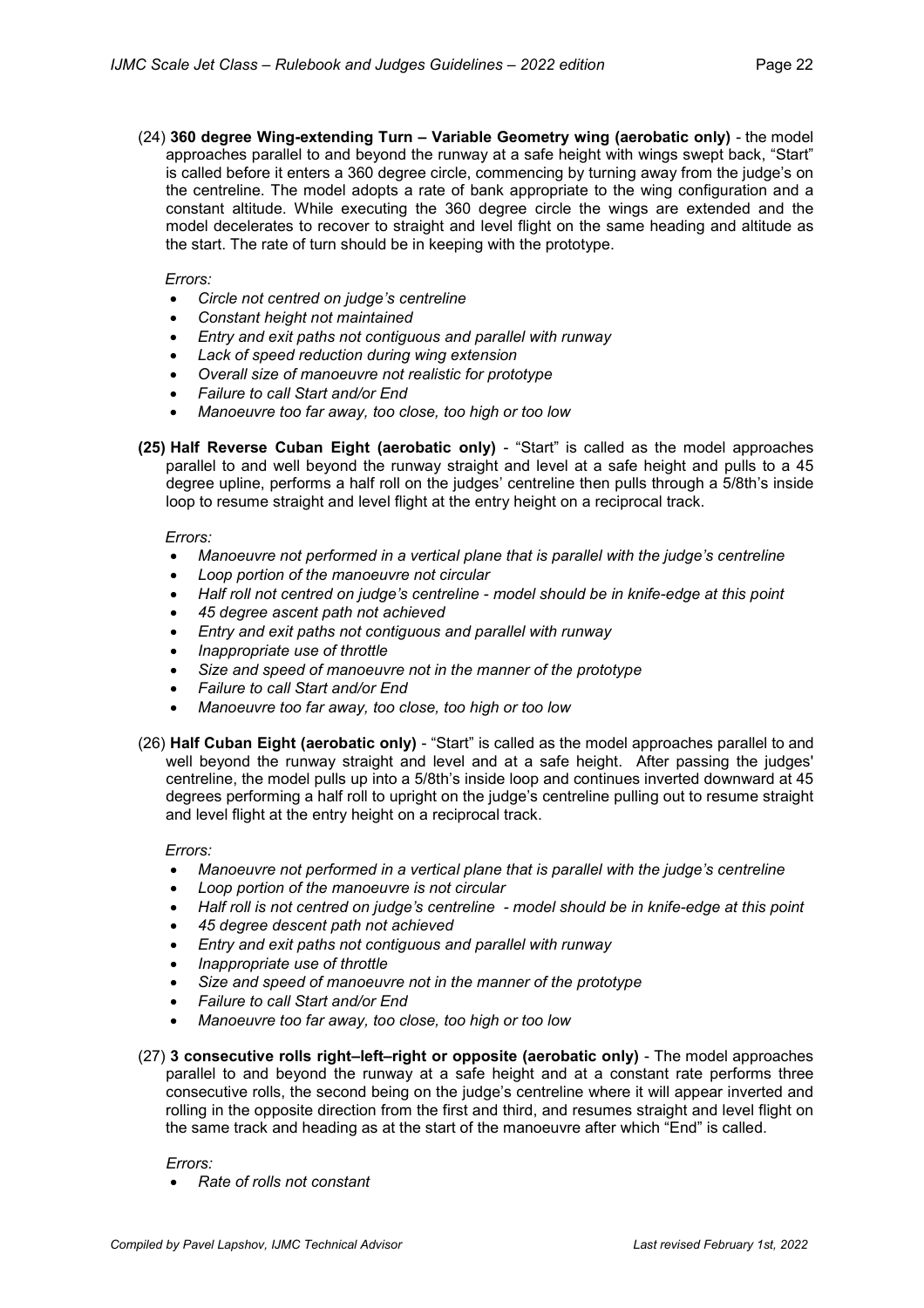- *Style of rolls not typical of the prototype*
- *Second roll not inverted as it passes the judge's centreline (i.e. manoeuvre was not centred)*
- *Entry and exit at different heights or speeds*
- *Model does not resume straight and level flight on same track as entry*
- *Rolls not horizontal*
- *Hesitation between each roll*
- *Entry and exit paths not contiguous or parallel with the runway*
- *Failure to call Start and/or End*
- *Manoeuvre too far away, too close, too high or too low*
- (28) **Touch and Go (all types)** With all installed means (landing gear, flaps and drag inducing equipment if fitted) to restrict the speed of the model to a safe minimum, as normally achieved during the landing height reduction turn, already deployed "Start" is called far out on the downwind leg and, the model turns into a landing approach before touching down on the runway centreline shortly before the judge's centreline. After an accelerating run of not less than 5 meters the model accelerates and takes off followed by a climb on the take-off heading and climb angle appropriate to the prototype for a minimum of 5 seconds, during which the landing gear sequence is initiated before calling "End" and entering the circuit. During the climb the "cleaning up" process should be initiated in the style of the prototype aircraft.

#### *Errors:*

- *Landing gear etc. not extended in a manner appropriate to the full-size prototype*
- *Descent not smooth and continuous*
- *Speed too high during descent*
- *Model does not adopt landing attitude appropriate to the prototype*
- *Model bounces on touch down*
- *Touchdown not on runway centreline*
- *Should model be unable to take off manoeuvre and rest of flight to be scored zero*
- *Model veers off runway direction on ground roll*
- *Ground roll too short*
- *Acceleration too rapid*
- *Lift-off not smooth*
- *Climb out too short*
- *Flaps etc. not used if applicable*
- *Nose attitude during climb not in keeping with the prototype*
- *Landing gear sequence not initiated if applicable during climb out*
- *Failure to call Start and/or End*
- *Climb-out track not in line with take-off run*
- *Manoeuvre too far away, too close, too high or too low*

#### **Group 3**

(31) **Flight in straight line max 5m (non aerobatic only)** - "Start" is called and the model approaches parallel with and beyond the runway in straight flight and makes a low fly-by of 5 - 10 seconds, at a safe height.

- *Track not straight*
- *Height not constant*
- *Manoeuvre not centred on judge's centreline*
- *Start and/or end not called in straight and level flight*
- *Manoeuvre too short in time*
- *Model's flight not smooth and steady*
- *Entry and exit paths not contiguous or parallel with the runway*
- *Failure to call Start and/or End*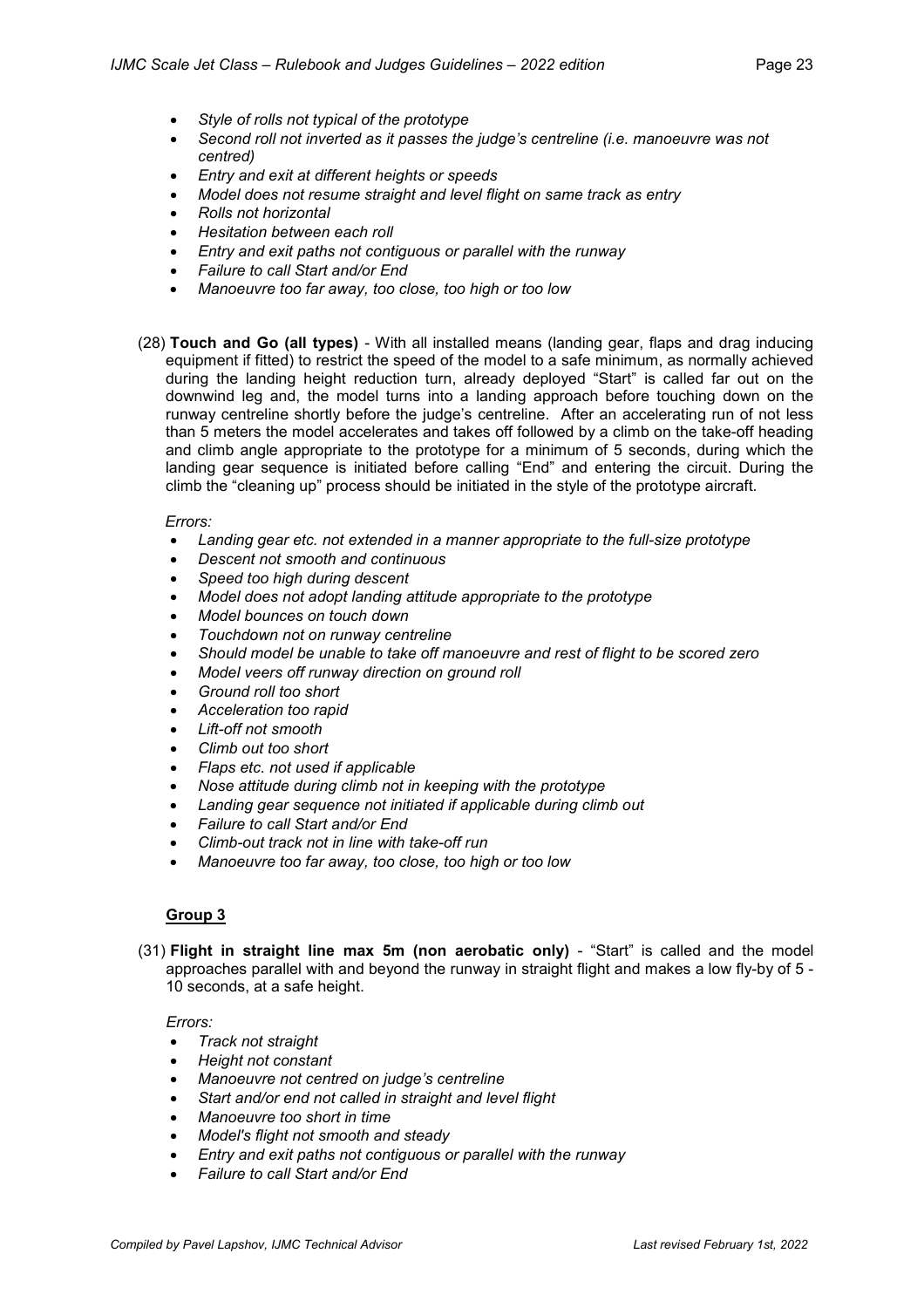- *Manoeuvre too far away, too close, too high or too low*
- (32) **Straight flight at low speed (non aerobatic only)** "Start" is called and the model approaches parallel with and beyond the runway at a safe height in straight flight having previously deployed all installed means (landing gear, flaps and drag inducing equipment if fitted) to restrict the speed to a safe minimum as would be achieved during a landing approach, for a duration of 5 - 10 seconds.

*Errors:*

- *Installed speed reduction equipment not deployed before start is called*
- *Track not straight*
- *Height not constant*
- *Speed varies during manoeuvre*
- *Start and finish not called in straight and level flight*
- *Manoeuvre not centred on judge's centreline*
- *Entry and exit paths not contiguous and parallel with runway*
- *Manoeuvre too short in time*
- *Model's flight not smooth and steady*
- *Failure to call Start and/or End*
- *Manoeuvre too far away, too close, too high or too low*
- *Installed speed reduction equipment retracted before end is called*
- (33) **Positive 'G' Roll with landing gear extended (aerobatic only)** nearly identical to the positive 'G' roll but executed at a moderate speed with the landing gear extended. The model approaches in level flight and parallel to the runway at a safe height, with the landing gear already extended before "start" is called and performs a 360 degree roll away from the judges while simultaneously pitching up, describing a gentle helical flight-path reaching inverted flight on the judge's centreline, and resuming level flight, again parallel to the runway at the same height but further away than on the entry track. Gear remains extended until after "end" is called.

#### *Errors:*

- *Landing gear not extended prior to start of manoeuvre*
- *Rate of roll not constant*
- *Rate of pitch not constant*
- *Style of roll not typical of the prototype*
- *Speed with landing gear extended too high or not typical of prototype*
- *Roll not centred on judge's centreline*
- *Entry and exit at different heights or speeds*
- *Entry and exit tracks not parallel to each other*
- *Attitude at entry is not the same as attitude at exit*
- *Gear retracted before "End" called*
- *Failure to call Start and/or End*
- *Manoeuvre too far away, too close, too high or too low*
- (34) **2 point roll (aerobatic only)** "Start" is called and the model approaches parallel with and beyond the runway in straight and level flight at a safe height at a constant rate and, in the manner of the prototype, performs two half rolls, hesitating at the midpoint then resuming straight and level flight on the same height, heading and altitude.

- *Rotation rate of half rolls differ*
- *Style of half rolls not typical of the prototype*
- *Interval between each half roll not centred on judge's centreline*
- *Lack of discernible hesitation between each half roll*
- *Start and finish not called in straight and level flight*
- *Entry and exit at different heights or speeds*
- *Entry, and exit paths and line of half rolls not contiguous or parallel with runway*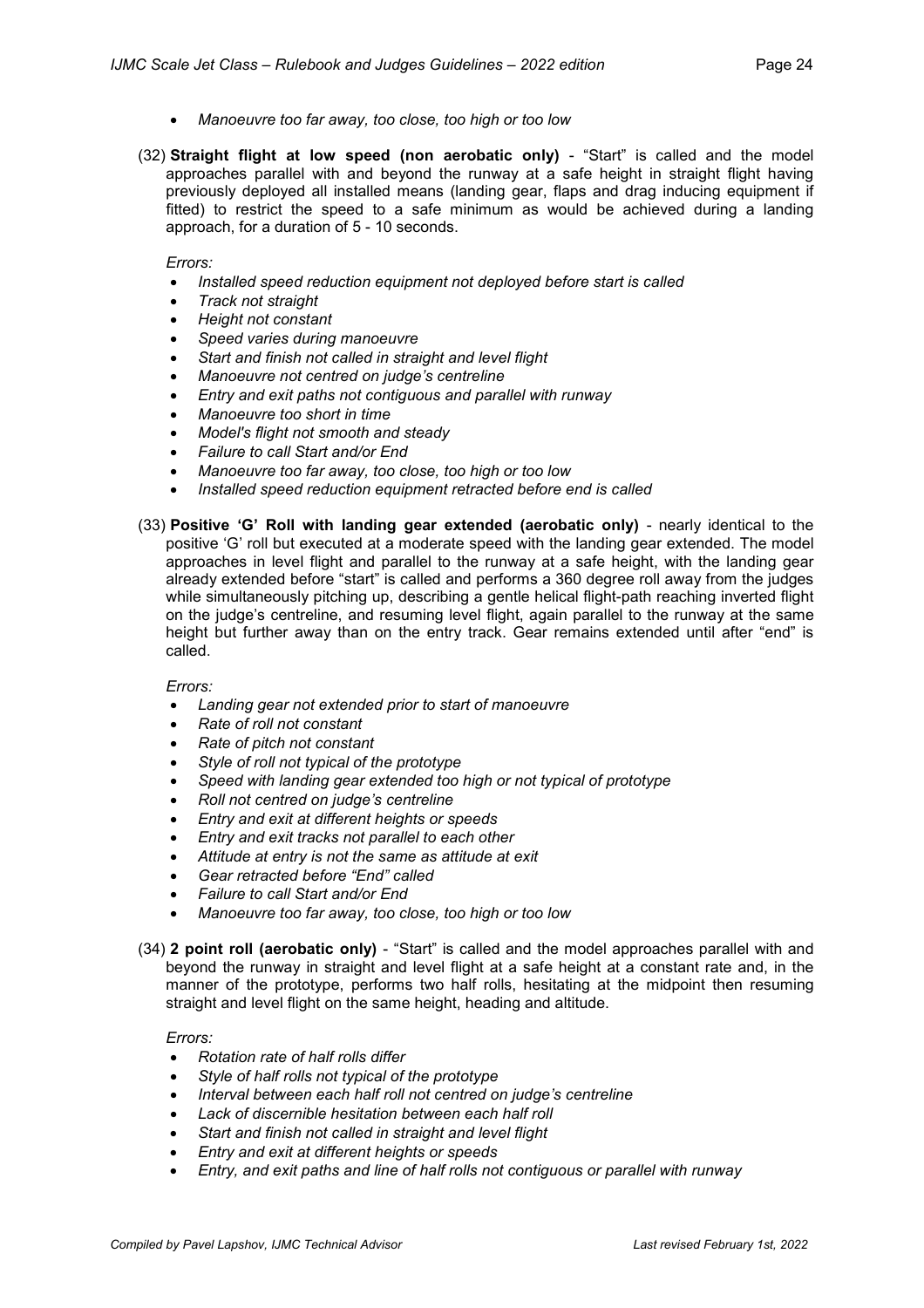- *Style of roll not nominated*
- *Failure to call Start and/or End*
- *Manoeuvre too far away, too close, too high or too low*
- (35) **Two turn Spin (aerobatic only)** The model approaches parallel with and well beyond the runway at a suitable height in straight and level flight, reducing power to idle and simultaneously raising the nose, the model decelerates into an upright stall on the judge's centreline, and commences a spin through two turns to recover to level flight on the same track as the initial flight direction after which "End" is called.

#### *Errors*

- *Incorrect use of the throttle or flight controls at point of stall.*
- *Forced spin entry, not clean and positive.*
- Not a true spin but a spiral dive which is a tight vertical barrel roll which would score a *zero. In a true spin the descent path will be close to the C of G of the model.*
- *Not two complete turns.*
- *Start of spins not centred on judge's centreline.*
- *Model does not resume straight and level flight on same track as entry.*
- *Entry and exit paths not parallel with the runway.*
- *Failure to call Start and/or End*
- *Manoeuvre too far away, too close, too high or too low*

#### (36) **Reverse Cuban Eight (aerobatic only)** - "Start" is called and the model approaches parallel

with and well beyond the runway at a safe height, straight and level, and pulls up to a 45 degree upline, performs a half roll on the judge's centreline then pulls through a 3/4 inside loop to a 45 degree upline performing a half roll on the judge's centreline followed by a 5/8 inside loop to resume straight and level flight at the entry height and on the original track.

#### *Errors:*

- *Manoeuvre not performed in a constant vertical plane that is parallel with the runway*
- *Loops are not in keeping with the prototype*
- *Loops are not the same size*
- *Half rolls not centred on judge's centreline - model should be in knife-edge at crossover point*
- *45 degree ascent paths not achieved*
- *Inappropriate use of throttle*
- *Size and speed of loops not in manner of prototype*
- *Entry and exit paths not contiguous or parallel with the runway*
- *Failure to call Start and/or End*
- *Manoeuvre too far away, too close, too high or too low*
- (37) **Loop with roll on top (aerobatic only)** "Start" is called and the model approaches upright, parallel with and well beyond the runway. After passing the judge's centreline, the model performs a loop, with one integrated roll over the top 60 degrees exiting to straight and level upright flight on the same track, heading and altitude as at the start of the manoeuvre.

- *Plane of loop not vertical and/or parallel with the runway*
- *Loop not in keeping with the prototype*
- *Inappropriate use of throttle*
- *Size and speed of manoeuvre not in the manner of the prototype*
- *Manoeuvre not centred on the judge's centreline with the model upright on the centreline of the loop*
- *Entry and exit paths not contiguous or parallel with the runway*
- *Failure to call Start and/or End*
- *Manoeuvre too far away, too close, too high or too low*
- (38) **Overshoot (all types) -** with all installed means (landing gear, flaps and drag inducing equipment if fitted) to restrict the speed of the model to a safe minimum, as normally achieved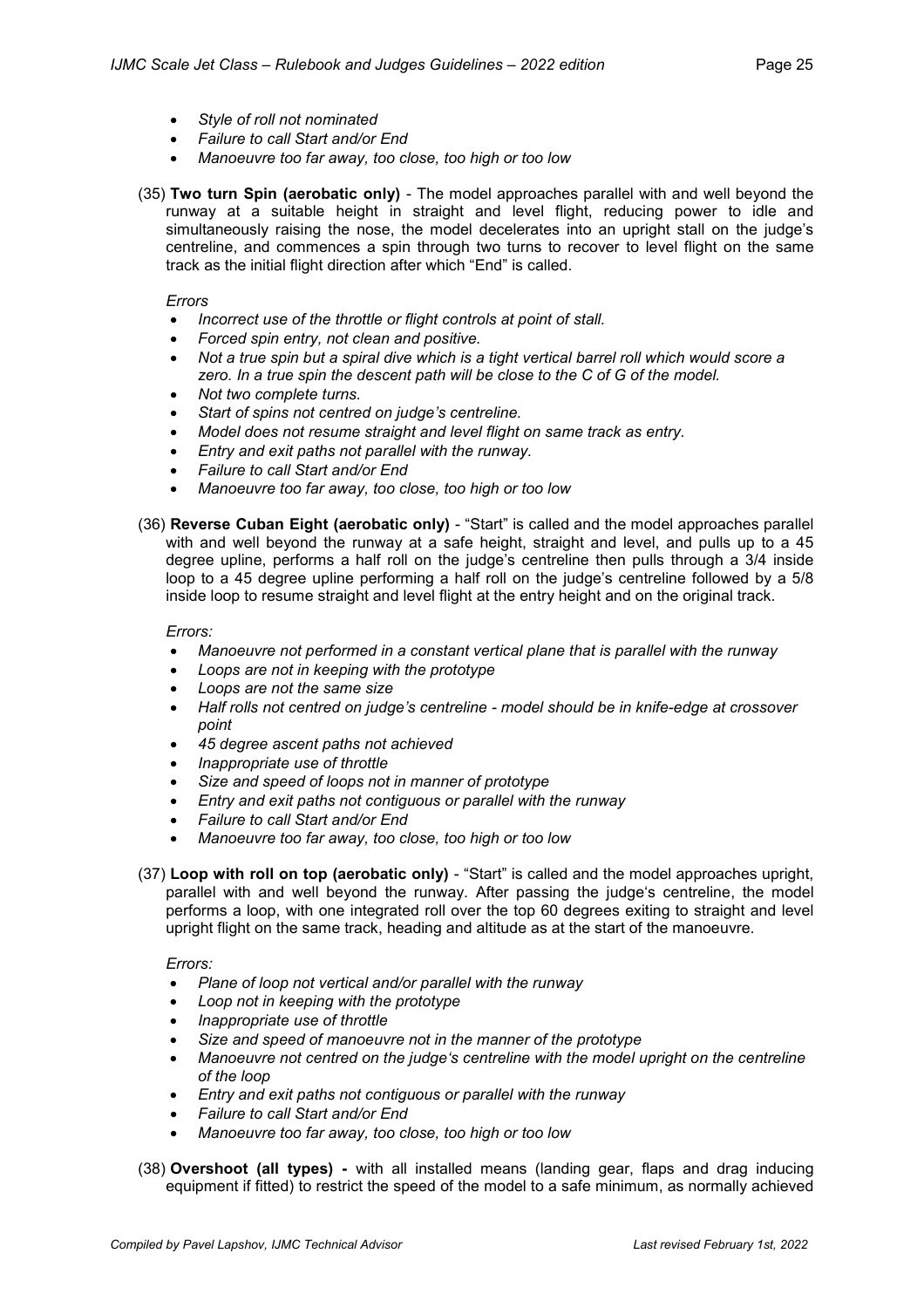during the landing height reduction turn, already deployed "Start" is called far out on the downwind leg and, the model turns into a landing approach but before touching down on the runway centreline at a height of approximately 3 meters, aborts the landing and applies full power. The model then accelerates and climbs out on a constant heading and angle appropriate to the prototype for a minimum of 5 seconds during which time the landing gear sequence is initiated before calling "end" and entering the circuit. During the climb the "cleaning up" process should be initiated in the style of the prototype aircraft.

#### *Errors:*

- *Landing gear not extended in a manner appropriate to the full-size prototype*
- *Altitude changed before appropriate descent point*
- *Descent not smooth and continuous*
- *Speed too high during descent*
- *Model does not adopt landing attitude appropriate to the prototype*
- *Abort of landing more than 3m above ground*
- *Climb rate incorrect (not appropriate to the prototype)*
- *Nose attitude during climb not in keeping with the prototype*
- *Flaps not used if applicable*
- *Landing gear retraction sequence not initiated if applicable*
- *Exit path not contiguous and parallel with runway*
- *Climb out too short*
- *Failure to call Start and/or End*
- *Manoeuvre too far away, too close, too high or too low*

#### **Group 4**

(41) **Flight in Triangular Circuit (non aerobatic option only) -** The model approaches parallel with and beyond the runway at a safe height in level flight before "Start" has been called. Approximately 100 meters after passing the judge's centreline, the model turns through 120 degrees (away from the judges). It then flies straight and level for approximately 200 meters, turns 120 degrees in the same direction as before, then continues straight and level for a further 200 meters approximately. It then makes a final 120 degree turn in the same direction as before, and flies straight and level (parallel to the runway), completing an equilateral triangle, recovering with the model at the same altitude and heading as at entry. The manoeuvre does not end until the triangle is completed after which "End" is called.

- *Model changes height*
- *Rate of turn at corners not constant*
- *Angular differences between the 3 corners*
- *Sides of triangle are not straight*
- *Sides of triangle are not equal in length*
- *Sides of triangle are too short*
- *Correction for drift not properly made*
- *Triangle not centred on judge's centreline*
- *Entry and exit paths not contiguous and parallel with runway*
- *Failure to call Start and/or End*
- *Manoeuvre too far away, too close, too high or too low*
- *Triangle not centred on judges centreline*
- *Manoeuvre too far away, too close, too high or too low*
- (42) **Flight in Triangular Circuit dirty configuration (non aerobatic only) -** The model approaches parallel with and beyond the runway at a safe height in level flight with the undercarriage, speed brakes and flaps deployed before "Start" is called. Approximately 100 meters after passing the judge's centreline, the model turns through 120 degrees (away from the judges). It then flies straight and level for approximately 200 meters, turns 120 degrees in the same direction as before, then continues straight and level for a further 200 meters approximately. It then makes another 120 degree turn in the same direction as before, and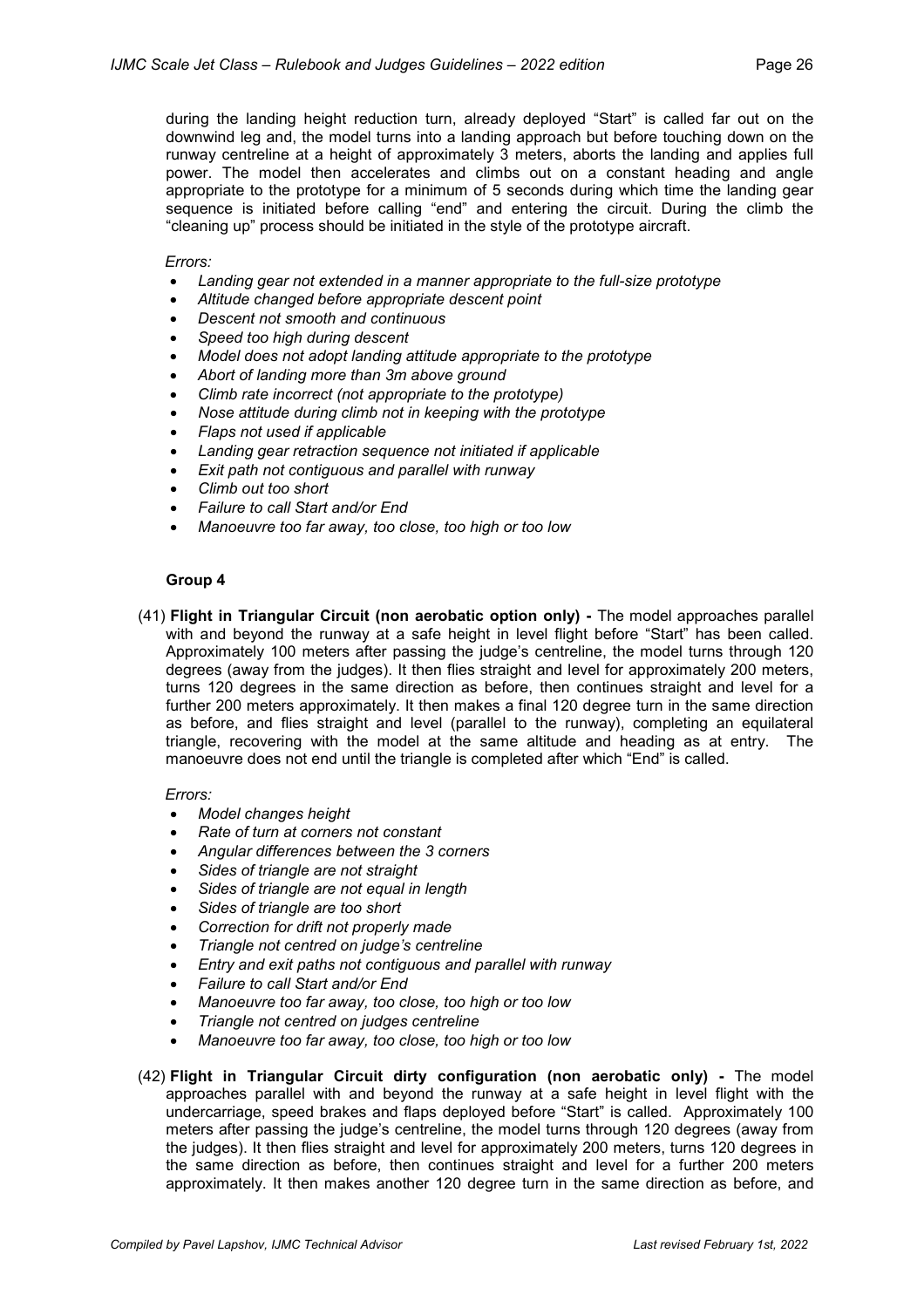flies straight and level (parallel to the runway), completing an equilateral triangle, recovering with the model at the same altitude and heading as at entry. The undercarriage etc. must not be retracted until the manoeuvre ends when the triangle is completed and "End" is called.

#### *Errors:*

- *Undercarriage not deployed before "Start" is called*
- *Model changes height*
- *Rate of turn at corners not constant*
- *Angular differences between the 3 corners*
- *Sides of triangle are not straight*
- *Sides of triangle are not equal in length*
- *Sides of triangle are too short*
- *Correction for drift not properly made*
- *Triangle not centred on judge's centreline*
- *Entry and exit paths not contiguous or parallel with the runway*
- *Undercarriage retracted before "End" has been called*
- *Failure to call Start and/or End*
- *Manoeuvre too far away, too close, too high or too low*
- (43) **Lazy 8 (non aerobatic only) -** The model approaches parallel with and beyond the runway at a safe height in level flight. "Start" is called before it reaches the judges and after passing the centre it starts a smooth curving climbing turn of constant radius away from the judges. At the apex of the turn the bank should not exceed 60º and the model should be on a heading at 90° to the runway. The model then starts a descending turn as the bank comes off and at 225° from the start begins a straight section at the same height as at the entry to cross the centreline at 45° towards the judges to begin a 270° climbing and diving turn away from and then back towards the judges to cross the centreline at 45° with the wings level and at the same height as at the entry. A final turn of 45° exits the manoeuvre parallel to the runway in straight and level flight.

#### *Errors:*

- *Insufficient climb achieved*
- *Insufficient bank achieved*
- *Climb and descent curves not equal throughout manoeuvre*
- *Apex of climbing turns not of equal height*
- *Manoeuvre not symmetrical about judges' centreline*
- *Crossover not on judge's centreline*
- *Arcs misshapen*
- *Start and finish positions not as indicated*
- *Overall size of manoeuvre not realistic for subject aircraft*
- *Model flight path not smooth and steady*
- *Apexes of turns not coincident with a model heading of 90 degrees*
- *Wings not level at the crossover*
- *Entry and exit paths not contiguous or parallel with the runway*
- *Failure to call Start and/or End*
- *Manoeuvre too far away, too close, too high or too low*
- *Wings not level at the crossover*
- **(44) Split "S" (aerobatic only)** after calling "Start" the model approaches parallel with and well beyond the runway at a suitable height in straight and level flight, reducing power, performs a half roll to arrive in the inverted position at the judge's centreline, and then immediately makes a half inside loop downwards, and resumes normal level flight on a reciprocal track to that at the start calling, "End" after passing the judge's centreline and establishing straight and level flight.

- *Roll starts too early or too late*
- *Track veers during half roll*
- *Excessive height loss in the roll*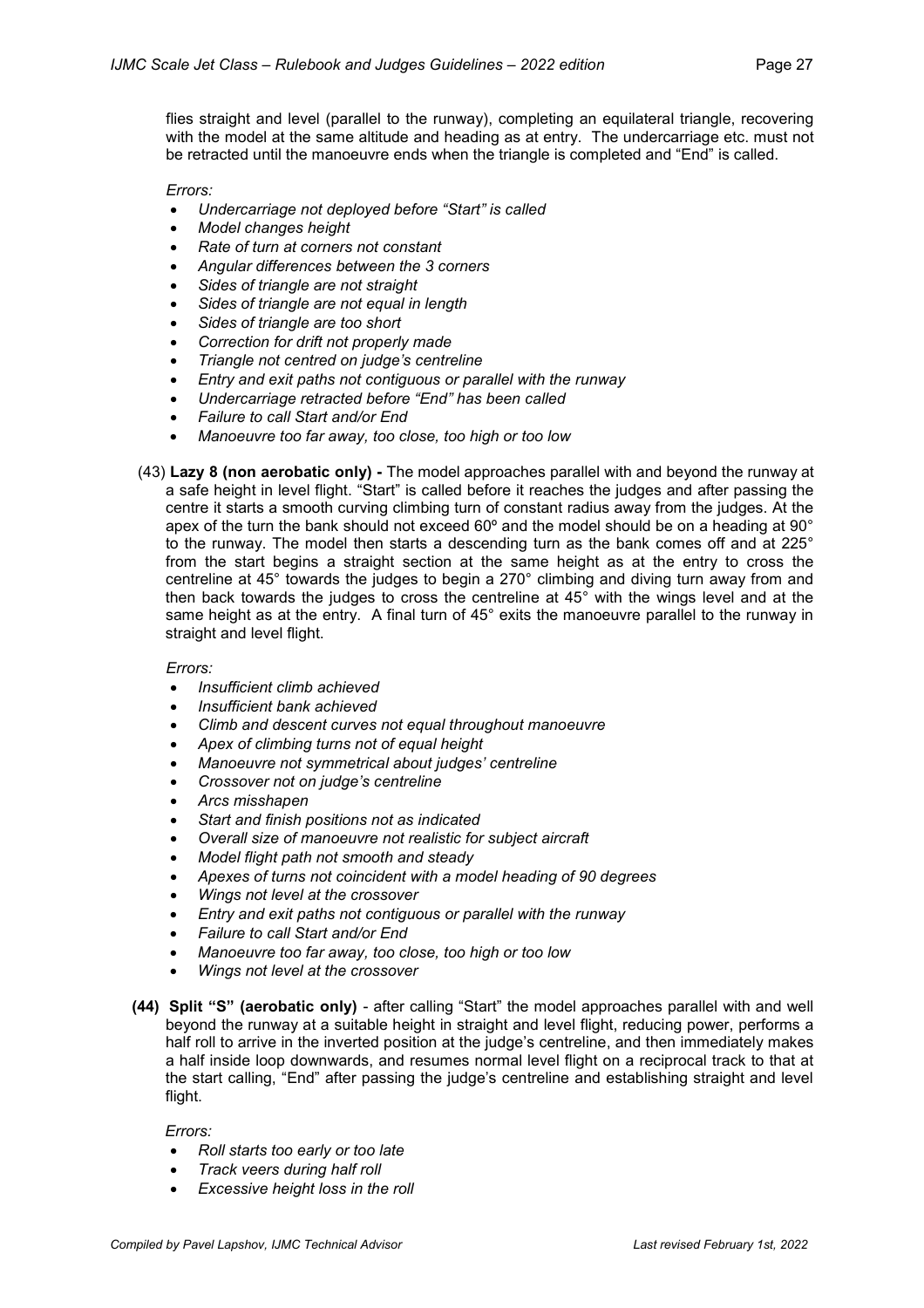- *Model inverted for too long before commencing half loop*
- *Inappropriate use of throttle*
- *Plane of the half loop not vertical or on line*
- *Half loop not centred on judge's centreline*
- *Half loop is not in keeping with the prototype*
- *Entry and exit paths not parallel with runway*
- *Size of manoeuvre and speed not in manner of the prototype*
- *Failure to call Start and/or End*
- *Manoeuvre too far away, too close, too high or too low*
- (45) **Immelman Turn (aerobatic only)** parallel to and well beyond the runway and at a safe height "Start" is called and the model approaches in straight and level flight, starting at the judge's centreline it pulls up into a half loop immediately executing a half roll at the top to resume level upright flight, on a reciprocal track to that at the start. "End" is called having establishing straight and level flight following completion of the roll.

#### *Errors:*

- *Entry not parallel to with runway*
- *Plane of the half loop not vertical or on line*
- *Half loop not centred on judge's centreline*
- *Half loop not in keeping with the prototype*
- *Inappropriate use of throttle*
- *Roll-out not immediate on completion of half loop*
- *Excessive height loss in the roll*
- *Track veers during the roll*
- *Size and speed of manoeuvre not in the manner of the prototype*
- *Entry and exit paths not parallel with runway*
- *Failure to call Start and/or End*
- *Manoeuvre too far away, too close, too high or too low*
- (46) **8 point roll (aerobatic only)** The model approaches parallel with and beyond the runway at a safe height in level flight. After "Start" is called it rolls at a constant rate through eight 45° elements, hesitating at each of the seven equally spaced intervals, passing through inverted on the judge's centreline and resumes straight and level flight on the same heading and altitude before "End" is called.

#### *Errors:*

- *Rate of rolls not constant*
- *Style of roll not typical of the prototype*
- *Roll not centred on judge's centreline*
- *Entry and exit at different heights or speeds*
- *Model does not resume straight and level flight on same track as entry*
- *Style of roll not nominated*
- *One or more of the quarter rolls deviate from 90 degrees*
- *Intervals between each part of roll different*
- *Entry and exit paths not contiguous or parallel with the runway*
- *Failure to call Start and/or End*
- *Manoeuvre too far away, too close, too high or too low*
- (47) **Slow roll (aerobatic only)** parallel to and beyond the runway "Start" is called and the model approaches in straight and level flight and rolls at a constant and slow rate through one complete revolution appearing inverted on the judge's centreline and resumes straight and level flight on the same heading and altitude, taking 3 - 5 seconds to execute the slow roll. This manoeuvre should be performed horizontally. "End" is called having establishing straight and level flight following completion of the roll. Contestants to nominate combat or airshow style.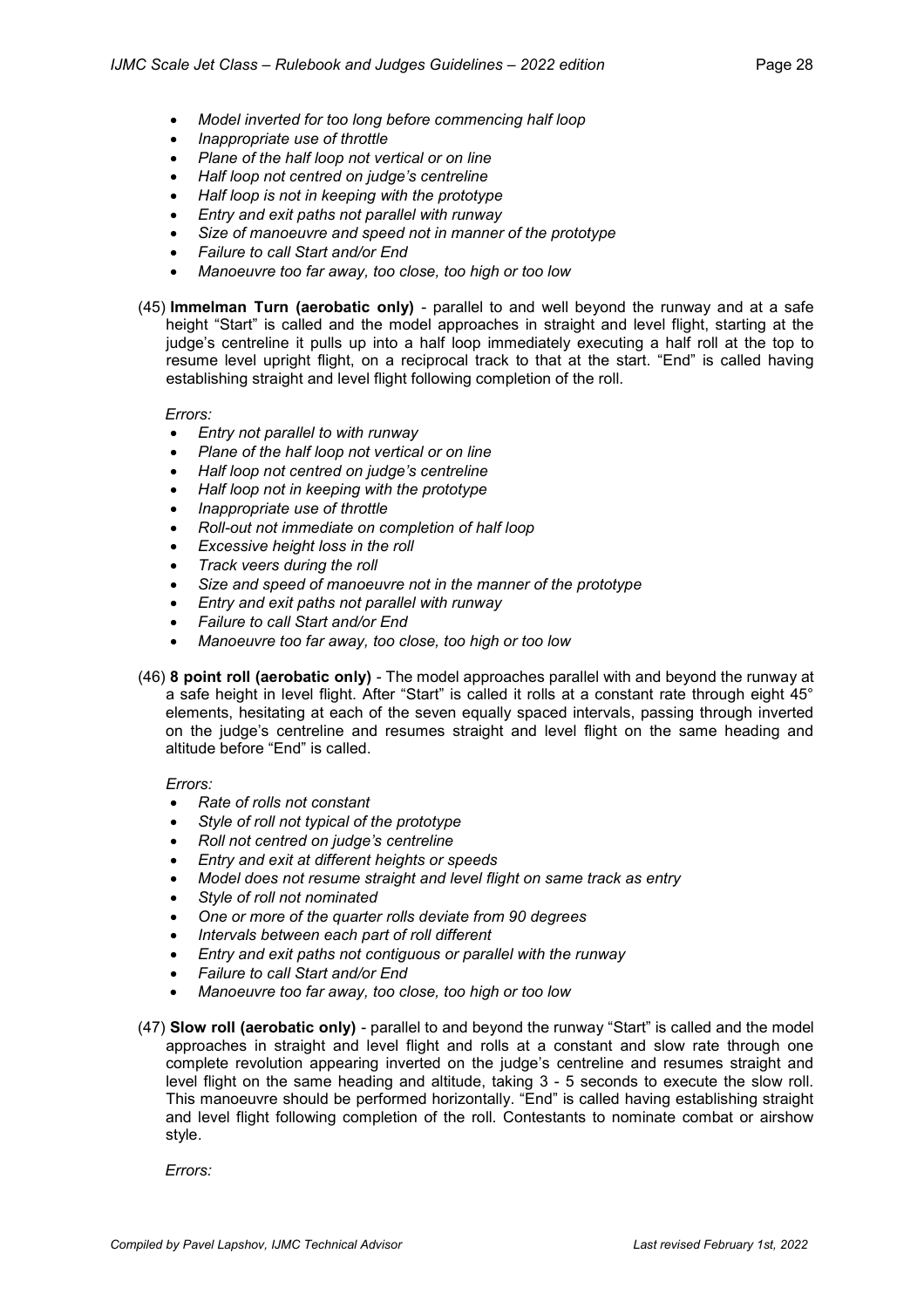- *Rate of roll not constant*
- *Style of roll not typical of the prototype*
- *Roll not centred on judge's centreline*
- *Entry and exit at different heights or speeds*
- *Entry and exit paths not contiguous and parallel with runway*
- *Style of roll not nominated*
- *Roll rate too fast*
- *Failure to call Start and/or End*
- *Manoeuvre too far away, too close, too high or too low*

(48) **Slow Flight in "dirty" configuration (all types)** - the model approaches in straight and level flight parallel to and beyond the runway at a safe height in a "dirty" configuration with the landing gear and all other drag inducing equipment already deployed. "Start" is called and the model will fly at just above landing speed for a minimum duration of 10 seconds, centred about the judge's centreline after which "End" is called before "cleaning up" the drag inducing equipment.

#### *Errors:*

- *Landing Gear not extended*
- *Flaps, airbrake(s) and/or spoiler(s) not extended if applicable*
- *Model does not fly a straight course parallel to the runway centreline*
- *Model gains or loses height*
- *Manoeuvre not centred on judge's centreline*
- *Manoeuvre too short in time*
- *Entry and exit paths not contiguous and parallel with runway*
- *Model's flight not smooth and steady*
- *Failure to call Start and/or End*
- *Manoeuvre too far away, too close, too high or too low*

#### **Group 5**

**(51) 360 degree Horizontal Circle (non aerobatic option only)** - Parallel to and beyond the runway "Start" is called and the model approaches in straight and level flight at a safe height before entering a 360 degree circle, commencing by turning away from the judges on their centreline. The model adopts an angle of bank and rate of turn appropriate to the prototype to recover to straight and level flight on the same heading and altitude as at the start. "End" is called after resuming straight and level flight.

#### *Errors:*

- *Circle not centred on judge's centreline*
- *Constant height not maintained*
- *Entry and exit paths not contiguous and parallel with runway*
- *Overall size of manoeuvre not realistic for prototype aircraft*
- *Bank angle and rate of turn not realistic to prototype aircraft*
- *Failure to call Start and/or End*
- *Manoeuvre too far away, too close, too high or too low*
- **(52) 2 half rolls, one in each direction (aerobatic only)** The model approaches parallel with and beyond the runway at a safe height in level flight, After "Start" is called, it rolls at a constant rate through two half rolls changing direction of rotation between the first and second half rolls hesitating, inverted, at the interval on the judge's centreline and resumes straight and level flight.

- *Rate of half rolls differ*
- *Lack of discernible hesitation between each half roll*
- *Style of roll not typical of the prototype*
- *Half rolls not centred on the judge's centreline*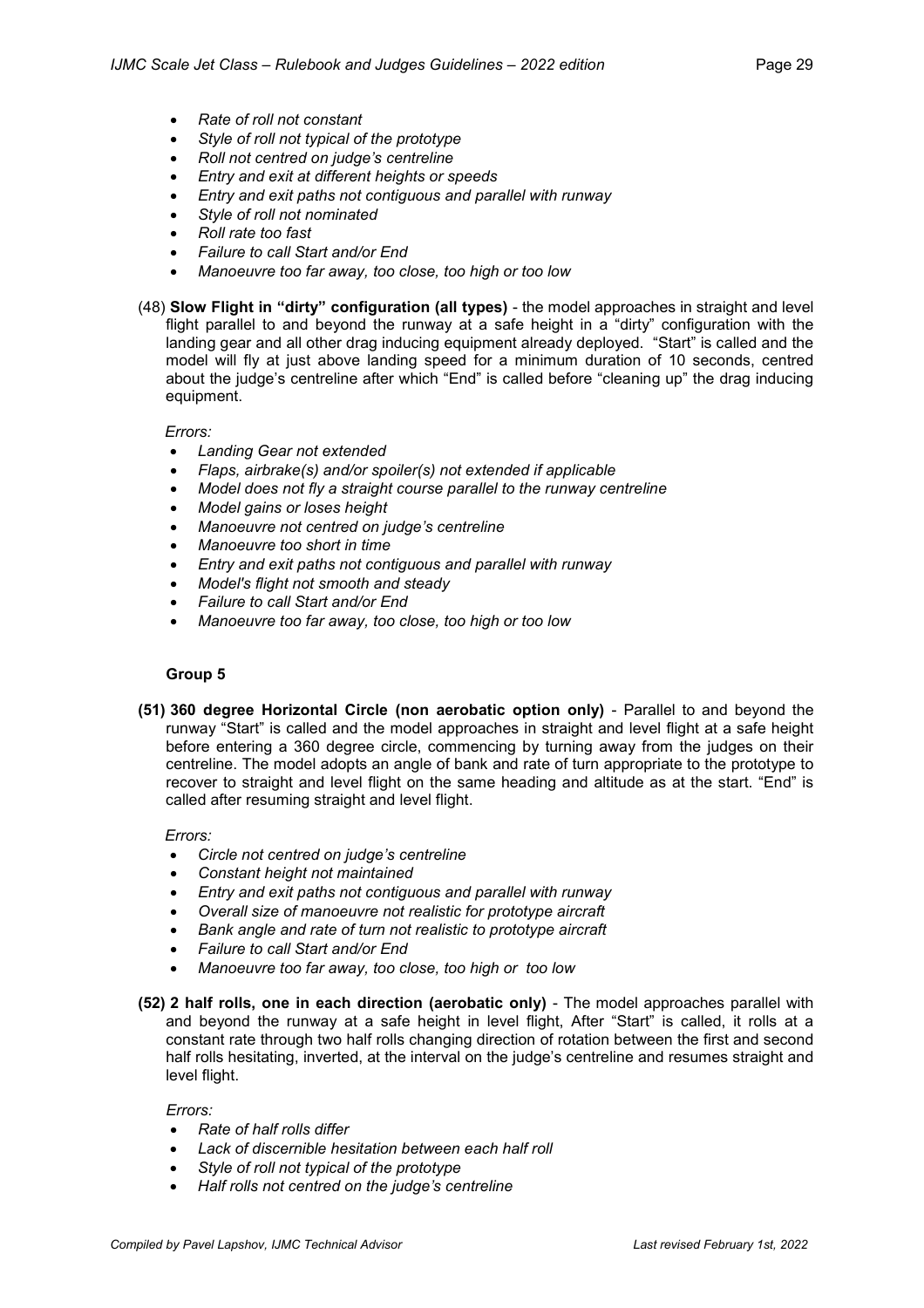- *Entry and exit at different heights or speeds*
- *Either of the half rolls deviates from 180 degrees of rotation and/or roll rate varies.*
- *Entry and exit paths and line of half rolls not contiguous or parallel with the runway*
- *Style of roll not nominated*
- *Failure to call Start and/or End*
- *Manoeuvre too far away, too close, too high or too low*

**(53) Normal Vertical Roll (aerobatic only)** - parallel to and well beyond the runway "Start" is called and the model approaches at a safe height in straight and level flight pulling up into a vertical full roll on the judge's centreline and recovering to level inverted flight on a reciprocal path before half-rolling to upright before "End" is called.

*Errors:*

- *Rate of roll not constant*
- *Style of roll not typical of the prototype*
- *Vertical Roll not centred on judge's centreline*
- *Vertical Roll more or less than 360 degrees*
- *Roll not vertical*
- *Quarter loops not of equal radius*
- *Entry and exit paths not parallel with runway*
- *Failure to call Start and/or End*
- *Manoeuvre too far away, too close, too high or too low*
- **(54) Two (consecutive) Axial Horizontal Rolls in the same direction (aerobatic only)** parallel to and beyond the runway and at a safe height "Start" is called and the model approaches in straight and level flight before it rolls at a constant rate through two complete consecutive rotations disposed symmetrically about judge's centreline resuming straight and level flight on the same heading before "End" is called.

*Errors:*

- *Rate of rolls not constant*
- *Style of rolls not typical of the prototype*
- *Rolls not level and centred on judge's centreline*
- *Entry and exit at different speeds*
- *Entry and exit paths not contiguous and parallel with runway*
- *Rolls not horizontal*
- *Hesitation between rolls*
- *Failure to call Start and/or End*
- *Manoeuvre too far away, too close, too high or too low*
- **(55) Inverted Normal Axial Horizontal Roll (aerobatic only)** parallel to and beyond the runway the model approaches at a safe height in straight and level inverted flight. "Start" is called and it rolls at a constant rate through one complete rotation appearing upright at the judge's centreline, and resumes inverted straight and level flight on the same heading not resuming upright flight until after "End" has been called.

- *Model not inverted at start of manoeuvre (zero scored)*
- *Rate of roll not constant*
- *Style not typical of the prototype*
- *Roll not centred on judge's centreline*
- *Entry and exit at different speeds*
- *Entry and exit paths not contiguous and parallel with runway*
- *Roll not horizontal*
- *Failure to call Start and/or End*
- *Manoeuvre too far away, too close, too high or too low*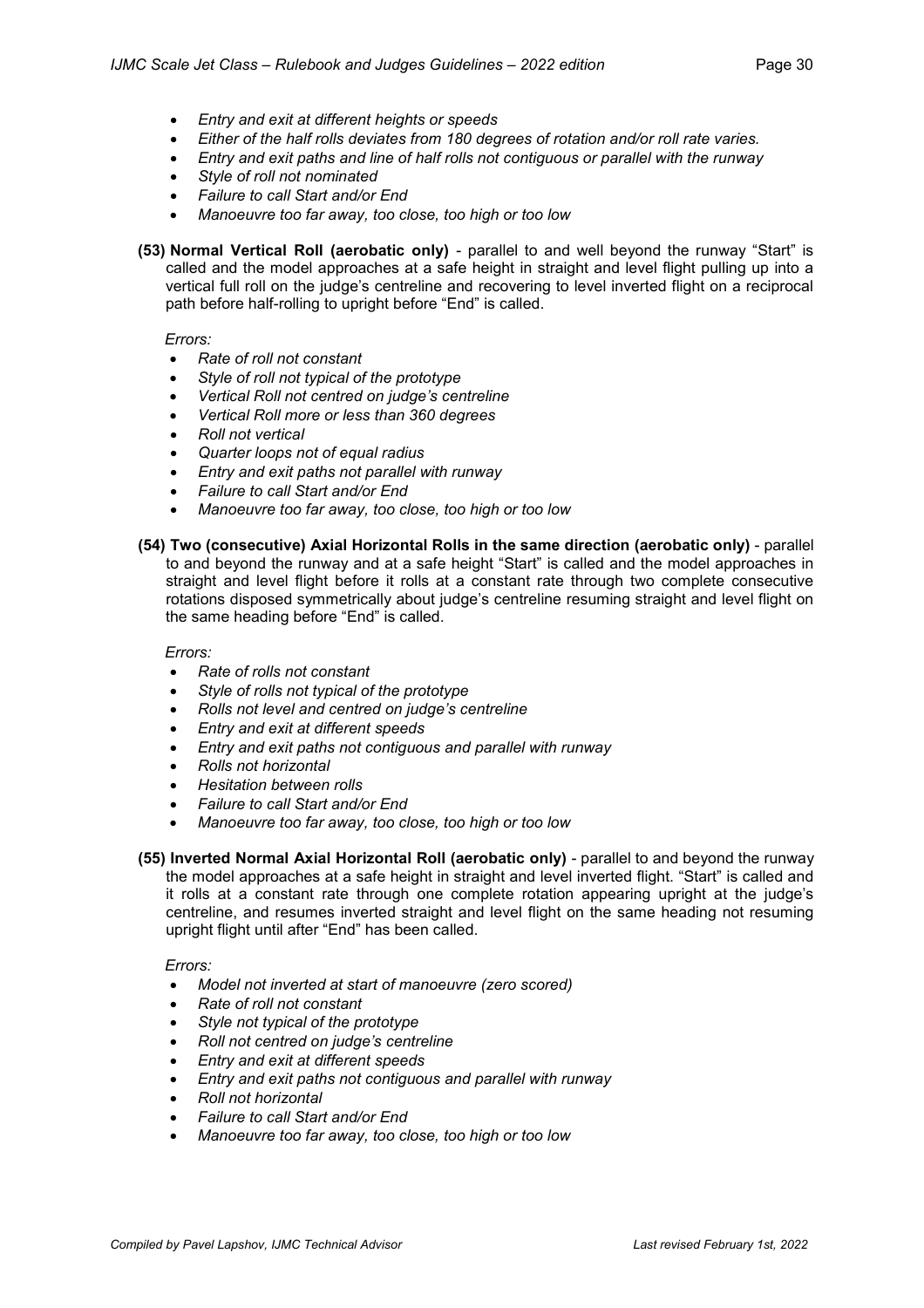**(56) Victory Roll (with rolling exit) (aerobatic only)** - parallel to and well beyond the runway and at a safe height "Start" is called and the model approaches in straight and level flight and before reaching the judge's centreline it pulls up to a climbing flight path at approx. 45 degrees for 2-3 seconds, followed by a complete 360 degree roll on the judge's centreline. After another 2 - 3 seconds the model makes a half roll to inverted, pulls to resume inverted level flight followed by a half roll to upright attitude on the same track and heading as entry.

#### *Errors:*

- *Manoeuvre not performed in a constant vertical plane that is parallel with the runway*
- *Climb angle not constant*
- *Roll rate is too high*
- *45 degree climb path not achieved*
- *Model rolls by more or less than 360 degrees*
- *360 degree roll not centred on judge's centreline*
- *Climbing half roll omitted (manoeuvre scores zero)*
- *Entry and exit paths not parallel with runway*
- *Exit not as described*
- *Failure to call Start and/or End*
- *Manoeuvre too far away, too close, too high or too low*
- **(57) 360 degree descending circle (all types)** Commencing from straight and level flight at height, parallel with and beyond the runway, "Start" is called and from the judge's centreline the model performs a gentle 360 degree descending circle, in a direction away from the judges, at a low throttle setting. The manoeuvre terminates on the judge's centreline at a maximum height of 5 meters, resuming straight and level flight on the same path as entry until after "End" has been called.

#### *Errors:*

- *Rate of descent not constant*
- *Descent too steep*
- *Throttle setting not constant or low enough*
- *Circle misshapen*
- *No significant loss of height*
- *Model does not descend to 5 meters or below*
- *Circle not centred on judge's centreline*
- *Entry and exit paths not parallel with the runway*
- *Failure to call Start and/or End on approaching and having completed the circle*
- *Manoeuvre too far away, too close, too high or too low*
- **(58) 360 degree descending circle with gear extension (all types)** Commencing from straight and level flight at height, parallel with and beyond the runway, "Start" is called and the model performs a gentle 360 degree descending circle, in a direction away from the judges, at a low throttle setting while deploying the undercarriage. The manoeuvre terminates at a maximum height of 5 meters, resuming straight and level flight on the same path as entry with the undercarriage kept fully extended until after "End" is called.

- *Rate of descent not constant*
- *Descent too steep*
- *Throttle setting not constant or low enough*
- *Circle misshapen*
- *Undercarriage deployment not as defined*
- *No significant loss of height*
- *Model does not descend to 5 meters or below*
- *Circle not centred on judge's centreline*
- *Entry and exit paths not contiguous or parallel with the runway*
- *Failure to call Start and/or End during straight and level flight*
- *Manoeuvre too far away, too close, too high or too low*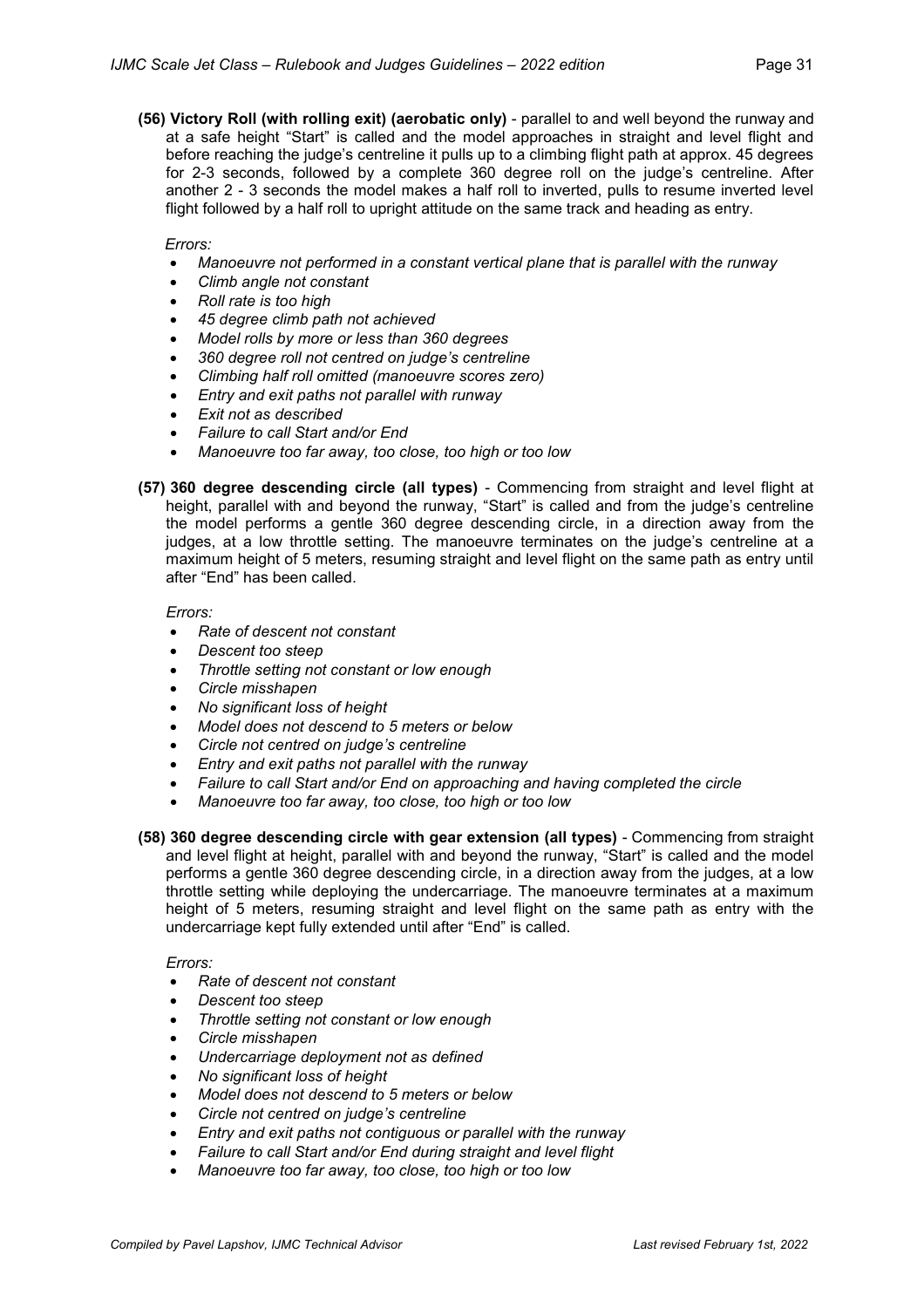#### **Group 6**

(61) **Wing over max 45° bank angle (non aerobatic only)** - The model approaches in straight and level flight on a line parallel with and beyond the runway and "Start is called. After passing the judge's centreline the model pitches up into a smooth climbing turn away from the judges. At the apex of the turn, the model should track 90 deg. to the runway and the bank angle should be appropriate for the subject aircraft. The height gain should be appropriate to the capability of the subject aircraft. The model then continues on a mirror image of the entry flight path and recovering to straight and level flight when reaching the judge's centreline at the same height but on the opposite heading to the entry and on a line parallel to the runway but displaced away from the judges and passing the judge's centreline before "End" is called.

#### *Errors:*

- *Start and finish positions not as indicated*
- *Insufficient climb achieved*
- *Bank angle exceeds 45° and/or not appropriate for subject aircraft*
- *Climb and descent angles not equal throughout manoeuvre.*
- *Model does not fly a smooth and symmetrical arc.*
- *Entry and exit paths not parallel with runway*
- *Overall size of manoeuvre not realistic for prototype*
- *Model flight path not smooth and steady*
- *Failure to call Start and/or End*
- *Manoeuvre too far away, too close, too high or too low*
- **(62) Flight in Rectangular Circuit (non aerobatic option only)** Parallel to and beyond the runway "Start" is called as the model approaches the judge's centreline in straight and level flight at an appropriate height from which point the model flies a rectangular circuit approximately 300 meters long with crosswind legs of approximately 150 meters and 90 decree banked turns at the four corners to resume straight and level flight on the same heading and at the same altitude as entry calling "End" after passing the judge's centreline.

#### *Errors:*

- *Model changes height during manoeuvre*
- *Rate of turn at corners not constant and in keeping with prototype aircraft*
- *Angular differences between the 90 degree turns*
- *Sides of rectangular circuit not straight*
- *Opposite sides of rectangular circuit not equal in length*
- *Sides of rectangular circuit are too short*
- *Correction for drift not properly made*
- *Rectangular circuit not centred on judge's centreline*
- *Entry and exit paths not contiguous and parallel with runway*
- *Failure to call Start and/or End*
- *Manoeuvre too far away, too close, too high or too low*
- **(63) Two Axial Horizontal Rolls, one in each direction (aerobatic only)** commencing from straight and level flight, parallel to and beyond the runway at an appropriate height "Start" is called and the model rolls at a constant rate through one complete rotation and, centred on the judges, immediately rolls in the opposite direction at the same constant rate, resuming straight and level flight on the same heading before calling "End".

- *Rate of rolls not constant*
- *Style of rolls not typical of the prototype*
- *Rolls not centred on judge's centreline*
- *Either roll not a complete 360 degrees*
- *Entry and exit at different heights or speeds*
- *Entry and exit paths and line of rolls not contiguous and parallel with runway*
- *Rolls not horizontal*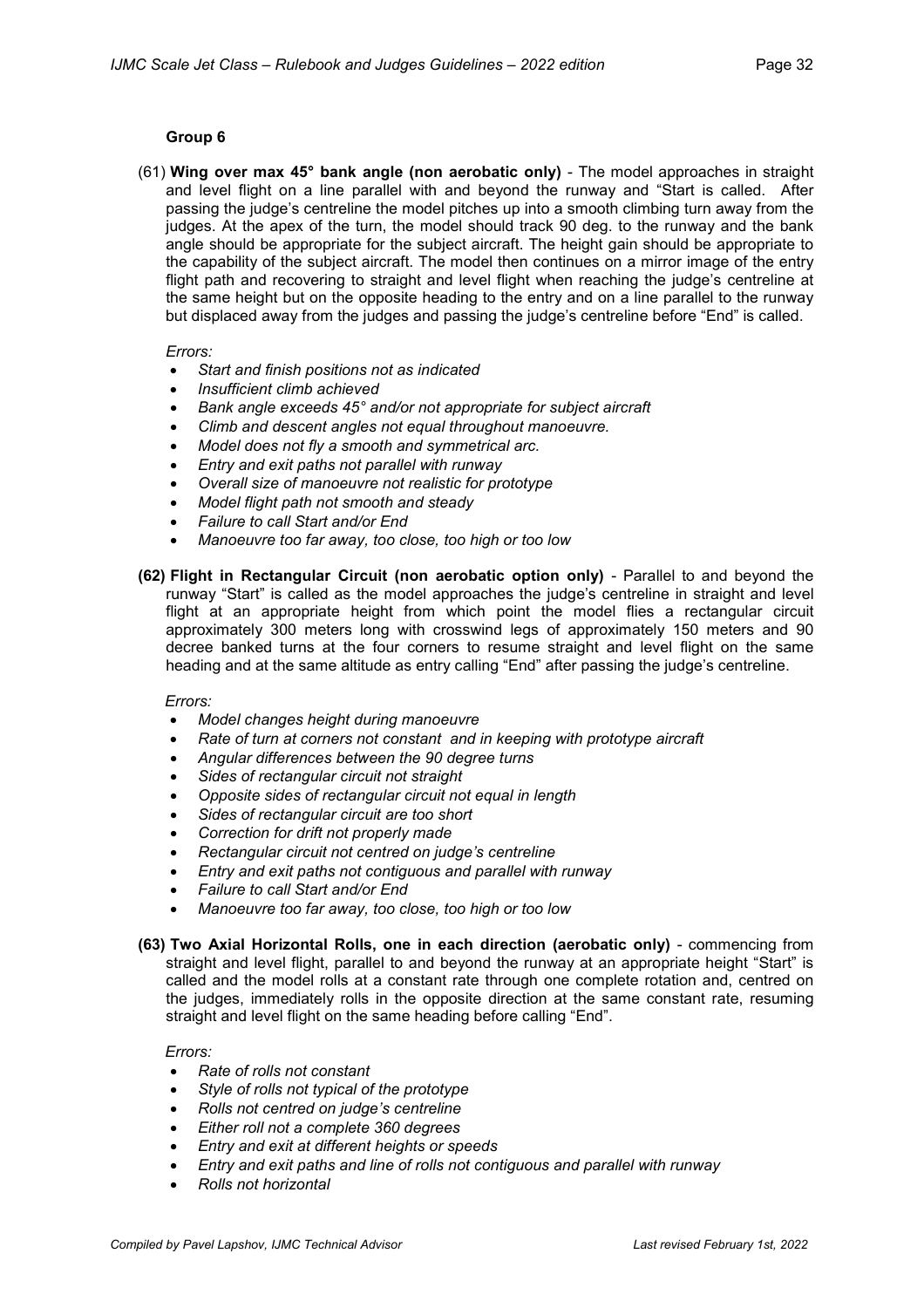- *Failure to call Start and/or End*
- *Manoeuvre too far away, too close, too high or too low*
- **(64) One Inside Loop (aerobatic only)** commencing from straight and level flight at a safe height, parallel to and well beyond the runway the model executes a 360° circle in a vertical plane centred on the judge's centreline, and resumes level flight at the same altitude, and on the same track and heading as it started.

*Errors:*

- *Plane of loop not vertical*
- *Loop not round or in keeping with the prototype*
- *Inappropriate use of throttle*
- *Size and speed of manoeuvre not in the manner of the prototype*
- *Manoeuvre not centred on the judge's centreline*
- *Entry and exit paths not contiguous and parallel with runway*
- *Failure to call Start and/or End*
- *Manoeuvre too far away, too close, too high or too low*
- **(65) Derry Procedure Turn (aerobatic only)** the model approaches in straight and level flight, parallel to and beyond the runway at a safe height "Start" is called and the model makes a one quarter circle horizontal turn in a direction away from the judges. After the end of this quarter circle immediately turn the model about 3/4 rolls in the direction of the turn. The model continues to enter a 270 degree circle horizontal turn in the opposite direction. The model will stop rolling when upright and banked in the direction of the turn reaching horizontal flight before the judges' centreline after which "End" is called. The manoeuvre ends on the same altitude and on a reciprocal heading to the start.

#### *Errors:*

- *Entry into the 270 degree turn not at right angles to original flight path*
- *270 degree turn not at a constant radius*
- *Variations in roll rate*
- *Constant height not maintained*
- *Transition not centred on judges centreline*
- *Entry and exit paths not contiguous and parallel with runway*
- *Overall size of manoeuvre not realistic for prototype*
- *Model flight path not smooth and steady*
- *Failure to call Start and/or End*
- *Manoeuvre too far away, too close, too high or too low*
- **(66) 4-Point Roll (aerobatic only**) commencing from straight and level flight, parallel to and beyond the runway at a safe height "Start" is called and the model rolls at a constant rate through four complete quarter rotations centred on the judges, hesitating at each of three equally spaced intervals, to resume straight and level flight on the same heading and at the same height as entry before "End" is called. This manoeuvre should be performed horizontally.

- *Rate of roll not constant*
- *Style of roll not typical of the prototype*
- *Roll not centred on judge's centreline*
- *Entry and exit at different heights or speeds*
- *Entry and exit paths and that of the roll not contiguous and parallel with runway*
- *Style of roll not nominated*
- *One or more of the quarter rolls deviates from 90 degrees*
- *Hesitations between each quarter roll of different lengths*
- *Failure to call Start and/or End*
- *Manoeuvre too far away, too close, too high or too low*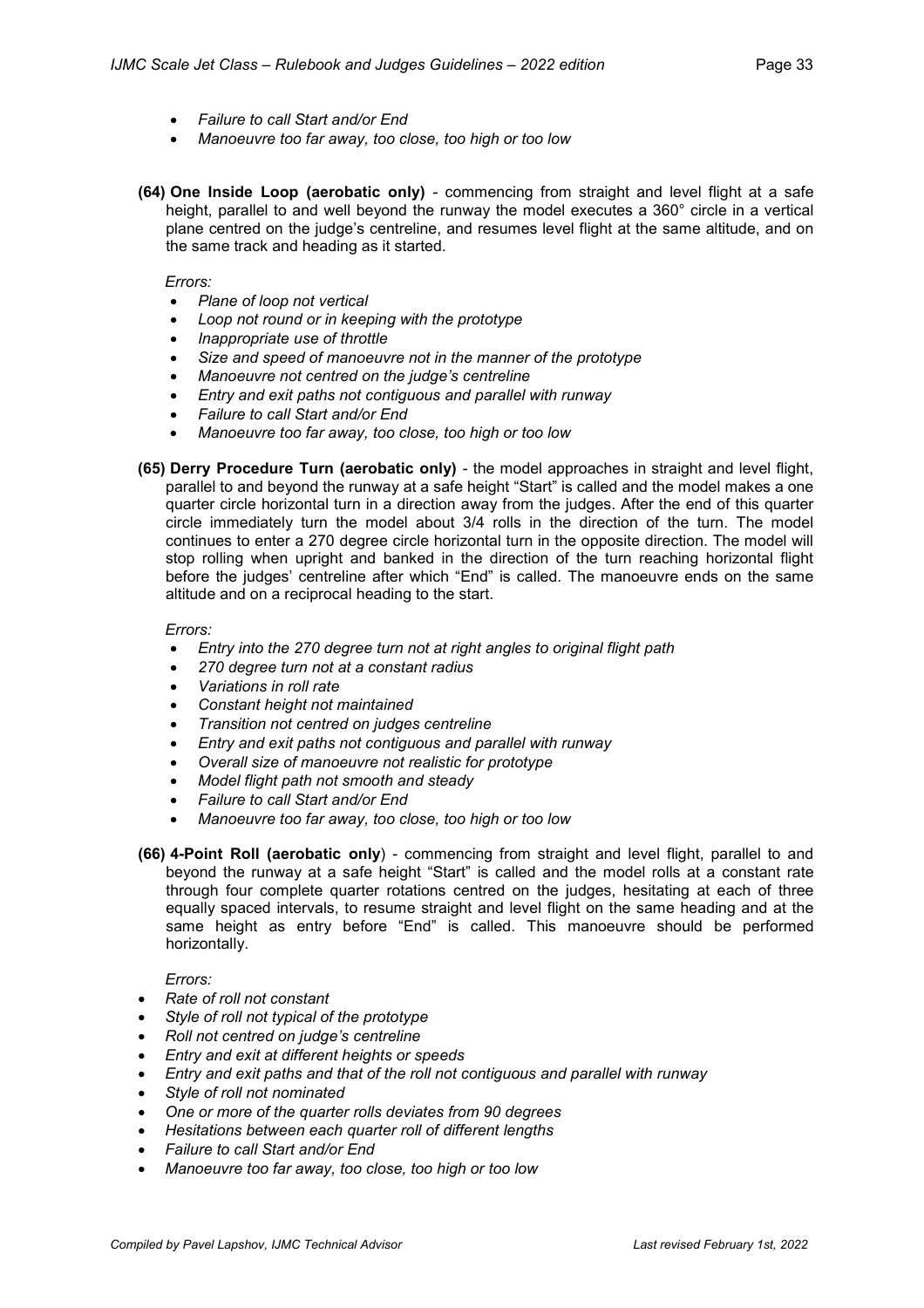(67) **Inverted flight (aerobatic only)** - The model approaches parallel with and beyond the runway at a safe height in straight and level inverted flight, "Start" is called before entering a fly-by for a duration of 5-10 seconds. Upright flight is not resumed until "End" has been called.

#### *Errors:*

- *Model not fully inverted before "Start" is called and/or rolled to upright before "End"*
- *Track not straight*
- *Height not constant*
- *Start and finish not called in straight and level flight*
- *Manoeuvre not centred on judge's centreline*
- *Manoeuvre too short in time*
- *Model's flight not smooth and steady*
- *Entry and exit paths and line of inverted flight not contiguous or parallel with the runway*
- *Failure to call Start and/or End*
- *Manoeuvre too far away, too close, too high or too low*

(68) **Extend and Retract Landing Gear (all types)** - commencing from straight and level flight, parallel to and beyond the runway at an appropriate height "start" is called and, at reduced speed in straight and level flight the landing gear is extended in front of the judges. The model then turns away from the judges and completes a circuit at constant height, retracting the landing gear when again on track in front of the judges, soon after which the model climbs away with increased power on a constant track and climb angle for approximately 5 seconds, parallel to the runway.

#### *Errors:*

- *Model speed too high for landing gear extended*
- *Landing gear not extended or retracted in full view of the judges*
- *Speed and sequence of extension and retraction not realistic*
- *Model unstable when landing gear is extended and/or retracted*
- *Change in attitude with landing gear extended not in keeping with the prototype*
- *Misshapen circuit or height not constant*
- *Circuit not centred on judge's centreline*
- *Entry and exit paths not contiguous and parallel with runway*
- *Manoeuvre lacks scale realism (e.g. climb-out)*
- *Failure to call Start and/or End*
- *Manoeuvre too far away, too close, too high or too low*

#### *5.0.7 Overall Realism*

- (a) The judges will award points for overall realism, flight speed, smoothness and accuracy throughout the whole flight (the taxi will not be judged). They will also take into consideration such things as use of the permitted air space and the extent to which the flight style of the model is in keeping with that of the prototype aircraft. The judges will also take into consideration the realism of the reversing and turning manoeuvres between 'scoring' manoeuvres. Judges are allowed to confer and to section should b scores only for 'Overall Realism'.
- (b) Dropping of stores (tanks, bombs or any other external stores) is allowed if called (for example to clean up the airframe after straight flight and before starting any of the aerobatic optional manoeuvres). The judges will consider it when awarding points for Overall Realism. The contestant must inform the judges of any intentional external stores drop before their flight commences; otherwise rule 2.0.8 (g) will apply.

Judges always keeping in mind the likely characteristics of the full size prototype. The following aspects of the contest flight are marked here: the jet model's speed, the height and the overall smoothness of the flight. The realism of the turning/reversing manoeuvres (between scoring manoeuvres) is also taken into account here.

Realism in flight aspects shall be discussed by all flight judges after completion of the flight. It should also be remembered that modern aircraft can and should fly high performance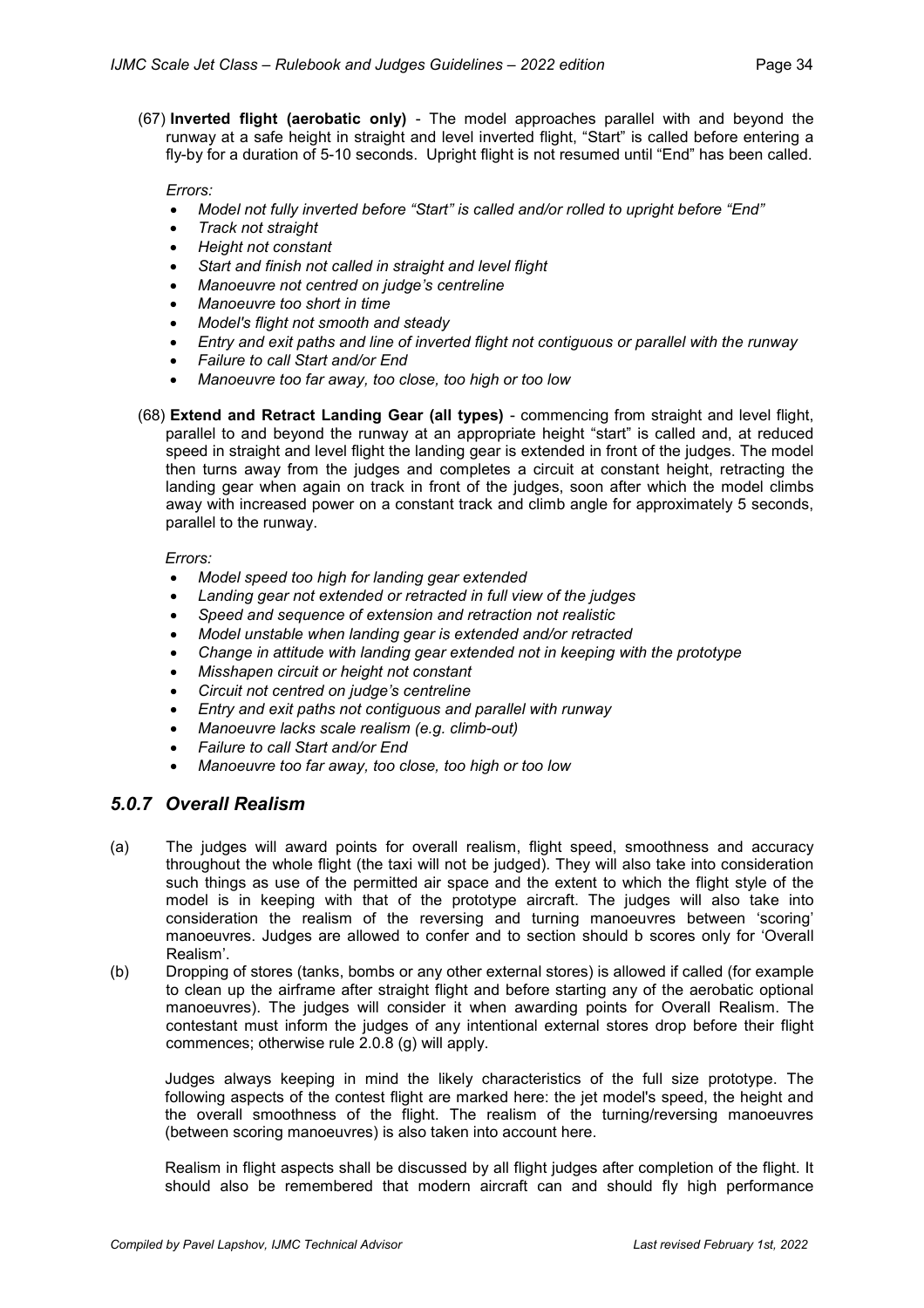manoeuvres, where older aircraft are flown with a softer flight style. The judges should attempt to arrive at an agreed score for this item.

The following aspects of the contest flight are marked here:

- Smoothness. **The jet model should be well trimmed and show no signs of instability.** The overall smoothness and manner of piloting should be consistent with flight dynamics of the prototype during air show. **Judges should assess the smoothness of control taking into account the prevailing weather conditions.**

- Speed. A factor to be judged subjectively is the jet model's speed. The speed must be true to scale, which means that horizontal manoeuvres are not normally flown at full throttle and that there is a noticeable difference in engine performance between horizontal manoeuvres and vertical manoeuvres. Vertical manoeuvres that are descending should be performed at reduced throttle.

-Selection of variety of turning manoeuvres. Turning manoeuvres between optional manoeuvres should be diverse and provide a better flight presentation at all with minimum free straight flight.

These three Realism categories, new for 2022, mean the judges must take a broader view of the overall flight and reward it subjectively into three features using their own experience and judgement. These are the only categories were flying judging scoring harmonisation may take place.

#### *5.0.8 Positioning of Manoeuvres*

The manoeuvres must be performed in a position, and at a height, which will allow them to be seen clearly by the judges. Any manoeuvre causing the judges to elevate their line-of-sight above 60 degrees to the horizontal is to be avoided as this may result in this part of the flight not being judged. If, at any time during a flight, the complete model passes behind the imaginary Safety/No-Score line then a zero mark will be awarded for that manoeuvre and a warning would be issued. If this occurs on a second occasion during the same flight, the judges or the Contest Director will instruct the pilot to land immediately, the rest of the flight scoring zero. 'Overall Realism' points will be awarded in proportion to the amount of the flight completed.

If hazardous manoeuvres endanger safety, the Flight Line Director, the Judges or the Contest Director may request that the model is landed as soon as is safely possible, and the rest of the flight scoring zero. 'Overall Realism' points will be awarded in proportion to the amount of the flight completed.

#### *5.0.9 Flight points and Coefficients*

- (a) Each mandatory and optional manoeuvre will be awarded points from 0-10 in 1/2 point increments by each of the judges during every official flight. Overall realism will be awarded points from 0-10 in 1/10 point increments. The points awarded for each manoeuvre shall then be multiplied by the appropriate K- factor (as in 5.0.4). In the case of five flying judges, then the lowest and highest scores awarded for each manoeuvre shall not be counted. The maximum possible flying points per flight round, after applying the K factors is 3000 points.
- (b) In the case of one flight line and three flying rounds, the best two flight scores will count towards the final classification, the lowest scoring flight being discarded. In the case of two flight lines and four flying rounds, the best three flight scores will count towards the final classification, the lowest scoring flight being discarded. In the event that less than the total number of rounds (required for the number of flight lines) is flown, due to adverse weather etc., all flight scores will count towards the final classification.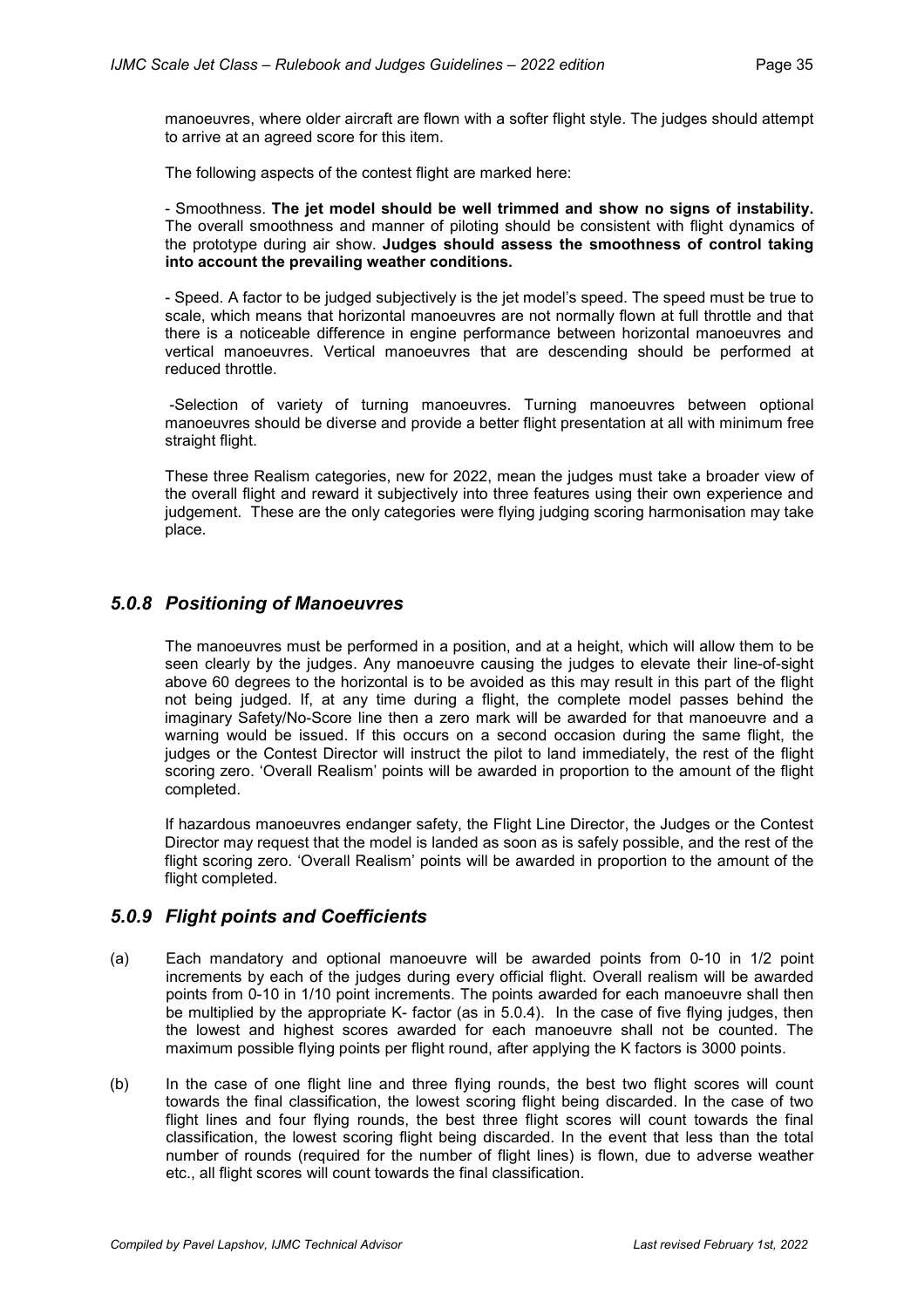(c) The flight score of a contestant for a round shall be the points awarded by the judges normalised as in 5.0.10. The final flight score that counts toward the final classification shall be the average of the normalised flight scores. Averaging is done as follows: in the case of the two best flights out of three rounds the two best normalised flight scores are added and divided by two and in the case of three out of four rounds the three best normalised flight scores are added and divided by three.

#### *5.0.10 Normalisation of Flight Score*

All flight scores for each round will be normalised as follows:

The highest flight score for the round will be awarded 1500 points. The remaining flight scores for that round will then be normalised to a fraction of the 1500 points in the ratio of actual score divided by the highest score for the round.

The following formula applies:

Px= Sx/Sw\*1500, where

Px= normalised flight score of competitor x recorded in results list Sx= flight raw score of competitor x Sw= flight raw score of the winner of the round.

Further information on the flying part of the competition can be found under section 10: judge's guidelines to flying judging.

# **BONUS POINTS SYSTEM**

#### *6.0.1 Introduction of Bonus Point System*

- (a) The Bonus Points System was introduced in 2008 to give reward incentives to contestants who enter an older prototype subject and to contestants who enter an original prototype subject.
- (b) The Bonus Points System is divided in **three** sections: a Vintage Bonus with a maximum of 25 points, an Originality Bonus with a maximum of 50 points and a **Rookie Bonus with a maximum of 25 points, making a total of 100 points** attainable. This maximum of **100** points is to be added to the final attainable total score of 3000 points (but only if an official flight is scored).
- (c) The Bonus Point System is fully objective and allows every contestant to calculate the available bonus for the subject he chooses.
- (d) The chief static judge (or documentation judge) is responsible for verifying the number of bonus points, which will be filled in the appropriate cases on the Contestant's Declaration Sheet.
- (e) If you have any doubts to the number of bonus points applicable to your subject, please contact the IJMC Board well in time with your personal assessment (if necessary, giving reasons) for confirmation or a ruling (e-mail addresses available on [http://www.ijmc.net\)](http://www.ijmc.net/). This avoids discussions during the competition.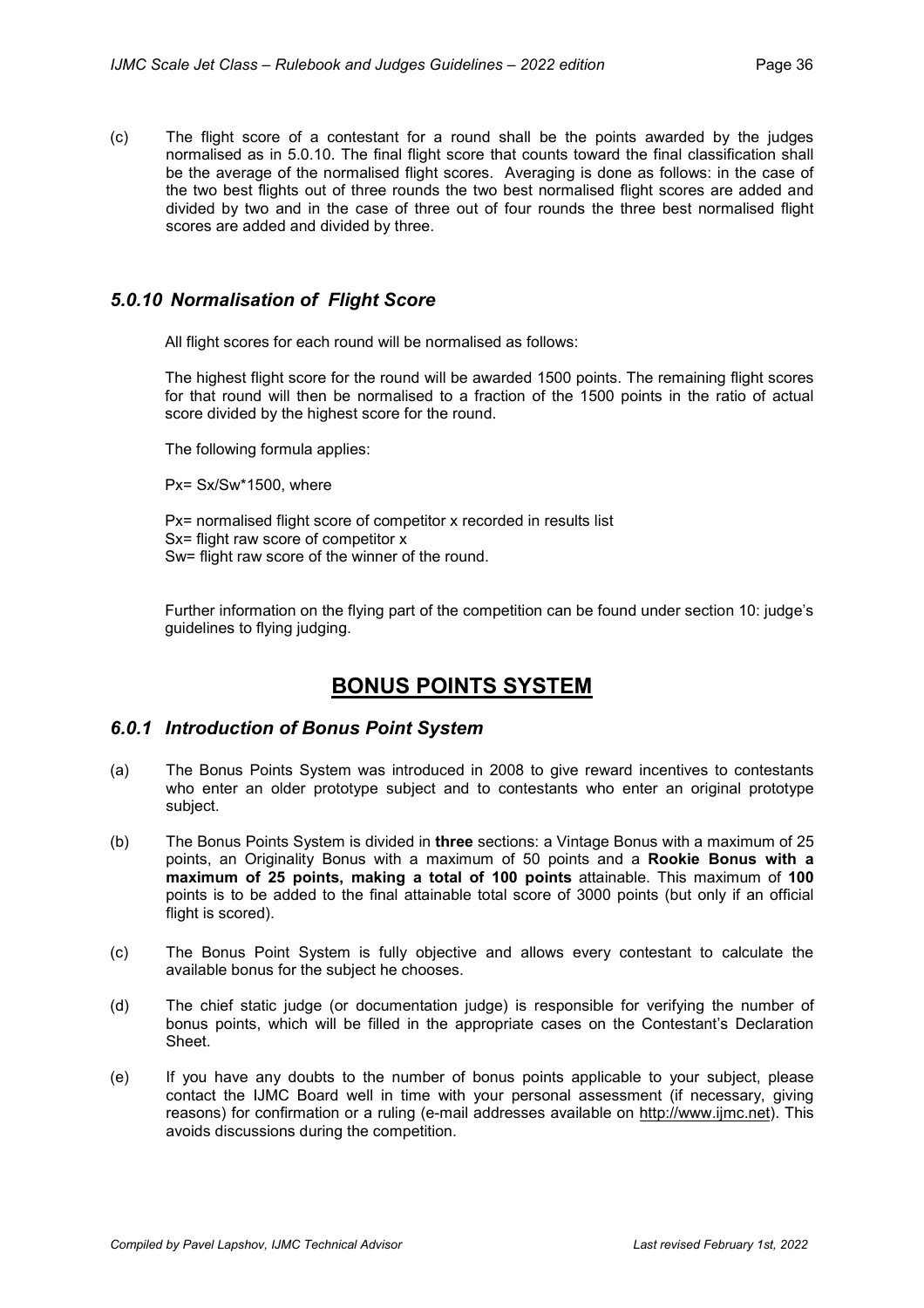#### *6.0.2 Vintage bonus (25 points max)*

The vintage bonus allows contestants to choose older prototype subjects without being at a disadvantage. The date of the first flight as published on [http://en.wikipedia.org](http://en.wikipedia.org/) determines the vintage. The date used will be that of the first flight of the original aircraft whether the model is of the original aircraft, of a restored aircraft, or of a replica. The most points are awarded to a pre 1940 model (25 points) and for every year the date of first flight is later, 1 point less is awarded, so we end up at 1 point for a 1964 first flight and zero points for any year thereafter.

| 25 points |
|-----------|
| 25 points |
| 24 points |
| 23 points |
|           |
|           |
| 3 points  |
| 2 points  |
| 1 points  |
| 0 points  |
|           |

#### *6.0.3 Originality bonus (50 points max)*

- (a) The originality bonus encourages contestants to break the trend of similar models. The most points are given to the model that appears for the first time. The more a subject has been classified in the last two editions of the Jet World Masters (two classes together), the less bonus points it will get. A subject presented for the first time will receive a 50 point's bonus and this will be reduced by 4 points for each appearance. Official designations will be used to establish whether a subject is similar or not. Variants are considered similar. Again, the designations on [http://en.wikipedia.org](http://en.wikipedia.org/) will be determining. Example 1: an L-39 is similar to any other L-39 variant but is different from an L-159. Example 2: an F-16 is similar to any F-16 variant but is different from the F-16XL. In case of discussion, the chief static judge will decide. Note that two seater versions of a single seater and vice versa are considered similar.
- (b) A list of classified models in the two last Jet World Masters will be published on [http://www.ijmc.net](http://www.ijmc.net/) so each contestant will be able to calculate this bonus for his chosen subject even before going to the next JWM.

| 0 points  |
|-----------|
| 2 points  |
| 6 points  |
| 10 points |
|           |
|           |
| 38 points |
| 42 points |
| 46 points |
| 50 points |
|           |

#### *6.0.4 Rookie bonus (25 points max)*

*(a)* **The Rookie bonus encourages new contestants to participate at the Jet World Masters. All participants according to 1.0.2 who take part as a pilot in a Jet World Masters for the first time are entitled to the Rookie Bonus (25 points).**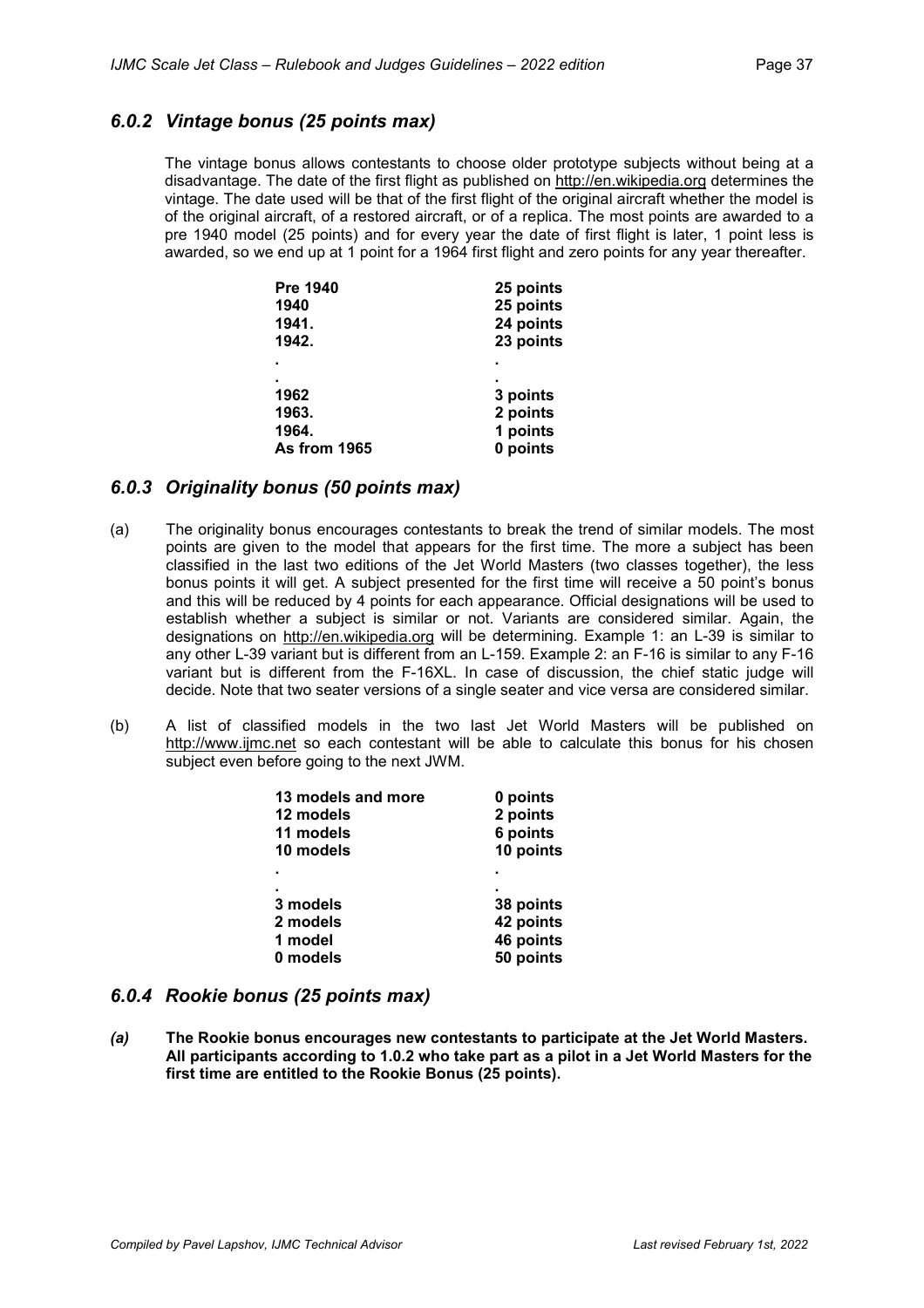# **FINAL SCORING AND CLASSIFICATION**

#### *7.0.1 Final placing*

Final scores, classification and places for the 15.0 kg class and for the 20.0 kg class shall be determined as follows:

Addition of the normalised static points scored in section 4 (max 1500 points), the normalised flying points scored in section 5 (max 1500 points) and the Bonus System Points in section 6 (max 75 points).

| Vintage Bonus:<br>Originality Bonus:<br><b>Rookie Bonus:</b>                                  | max 25<br>max 50<br>max 25 |
|-----------------------------------------------------------------------------------------------|----------------------------|
| Normalised final flying score: max 1500 + max 1500+ max 1500<br>(4 rounds) best 3 rounds<br>3 | max 1500                   |
| Normalised final flying score: max 1500 + max 1500<br>(3 rounds) best 2 rounds                | max 1500                   |
| Static score:<br>max 3000 normalised to 1500                                                  | max 1500                   |

Maximum total points achievable (Static 1500 + Flying 1500 + **Bonus 100**) **= max 3100**

Note: the Static points and the Bonus points are only awarded to contestants having performed at least one official flight (i.e. the model must have left the ground).

#### *7.0.2 Nations Trophy*

The Nations Trophy classification is determined as follows: from each Nation/Country, the final total points of the three highest-ranking contestants (regardless of weight class) are added up. It is not necessary to have three contestants; a Nation/Country is classified as soon as one of its contestants obtains a final score.

## **DEFINITIONS**

#### *8.0.1 Approach*

The 'approach' describes the position and attitude of the jet model entering a manoeuvre.

#### *8.0.2 Departure*

The 'departure' describes the position and attitude of the jet model leaving a manoeuvre.

#### *8.0.3 Standard Attitude*

The 'standard attitude' means that the model is flying in a horizontal position in the longitudinal and lateral axes.

#### *8.0.4 Horizontal*

All manoeuvres should be oriented to a horizontal line, even if the runway or surrounding terrain is not horizontal. Exceptions to this are explained in the manoeuvre descriptions.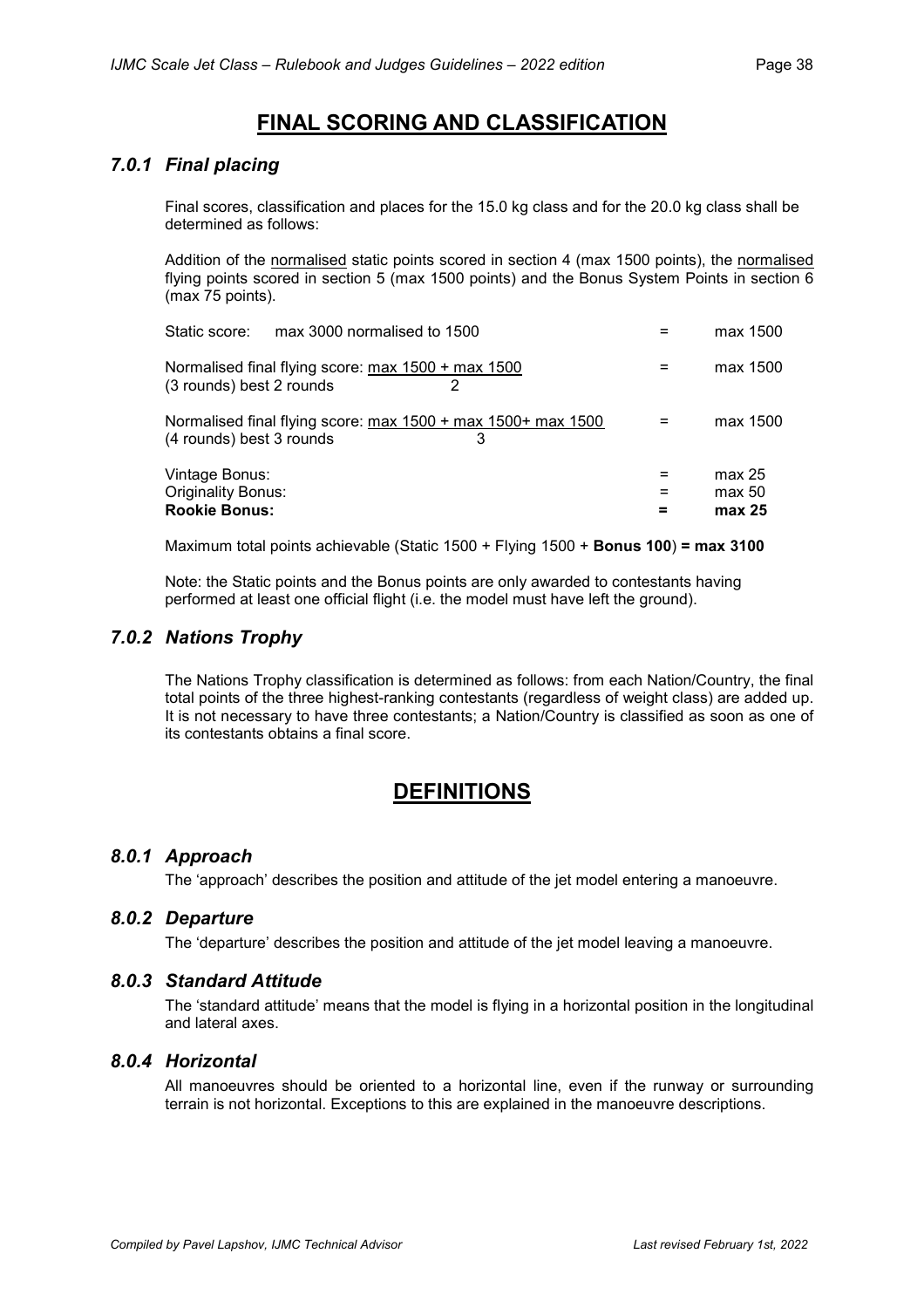#### *8.0.5 Parallel to Runway-Centreline*

In many of the manoeuvre descriptions the term 'parallel to the runway centreline' is used. This means that the aircraft should be travelling parallel to an imaginary line running down the centre of the Contest Runway.

#### *8.0.6 Centre Line*

In many of the drawings and descriptions the term 'centre line' is used. The organisers should mark this with a high, brightly coloured, post or flag, about 150 meters directly in front of the flight judge's centreline.

# **JUDGES GUIDELINES TO STATIC JUDGING**

#### *9.0.1 Judges*

(a) The judges should have the chance to make a short visual inspection of all, or the majority, of *the contest models before static judging starts, to allow them to assess the average quality of the models. This will help the judges to achieve the correct balance between the points* awarded to the best and worst models. Also jet models that are not in the contest can be used *for judging practice.*

The overview will be done in an informal way as a walk through the hangar before the actual static judging takes place.

- *(b) The 'Static' judges are allowed to confer and to harmonise the scores awarded to the contestants.*
- *(c) One of the judges must be appointed 'Chief Judge' or judges' spokesman before the start of the competition.*
- *(d) After the static judging of each model is completed, the judges' spokesman is to keep the score sheets, until they are passed to the organisers for final classification of the competitors. If the judges' spokesman finds very large differences between the scores given to the same competitor, he may discuss this with the other static judges.*
- *(e) If the static judges identify any defects in any contest model that might endanger flight safety, the Contest Director is to be informed before that model makes any flight.*

#### *9.0.2 Scoring*

- *(a) Each section to be judged will be awarded marks between 0 and 10, using increments of a tenth a mark. The Judges should utilise the full scoring range. Generally, each error should be counted, and the score should be reduced by at least 1/10 point for each mistake.*
- *(b) The static judges must decide if the errors are big or small. Big errors cause larger deductions. Each judge scores individually, but the judges have to use the same standard for each jet model.*
- *(c) If a score is missing in the score sheet, all score sheets concerning this model must be returned to the static judges. If the score cannot be determined, it must be replaced by the average of the scores given by the other 2 judges.*

#### *9.0.3 Auxiliary materials*

*The judges are not allowed to use any auxiliary devices for scoring. Measuring any parts of the jet model is not allowed.*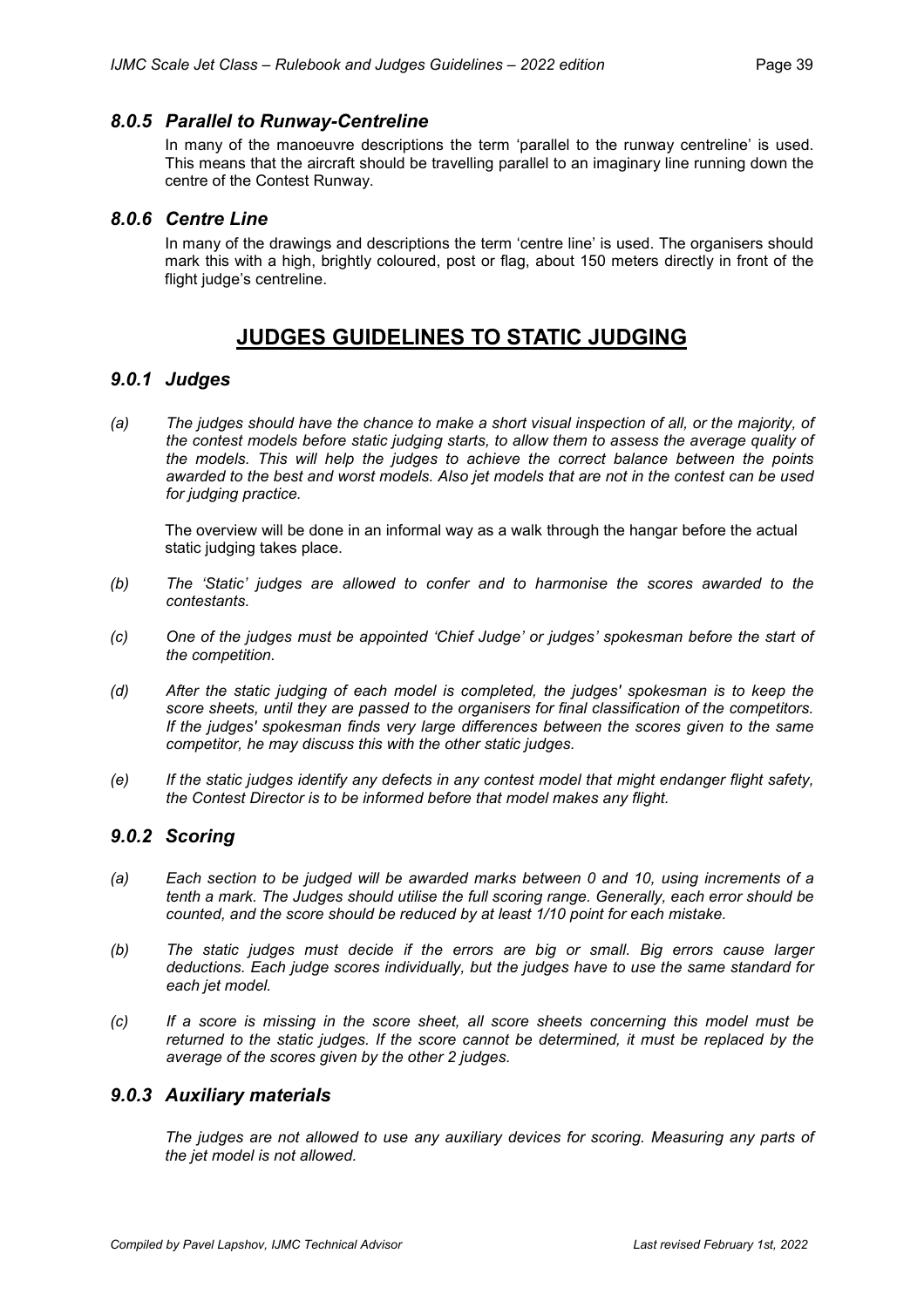#### *9.0.4 Judging time*

- *(a)* **A maximum of 15 minutes is to be spent on the static judging of every model. (In case of two Judges' panels: Items (a) to (d) - 7 minutes, item (e) to (j) - 8 minutes.)** *The Organisers are responsible to monitor this time limit. The watch should be stopped when the model is repositioned. The Judges may ask the contestants questions about the model and the full-size original.*
- *(b) However, in the event of a low standard model or inadequate documentation, the judges can shorten the judging of Scale Accuracy time. This time should be used to judge the different following sections of the 'fidelity to scale' as described in the IJMC Jet Class rules 4.0.3. The Contest Director is not allowed to shorten, or lengthen the judging time.*

#### *9.0.5 Competitors*

- *(a) Before static judging of each model commences, the competitor may have a short time to explain his documentation to the judges. During the time when the model is being judged, the competitor is not allowed to talk to the judges, unless the judges ask questions. In this case the competitor must answer these questions immediately.*
- *(b) The competitor has to follow the judges' requests, such as repositioning the model on the judging table, or adjusting gear door or flap positions etc. as long as this is feasible without making use of the radio.*
- (c) After static judging of all the models is completed, the competitor is allowed to ask the judges *for errors that were found, but the competitor is not allowed to ask about points awarded.*

#### *9.0.6 Distance*

The static judging has to be carried out at the distances set out in the current IJMC Jet Class *rules section 4.0.3.*

#### *9.0.7 Proof of Scale*

Judging should be performed in the following order: first the jet models **one side view, then the front views and, finally, the top view** should be compared with the documentation.

#### *9.0.8 Side view Accuracy*

*The outline and shape will be compared, especially the outline, shape and size of the fuselage, the cockpit canopy, the air intakes, the vertical stabiliser, and the engine intake/exhaust outlet. The correct position and size of the wing, the stabiliser assembly, including the fin/rudder size. Position and angle of the landing gear, the landing gear doors and the size of wheels and rims, the cockpit canopy, and the shape, size and position of bombs, external fuel tanks or other external stores are to be examined. The angles between different parts are to be checked. The angle of incidence of the wing and the elevator unit are to be examined also any possible washout of the wing. If any control surfaces, or openings, are only painted on the model, points are to be subtracted in proportion to the loss of realism.* **If no photos are available exactly from the side, the side accuracy can be achieved by taking several photos from different angles. But the maximum number of photos remains the same.**

#### *9.0.9 Front view Accuracy*

*Here the outline and shape, including all details, will be compared, especially the outline, shape and size of the fuselage, the cockpit canopy, the air intakes, the horizontal and vertical*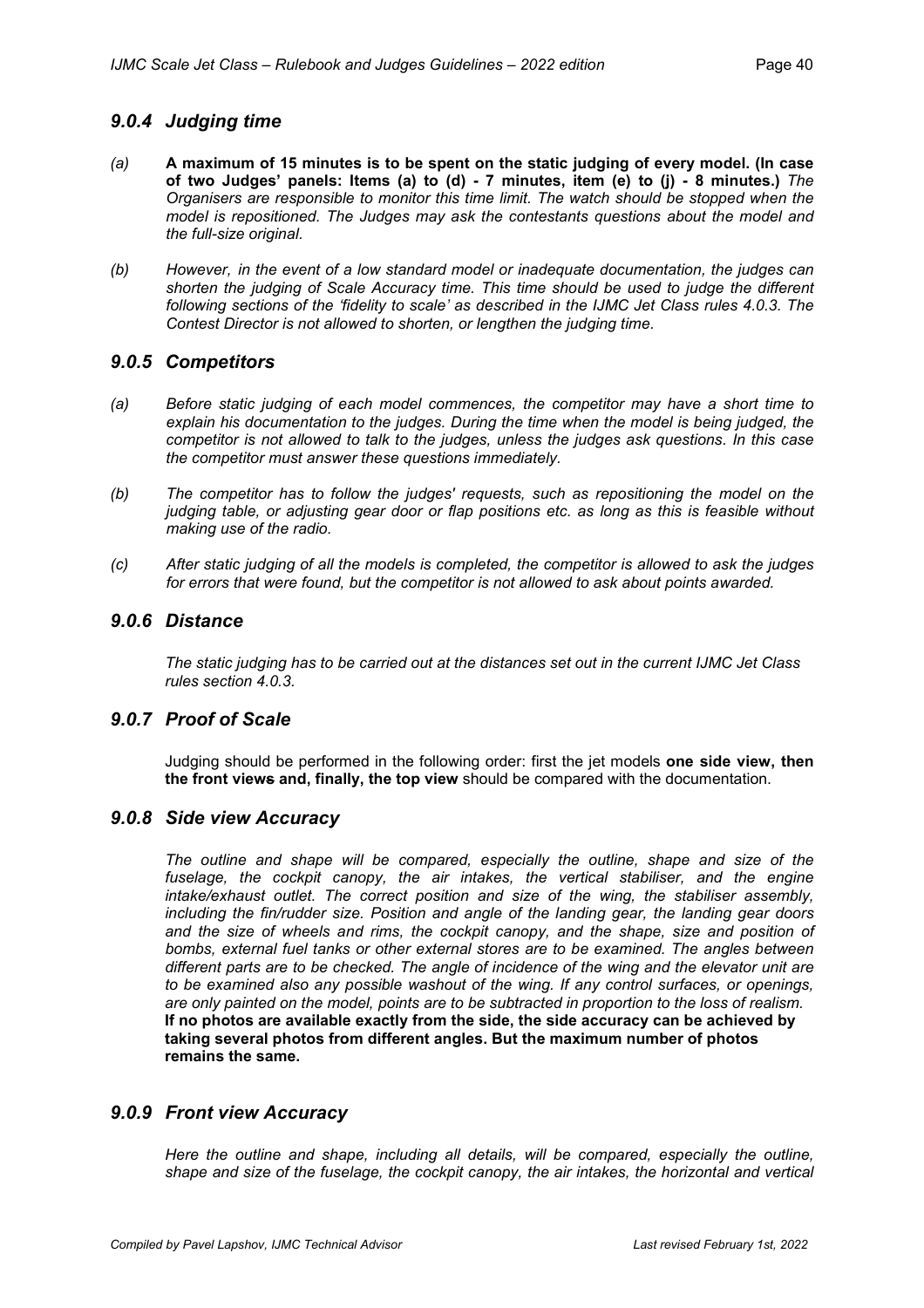*stabilisers, and the engine intake/exhaust outlet. The wing's thickness and taper, the stabiliser's thickness and taper, position and angle of the landing gear, the thickness of the wheels and the track are to be examined. Attention is to be paid to speed brakes, etc. The dihedral of the wings and the horizontal stabiliser unit are to be checked. If any control surfaces, or openings, are only painted on the model, points are to be subtracted in proportion to the loss of realism.*

**If no photos are available exactly from the front, the accuracy can be achieved by taking several photos from different angles. But the maximum number of photos remains the same.**

#### *9.0.10 Top view Accuracy*

*Here the outline and shape, including all details, will be compared, especially the outline, geometry, shape and size of the fuselage, the wings and control surfaces, the stabiliser unit and control surfaces, the cockpit canopy, the air intakes and the engine nozzle/exhaust outlet.* The size and angle of the wing and the elevator unit are to be checked. Attention must be paid *to 'sawtooths' or notches on the wings and stabilisers. If any control surfaces, or openings, are only painted on the model, points are to be subtracted in proportion to the loss of realism.* **If no photos are available exactly from the top, the accuracy can be achieved by taking several photos from different angles. But the maximum number of photos remains the same.**

#### *9.0.11 Basic colours and colour scheme Accuracy*

The colours of the model will be compared to the documentation provided. **The accuracy of the basic colours, the colour scheme and the means by which it is achieved, whether by printing, transfers, masking or airbrush spraying**, the level of difficulty of obtaining the colours will not be considered by the judges.

Colour accuracy should be proved by as direct a method as is feasible for the subject modelled *(with colour chips or max 2 additional photos)***.**

The overall surface and individual areas of the model must be checked in respect of a matt, semi-gloss or glossy finish compared to the photographs of the full size subject.

#### *9.0.12 Markings Accuracy*

**The judges will check the accuracy of markings and lettering in placement, size and quality in comparison with the documentation provided. The style and shape of the markings are to be checked. This includes, for example, the accuracy of national emblems, national registration, labels, warning notes, maintenance instructions, etc.**

#### *9.0.13 Surface Texture and Realism*

This aspect relates to the smoothness or undulation of the surface panels **(whether drawn, scored, etc.)**, flush or proud edges of maintenance hatches, panel line gaps, realism of hatch catches, realism of rivets, screws **(cross, slot, other)** and other fasteners, thickness of trailing edges, control surface gaps etc. compared to the documentation supplied. Visible opening or fixing devices (hatch catches), poor fit of hatches, poor fitting wings unrealistic hinges etc. should all result in loss of points. Authentic weathering and staining should be documented.

#### *9.0.14 Scale Detail Accuracy*

**The accuracy of for example, angle of attack probes, pitot tubes, antennas, NACA inlets, air and exhaust vents, grilles, hatches, brake pipes, handles, landing gear springing, footsteps, navigation and landing lights, bomb racks, control cables, control**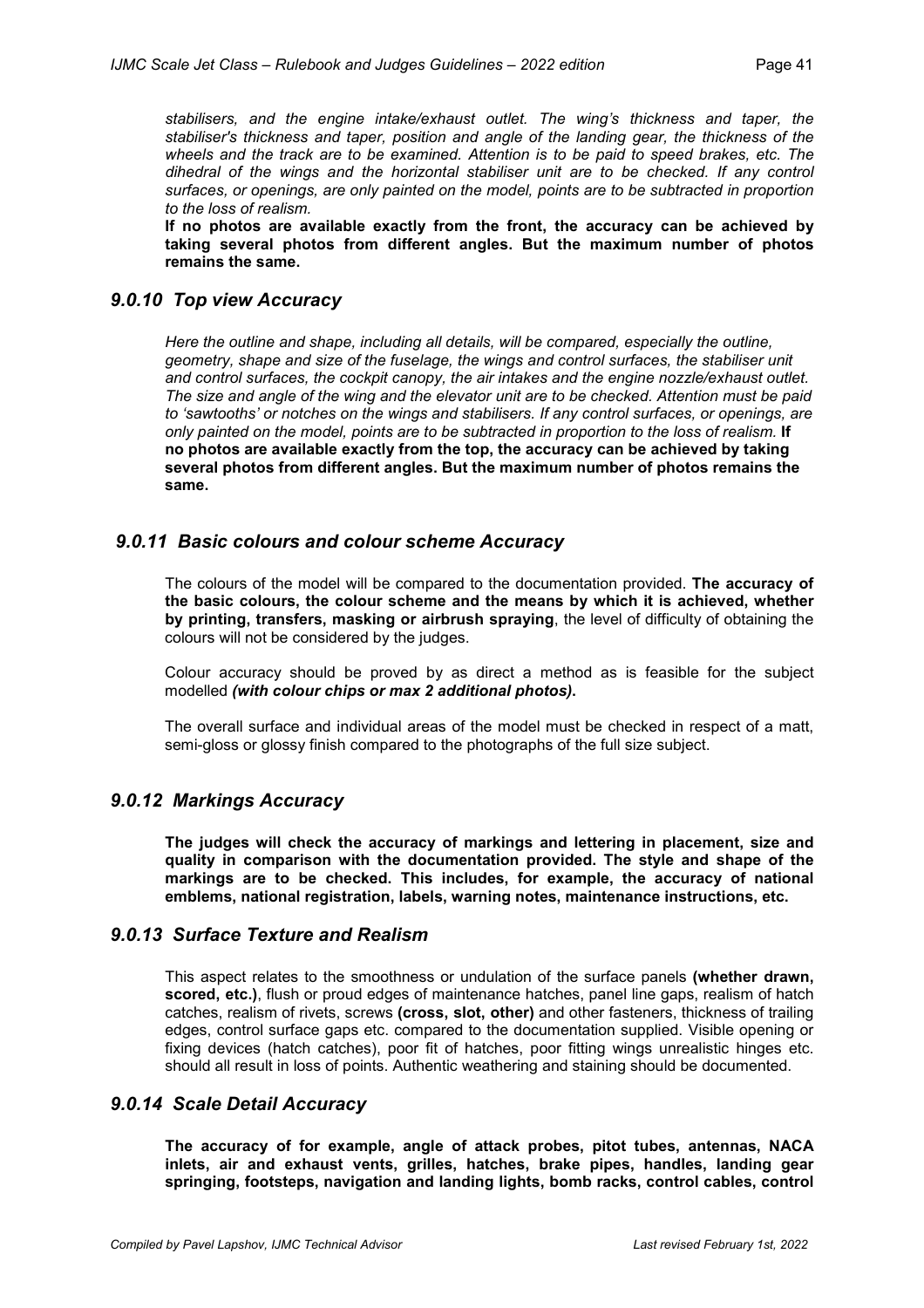**horns tanks, fairings radiators, struts, cooling gills, mass balances etc., are to be checked according to the documentation supplied.**

#### *9.0.15 Cockpit Accuracy*

**The judges will review the physical detail and attention to individual features. The score awarded will depend on the level of detail, shallow or deep drawn etc, rather than by comparison with documentation for the accuracy of it's representation**

#### *9.0.16 Craftsmanship*

**The model aircraft should be checked for quality of workmanship, with particular reference to the accuracy, correct gaps at hinge line of control surfaces, close fit where non-scale joints are used for assembling the model aircraft and access hatches required for model aircraft operation. Judges should award higher marks for more intricate shapes and structure. The points that are awarded must reflect the standard of documentation presented. Non-scale Items such as switches, control horns, etc. should not be visible. If flight controls (one or more) are outside and visible and if gear doors (one or more) are missing scoring will be a downgraded.**

#### *9.0.17 Overall realism*

**The judge must consider to what extent he feels he is observing the full size subject aircraft or whether a model airplane is presented. The texture and appearance of the surface of the model aircraft should be a good reproduction of the prototype.**

# **JUDGES GUIDELINES TO FLYING JUDGING**

#### *10.0.1 General*

- *(a) The Flight Judges will be seated alongside the landing area in a line parallel to the runway. This axis will be referred as the "judge's line".*
- *(b) The direction of the wind should have no consequence on the judgement of the manoeuvres, unless stated in the manoeuvre details. The competitor may decide if he wants to fly the manoeuvres either downwind or upwind, so there will be no judging for the wind direction.*
- *(c) If one judge does not see a manoeuvre, his score will be replaced by the arithmetical average of the other judge's scores. The judges will not confer and the average score will be calculated by the organiser from the judges' individual scores.*
- *(d) The organiser should arrange some judge calibration flights, performed by pilots & models that are not entered in the contest, to allow the judges to practice before the contest starts. The manoeuvres shown by the demonstration pilots should be from those included in the IJMC Jet Class competition rules. If no demonstration flights are possible, the judges are allowed to discuss the general standards of the first 3-5 contest flights, but the judges' scoring of these must remain independent of each other.*
- *(e) Each manoeuvre will be awarded points between 0 and 10, using increments of half a point (except Overall Realism which will be awarded points between 0 and 10, using increments of 1/10 of a point). The judges are required to utilise the full scoring range. In the event of any judge awarding a zero score for any manoeuvre the chief judge must be advised and should carry out a check for unanimity with the other judges.*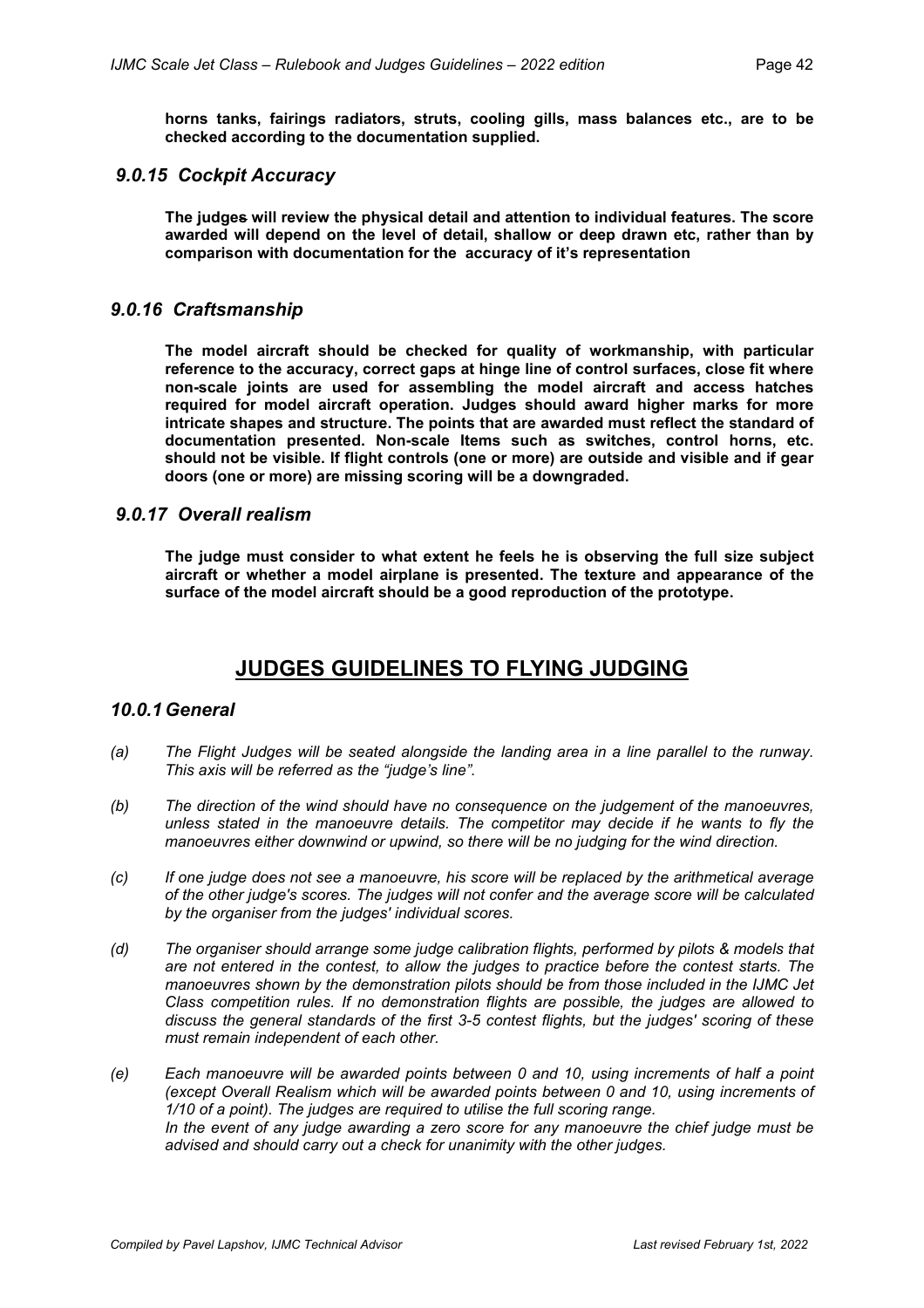#### *10.0.2 Manoeuvres*

- *(a) Generally, all scoring manoeuvres are to be placed equally about the judges' centreline, unless described differently in the manoeuvre details.*
- *(b) The height and positioning of individual manoeuvres should be proportional to that expected in a full size display typical of each prototype. Unless specified otherwise, manoeuvres that are carried out in a horizontal plane should commence on a flight path that is between 45 to 60 degrees elevation to the judges. Judges should down-mark manoeuvres as too high, too low, too far away, or too close if they consider the positioning to be so.*
- *(c) Turning or reversing manoeuvres are the parts of the contest flight between each of the scoring manoeuvres, as stated on the score sheet. Turning or reversing manoeuvres like Split S, Immelmann Turn or Reversal are not scored but can be taken into account in the 'Overall Realism' section. Attention is to be paid to smooth flying movements and realism. Also the positioning of these reversing and turning manoeuvres and the symmetry about the centreline may be taken into consideration. The competitor is free to fly any type of turning/reversing manoeuvre.*
- *(d) The 'Start' and 'Finish' of all scoring manoeuvres must be announced by the contestant, or his helper. This announcement must be audible to the judges. Other words for "Start" like "Now" and "Beginning" can be used as long as they cannot create confusion. Likewise, other words for "Finish" like "Complete" and "End" can be used.*
- *(e) If the competitor's helper touches the transmitter at any time after the take-off has been announced by the competitor, then scoring stops with the last completed manoeuvre before the offence and the remainder of the flight is scored zero. 'Overall Realism' points will be awarded, in proportion to the amount of the flight completed.*
- *(f) After the start of a manoeuvre is announced, the competitor may only make one attempt at the manoeuvre. If the first attempt is not successful, the score for this manoeuvre will be zero. Any further attempt will not be judged.*
- *(g) The order in which the optional manoeuvres are flown must be marked on the score sheet prior to the flight, and any manoeuvre flown out of order will be marked zero.*
- *(h) If the flight is stopped before all the manoeuvres on the score sheet are completed, then only the manoeuvres completed will be judged. 'Overall Realism' points will be awarded in proportion to the amount of the flight completed. The competitor will be informed as to which manoeuvres were scored.*
- (i) The manoeuvres must be performed in a position, and at a height, which will allow them to be *seen clearly by the judges. Any manoeuvre causing the judges to elevate their line-of-sight* above 60 degrees to the horizontal is to be avoided as this may result in this part of the flight *not being judged. If, at any time during a flight, the complete model passes behind the imaginary Safety/No-Score line then a zero mark will be awarded for that manoeuvre and a warning would be issued. If this occurs on a second occasion during the same flight, the judges or the Contest Director will instruct the pilot to land immediately, the rest of the flight scoring zero. 'Overall Realism' points will be awarded in proportion to the amount of the flight completed.*
- *(j) If hazardous manoeuvres endanger safety, the Flight Line Director, the Judges or the Contest Director may request that the model is landed as soon as is safely possible, and the rest of the flight scoring zero. 'Overall Realism' points will be awarded in proportion to the amount of the flight completed.*
- *(k) Flight speed and smoothness: this is a factors to be judged subjectively. The speed must be realistic, which means that horizontal manoeuvres are not normally flown at full throttle and that there is a noticeable difference in engine performance between horizontal manoeuvres and vertical manoeuvres. Vertical manoeuvres that are descending are normally performed at*